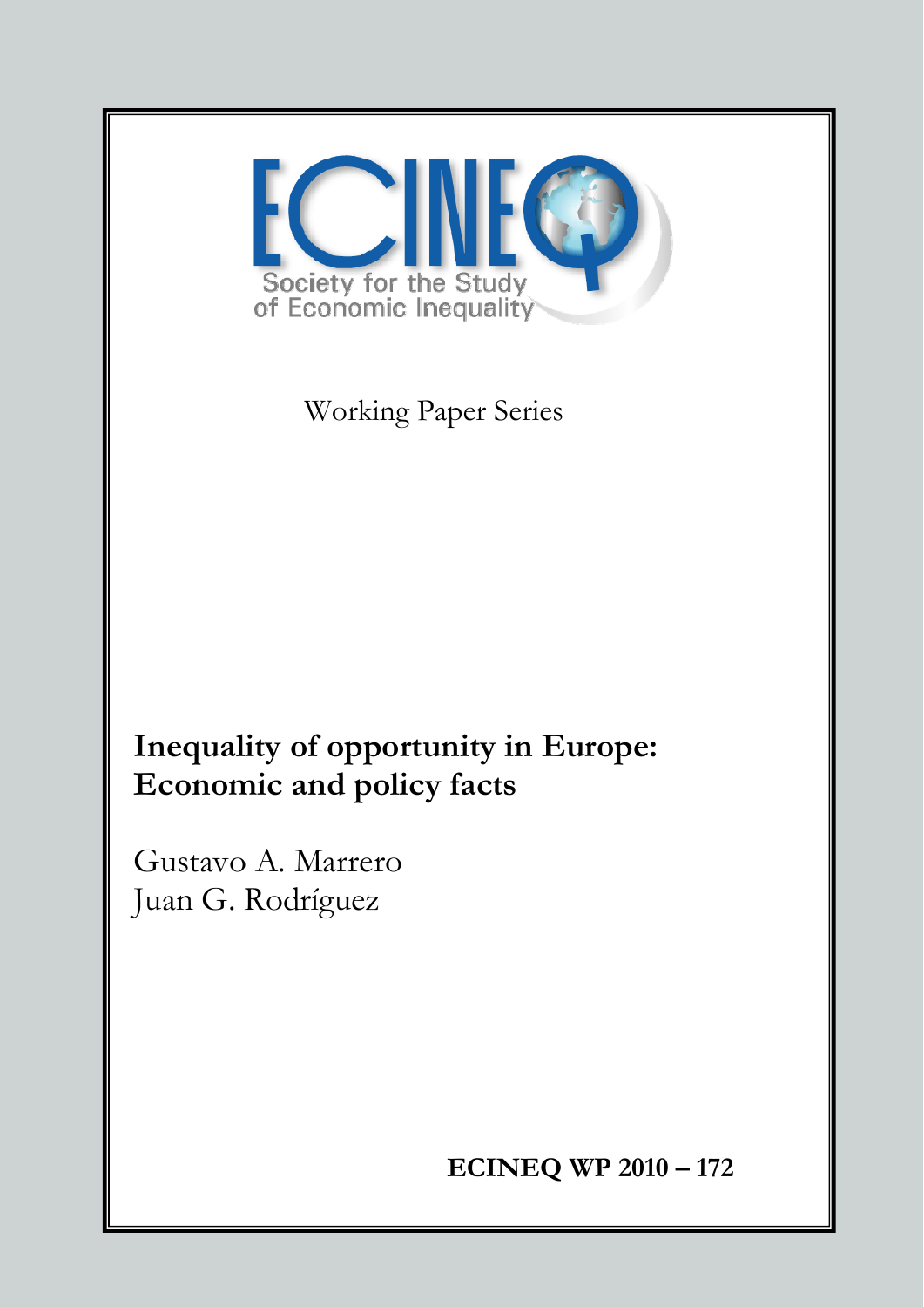

www.ecineq.org

# **Inequality of opportunity in Europe: Economic and policy facts\***

# **Gustavo A. Marrero**†

*Universidad de La Laguna* 

# **Juan Gabriel Rodríguez**

*Instituto de Estudios Fiscales and Universidad Rey Juan Carlos* 

## **Abstract**

In this paper we consider the main factors that have influenced inequality of opportunity (IO) in Europe. Based on the EU-SILC database, we find that the various levels of development, education and social protection expenditure in 23 European countries significantly affect IO. Dropping out from school, reaching at least secondary levels of education, social spending to promote social integration and child care are the most important variables of those analyzed. The functioning of the labor market and the tax structure, on the other hand, do not have a significant bearing on IO. Lastly, we note that IO and total inequality exhibit differentiated explanatory patterns, which signifies that means of redistribution that serve to reduce overall inequality do not necessarily reduce IO.

**Keywords**: inequality of opportunity; growth; education; public expenditure; labor market.

**JEL classification**: D63, E24, O15, O40.

 $\overline{a}$ 

We are grateful to Elijah Baley for his assistance with the database from. We also acknowledge the helpful comments and suggestions offered by Alfonso Novales and Juan Prieto-Rodríguez. The usual disclaimer applies. Marrero appreciates the financial support of the Focus-Abengoa Foundation and Spanish Ministry through project ECO2009-10398.

<sup>†</sup> **Address of correspondence**: Gustavo Marrero, Departamento de Análisis Económico (Universidad de La Laguna, Spain), FEDEA, ICAE and CAERP. +34 922 277798. gmarrero@ull.es

Juan Gabriel Rodríguez: Instituto de Estudios Fiscales and Departamento Economía Aplicada I (Universidad Rey Juan Carlos, Spain). +34 91 4888031. juangabriel.rodriguez@urjc.es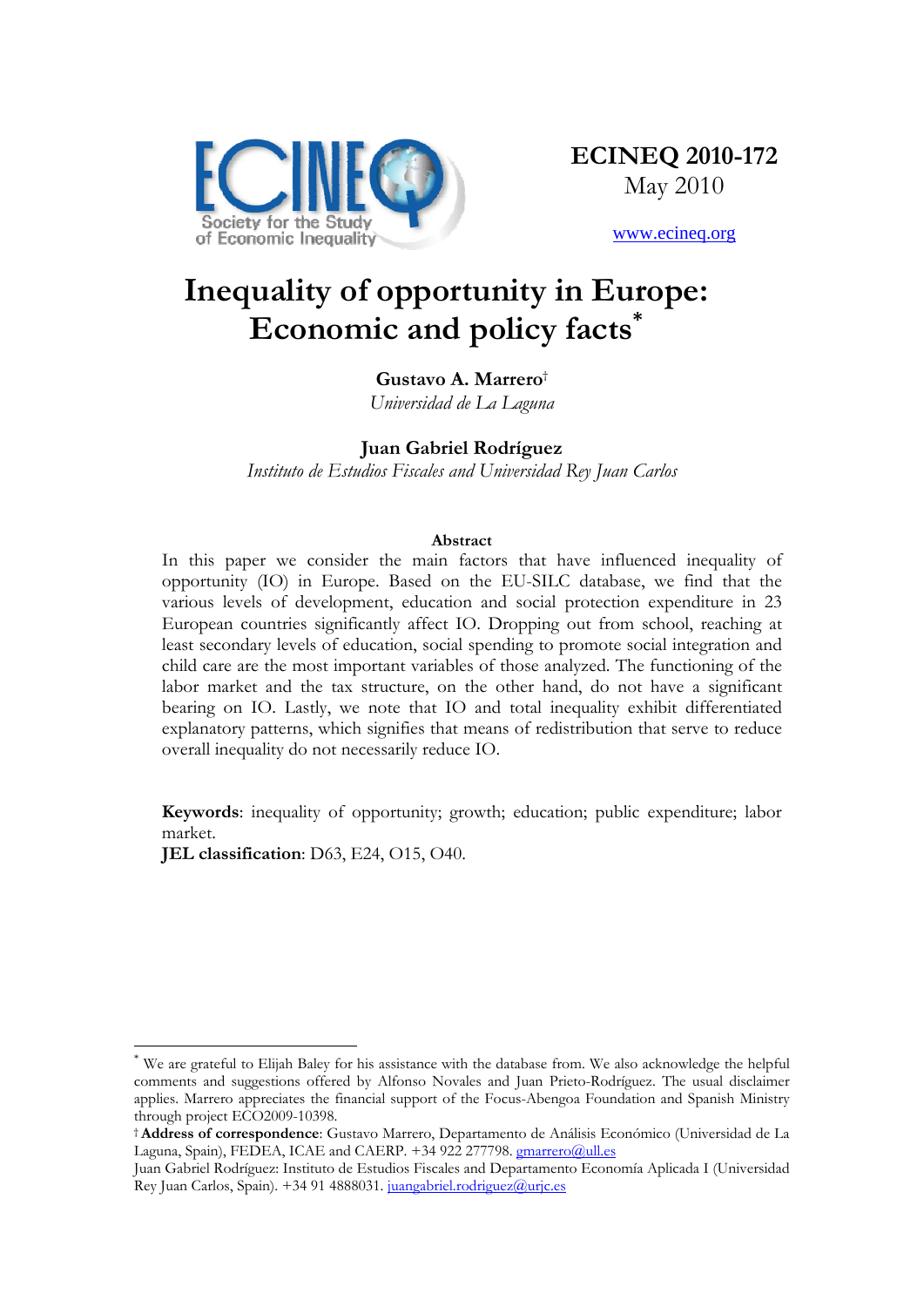## **1. Introduction**

Kuznets' (1955) pioneering work laid the foundation for explaining the long-term influence of economic growth on income distribution. His hypothesis envisages that the extent of a country's development determines the degree of income inequality, as related by an inverted U-shape. Although this hypothesis prevailed until the late 70s, it is currently under challenge. Specifically, there is a lack of consensus in the empirical literature on the validity of said hypothesis (Milanovic, 1994; Fields, 2001, among many others). Fields (2001) notes that the determining factor to explain the degree of inequality is not the growth phase a country is experiencing, but rather the *type* of growth present in said economy. Additionally, other factors aside from economic development have also been found to affect inequality, such as education, public policies and the functioning of the labor market. The incorporation of these factors into the analysis has given rise to an entire set of literature on the so-called *augmented* Kuznets hypothesis (Milanovic, 1994).

In parallel fashion, and based on the work by Roemer (1993) and Van de Gaer (1993), among others, a new field has developed around the concept of inequality of opportunity (IO). This field highlights how total inequality is, in reality, a combination of various types of inequalities: of opportunity, of effort and, perhaps less importantly, of luck (Lefranc et al., 2009). IO refers to those factors that are beyond individual control. These factors are referred to as circumstances, and relate to individuals' social roots, such as race, their parents' education and occupation, gender, place of birth, and so on.<sup>2</sup> As for effort inequality, this involves factors that are under the control of the individual, such as the number of hours worked, occupational choice, etc. It is important to distinguish between the various components of inequality, since the factors that determine it and their effect on the economy can be different. Along these lines, the World Bank (2006), Bourguignon et al. (2007a) and Marrero and Rodríguez (2010), have noted that IO, in addition to being the one inequality that is truly important from the standpoint of social justice, could exert a negative effect on growth. In this respect, and as applied to the economy of the United States, Marrero and Rodríguez (2010) have found that the impact of IO on growth is negative, while the effect of effort inequality is

 $2$  There is an alternative concept of inequality of opportunity that alludes to the degree of meritocracy (Lucas, 1995; Arrow et al., 2000). This notion regards individuals as being completely responsible for their income (or their health, utility, job, etc.), as a result of which total inequality is due exclusively to the disparity of personal choices. We see, therefore, that meritocracy is an extreme case of our concept of IO, in which there are no circumstances.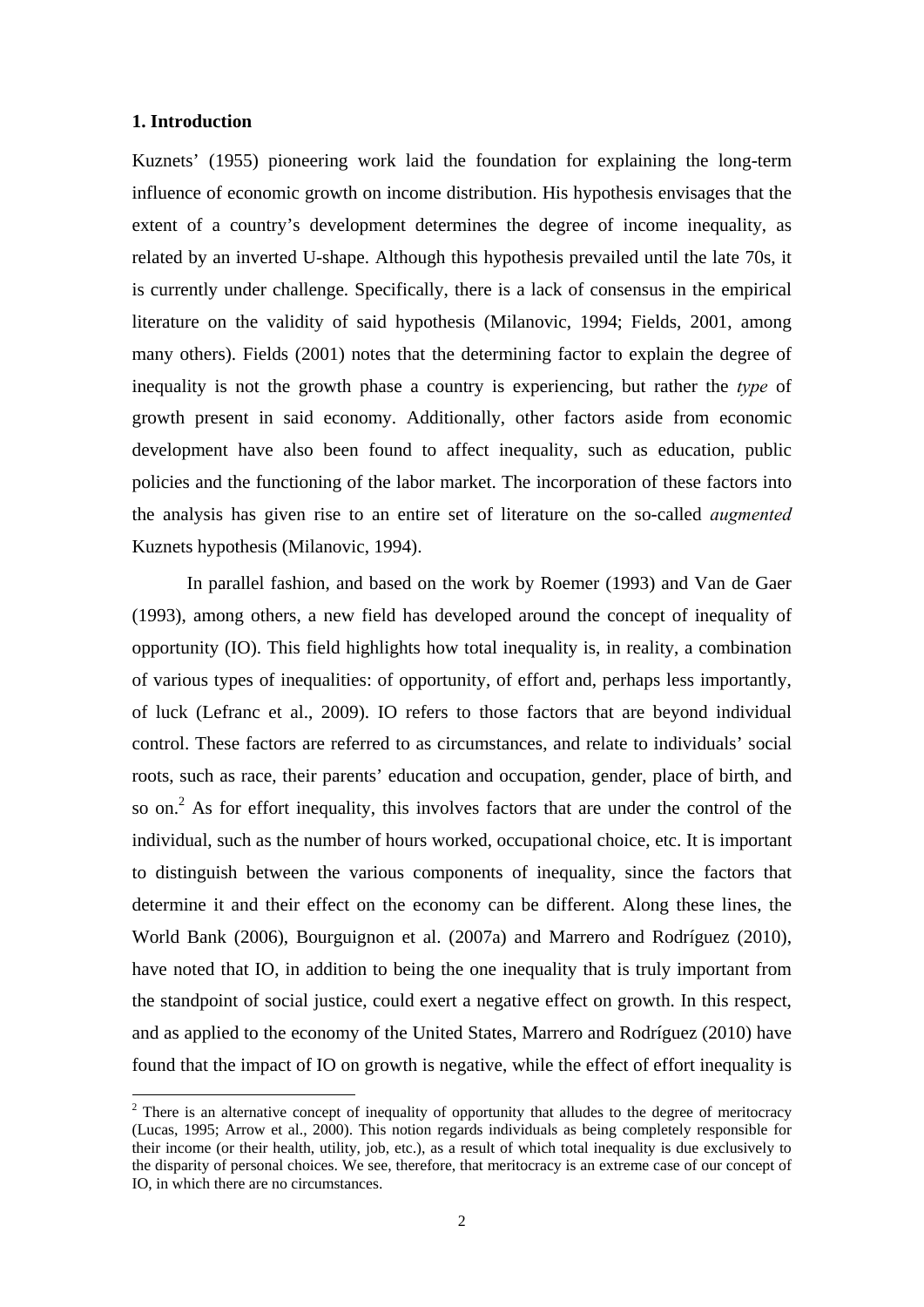positive. If this result is confirmed, correcting a country's IO would not only result in a fairer society in terms of social equality, but it would also spur economic efficiency and growth.

In keeping with the above, and along the lines set out by Kuznets (1955) and Milanovic (1994), an understanding of the factors that explain IO and separating them from the determinants of aggregate inequality is fundamental to properly devising public policies. The ultimate goal of this paper is precisely that of studying these determining factors. Specifically, the purpose of our analysis is two-fold. First, we aim to obtain homogeneous estimates of IO for the main European countries. To this end, we use the statistics of the Survey on Income, Social Inclusion and Living Conditions in Europe (EU-SILC database). Our analysis focuses on the 2005 cross-section for 23 countries, this being the only one containing information on circumstances such as parents' occupation and education.

The second goal is to characterize the differences in IO among European countries based on factors related to the degree of economic development, the labor market, education, social protection and the tax structure. Taking as our reference the explanatory variables considered by Perugini and Martino (2008) in their paper on the determinants of income inequality among European regions, we study the explanatory capacity of a set of factors on IO and their differences with respect to total inequality. In this regard, we are aware of the limitations of our analysis in terms of the number of observations (a cross-section of 23 observations) resulting from the use of country data instead of regional data. Our objective, however, is to study those variables that, on a national level, have caused a greater or lesser level of IO so as to enable us to offer conclusions on economic policy at the national level. Moreover, numerous educational, labor and fiscal policies (both taxes and expenditures) are set at the national level. Also, the database used for this paper is probably the best currently available for obtaining a homogeneous estimate of IO for a broad range of countries.

Our main findings are as follows. First, as with previous studies (Roemer et al., 2003 and Rodríguez, 2008), we find that, in general, the Nordic countries have a lower IO, while Mediterranean countries have a greater IO. Central European countries occupy a central position, while those in Eastern Europe exhibit a broad range of IO. Secondly, the relationship between development and IO is negative and clearer than that between development and total inequality. Economic development is thus more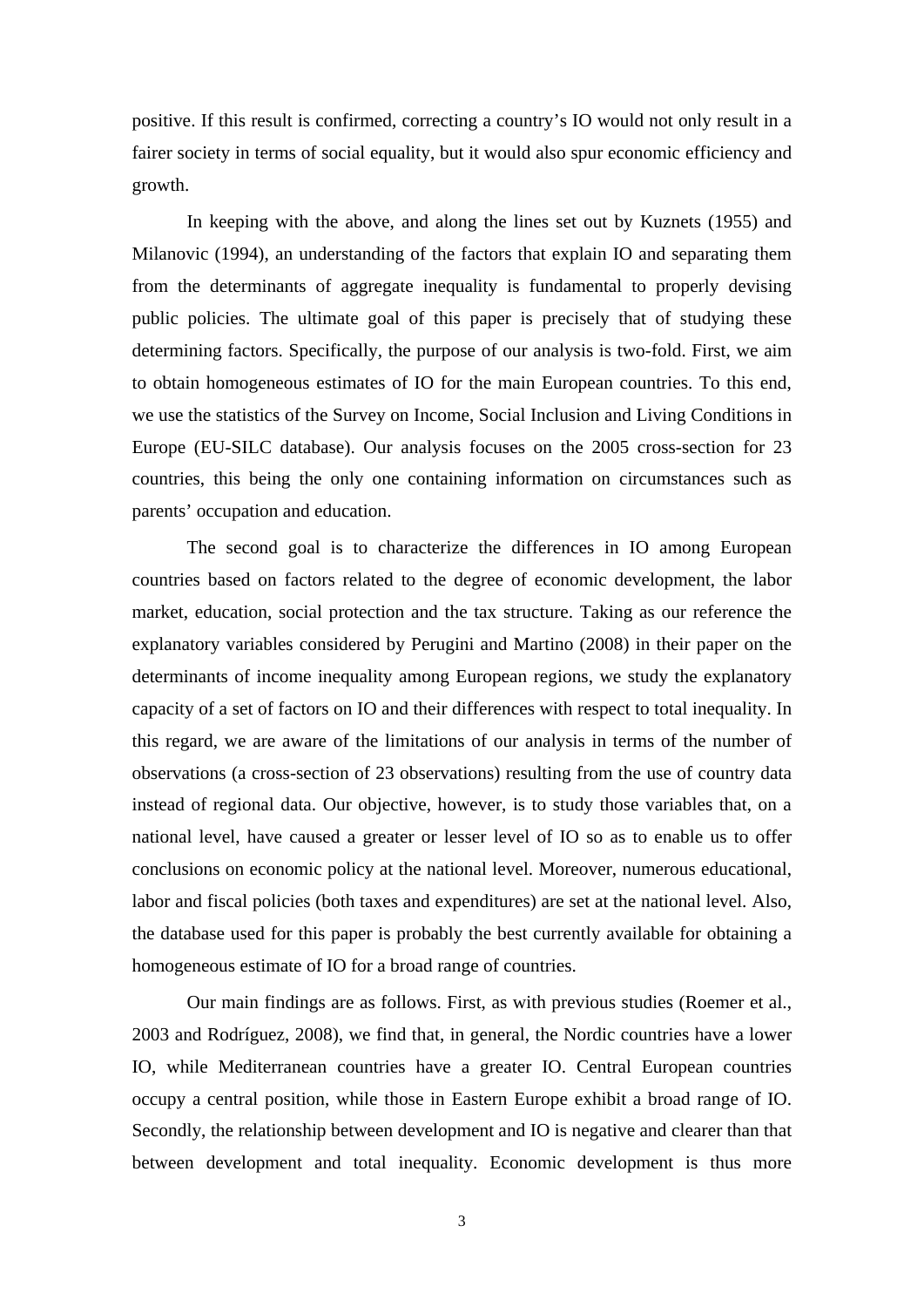propitious to reduce IO than to reduce aggregate inequality. Thirdly, the aggregate variables of the labor market, such as employment or unemployment rates, have a very slight effect on IO. Variables that reflect the structure of the labor market, such as female employment rates, long-run unemployment rates or the difference between unemployment rates based on educational level have a greater influence on IO than aggregate variables. The effect of labor market variables on inequality is also ambiguous. Fourthly, the level of secondary education attained by individuals, and particularly dropout rates, has a significant effect on total inequality, although it is much more important on IO. According to our findings, avoiding dropouts and ensuring instruction through at least the secondary education level are the two most relevant aspects to reduce IO.

Fifthly, spending on social protection in its various forms helps to reduce disparity of opportunity. Among the various expenditure items, those that most help to explain the differences noted in IO are social protection expenditure against social exclusion and child care and, to a lesser extent, on health care. As for disability benefits, this is only significant in terms of total inequality, while unemployment and retirement benefits are not significant for any type of inequality. Sixthly, we note that the effect of the tax structure on IO, after accounting for public spending on social benefits, is negative for indirect taxes, and positive for direct taxes, although the extent of the significance is called into question once an analysis of robustness is performed. Lastly, we note the considerable differences among the factors that help to explain the differences in IO and aggregate inequality among countries, especially for the education and social protection spending variables, meaning that redistribution policies that favor global inequality do not necessarily favor IO.

This paper is structured as follows. Section 2 introduces the database used to measure IO in Europe, the methodology employed and the estimates found for IO. Section 3 offers a review of previous research into determinants of inequality. Section 4 strives to improve our understanding of the factors (labor market, education and policy) that explain the differences noted in IO in Europe. In Section 5 we consider the robustness of our results. Finally, Section 6 offers some public policy recommendations based on our findings.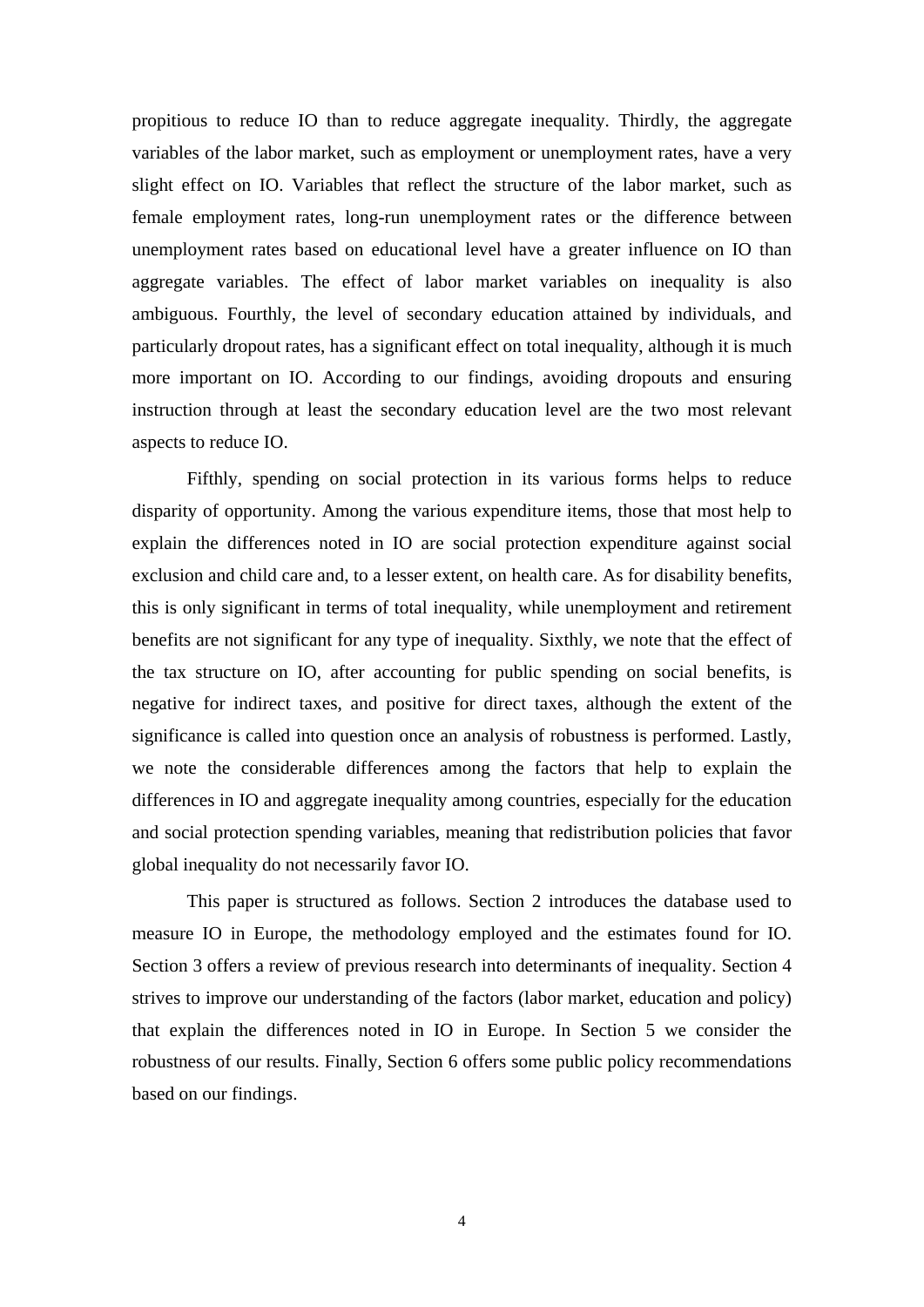#### **2. Data, methodology and IO in Europe**

In the first part of this section we present the database used to calculate IO in Europe. We then comment on the methodology employed before discussing our findings in the third part.

#### **2.1. The EU-SILC European database**

The availability of suitable data is crucial to a rigorous study of IO. The database must contain not only information on the income available to individuals, but also information on the individuals' social roots or circumstances.<sup>3</sup> Unfortunately, there are few databases with this information, and even then, the number of circumstances tends to be limited.

The database used in this paper is the EU Survey on Income, Social Inclusion and Living Conditions, or EU-SILC. This survey is only recently implemented (in 2004), and only the data for 2005 is of use for our purposes, since this is the only year for which information is available on the occupation and level of education of parents, these variables being the most widely used in the related literature to measure IO (see, for example, Roemer et al., 2003, Checchi and Peragine, 2005, Bourguignon et al., 2007b, Lefranc et al., 2008, Rodríguez, 2008 and Ferreira and Gignoux, 2008). An initial benefit of this survey is that it offers information for a large number of countries (26 total), which gives its database sufficient heterogeneity in terms of economic features and public policies. The countries we use are: Germany, Austria, Belgium, Czech Republic, Denmark, Slovakia, Slovenia, Spain, Estonia, Finland, France, Greece, the Netherlands, Hungary, Ireland, Italy, Latvia, Lithuania, Norway, Poland, Portugal, the United Kingdom and Sweden. $4$  A second advantage is the considerable number of circumstances it contains. For our study, we use the educational levels and occupations of both parents, the origin (national, European or rest of the world) of the individual and, lastly, a qualitative variable that measures the prevalent economic conditions in the individual's home during his/her childhood.

 $3$  For example, the studies presented in http://www.econ.umn.edu/~fperri/Cross.html consider databases with information on individual incomes, but without information on individual circumstances.

<sup>&</sup>lt;sup>4</sup> The EU-SILC database also contains information on Luxembourg, Iceland and Cyprus, though we opted not to use these countries due to the peculiarities they pose and to their small size.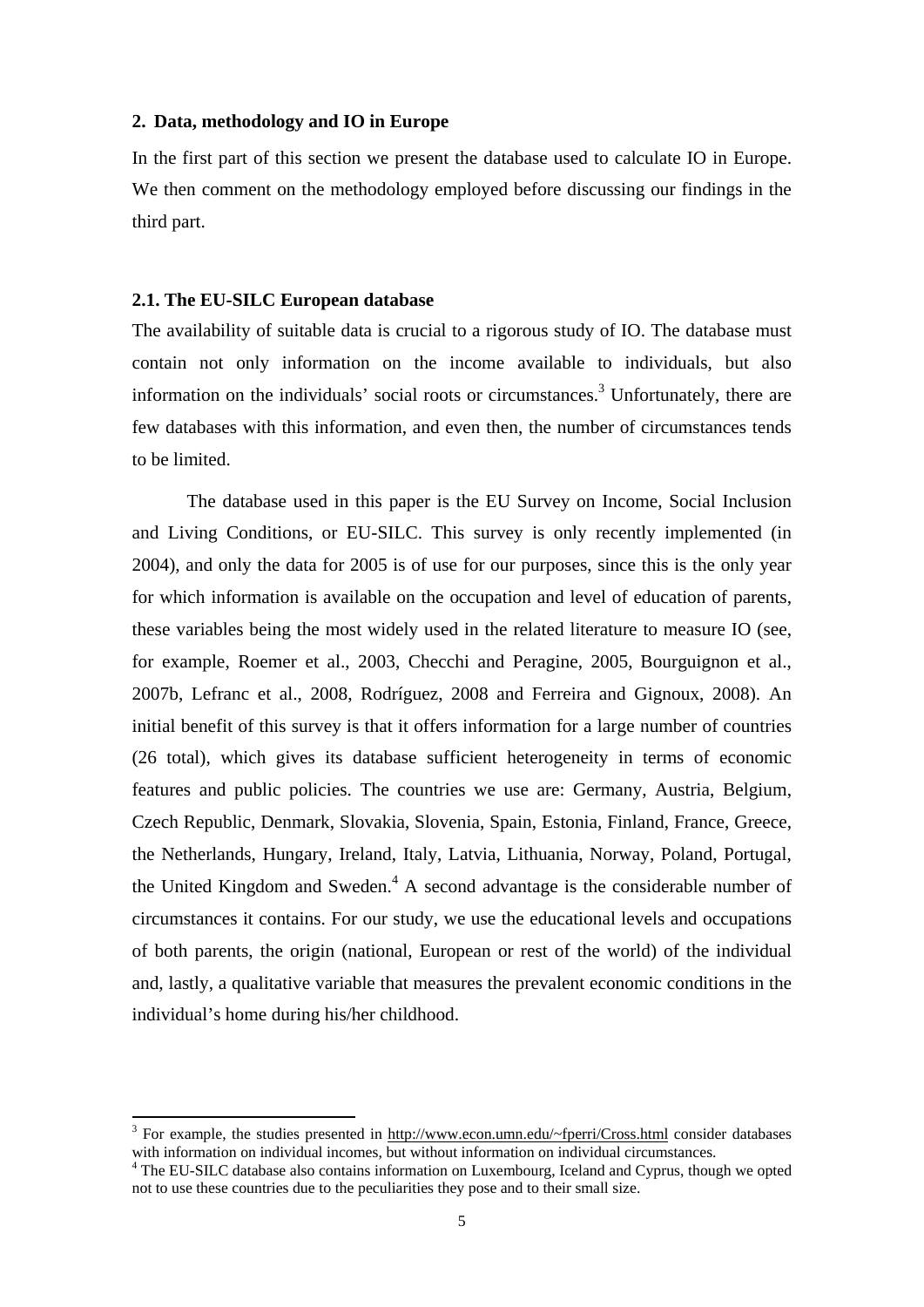The variable used to calculate inequality is the equivalent income for those households whose head is between 26 and 50 years of age.<sup>5</sup> This way, we consider the cohorts with the highest proportion of employed persons and avoid the composition effect (individuals with different ages are in different phases of the wage-earning time series) while approaching the concept of permanent income (Grawe, 2005). In terms of the IO calculation, it must be noted that the circumstance vector observed is, by definition, a subset of the vector of all possible circumstances. The estimated IO values, then, will be a lower-bound of the true IO, and will increase with the number of circumstances observed (Ferreira and Gignoux,  $2009$ ).<sup>6</sup> That is why, when measuring IO, it is important that a database containing sufficient information on the individuals' circumstances be employed. It is worth noting that, to the best of our knowledge, the 2005 EU-SILC database features the highest number of individual circumstances measured homogeneously for a large number of countries.

# **2.2. Methodology for computing IO**

The modern economy of justice recognizes that an individual's income is a function of the effort exerted and of individual's initial circumstances.<sup>7</sup> Individuals are only responsible for their efforts, however, since the circumstances are beyond their control. The first hurdle is defining the difference between effort and circumstances. To do this, we assume that society has reached a political agreement on the list of circumstances. A second hurdle is how to compare the results obtained by different individuals. This is done by grouping individuals according to circumstances and then comparing individuals under different circumstances. The final step is computing a policy for assigning resources among groups of circumstances.

<sup>&</sup>lt;sup>5</sup>The equivalence scale used in this paper is the same as that used in the EU-SILC database. Specifically, the equivalence scale is  $e = 1 + 0.5(N_{14^*} - 1) + 0.3N_{13^*}$ , where  $N_{14^*}$  is the number of household members 14 years of age or older and  $N_{13}$  is the number of household members 13 years of age or younger.

<sup>&</sup>lt;sup>6</sup> This problem is not unique to a study of IO, however, and is seen in practically every field of economics. For example, an analysis of salary discrimination must face the problem of a heterogeneity that is not explained by the individual characteristics observed. Worse yet, econometric modeling normally introduces a random variable to somehow account for all non-observed variables.

<sup>&</sup>lt;sup>7</sup> See, among others, Roemer (1993, 1996, 1998 and 2002), Van de Gaer (1993), Fleurbaey (1995 and 2008), O'Neill et al. (2000), Van de Gaer et al. (2001), Roemer et al. (2003), Ruiz-Castillo (2003), Peragine (2002 and 2004), Checchi y Peragine (2005), Betts and Roemer (2007), Moreno-Ternero (2007), Ooghe et al. (2007), Fleurbaey and Maniquet (2007), Bourguignon et al. (2007a and 2007b), Lefranc et al. (2008 and upcoming), Rodríguez (2008), Ferreira and Gignoux (2008) and Cogneau and Mesplé-Somps (2009).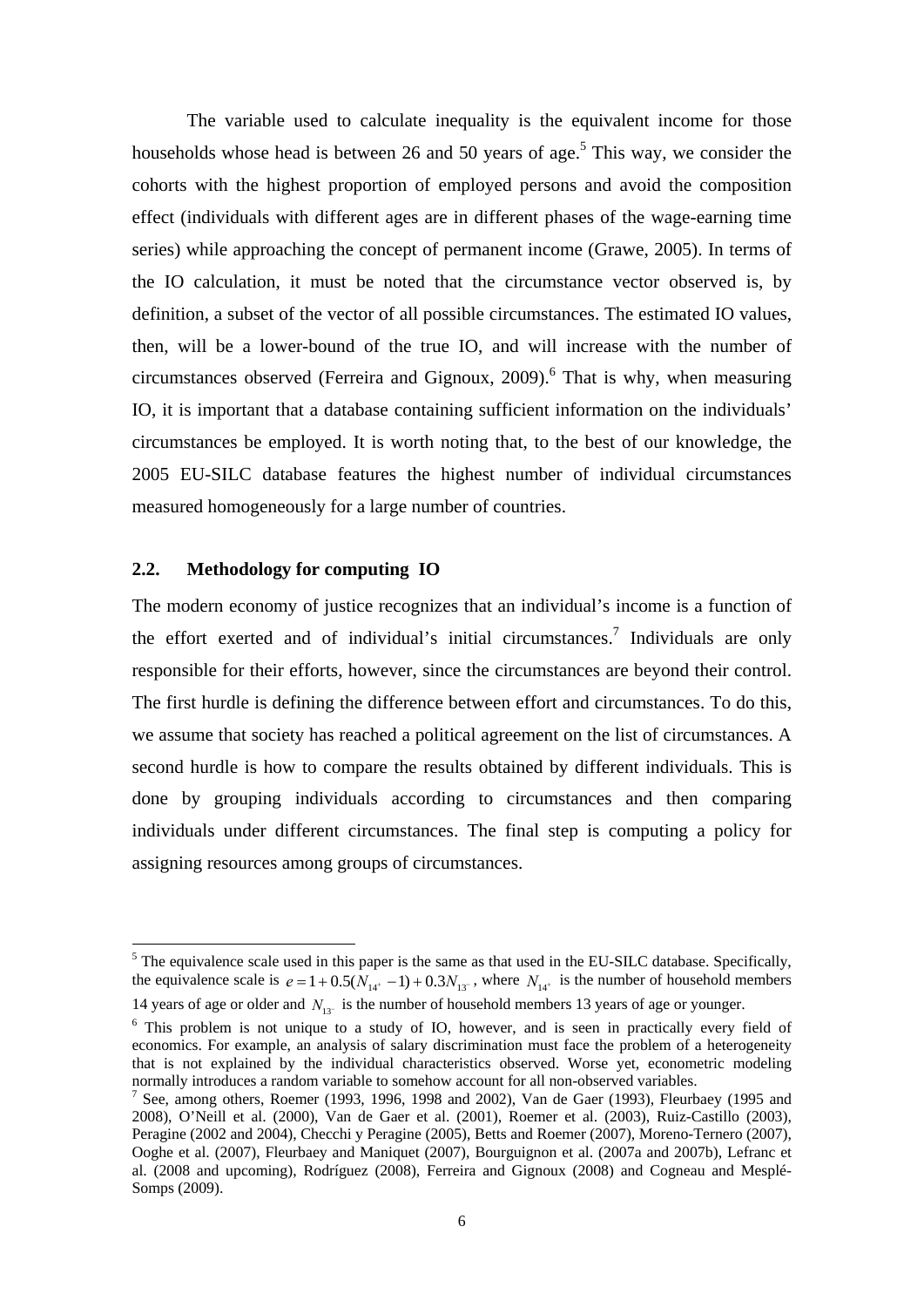We now briefly describe the theory behind the calculation of IO. Assume a discrete population of individuals of size *N*, indexed by  $i \in \{1, ..., N\}$ . An individual's income *i*,  $y_i$ , is a function of his effort,  $e_i$ , and of his circumstances,  $C_i$ :  $y_i = f(C_i, e_i)$ . Assume the effort is a continuous and one-dimensional variable, although its definition in vector terms would not change our analysis (Roemer, 1998). We also have a vector *Ci* of *J* elements (circumstances) for each individual *i*. Finally, the circumstances are assumed to be exogenous while the effort exerted by the economic agents is influenced by, among other factors, the circumstances. The income of an individual *i*, then, is expressed as follows:  $y_i = f(C_i, e_i(C_i))$ .

We now divide the population into *M* mutually exclusive and exhaustive groups (or types),  $\Gamma = \{H_1, ..., H_M\}$ , where all the individuals in the same group *m* have the same circumstances:  $H_1 \cup H_2 \cup ... \cup H_M = \{1, ..., N\}$ ,  $H_r \cap H_s = \emptyset$ ,  $\forall r$  and *s*, and  $C_i = C_k$ ,  $\forall i$  and  $k \mid i \in H_m$  and  $k \in H_m$ ,  $\forall m$ . Moreover, we assume that the effort distribution for individuals of type *m* is  $F^m$  and that  $e^m(\pi)$  represents the level of effort exerted by an individual in the  $\pi^{th}$  quintile of that effort distribution, with  $\pi \in [0,1]$ . Given type *m*, we can then define the income level attained by the individual in the  $\pi^{th}$  quintile as  $v^{m}(\pi) = v^{m}(e^{m}(\pi))$ . In this manner, the order of incomes and efforts within each type coincide since, for a particular type, the income will be determined exclusively by the effort.<sup>9</sup> In general, there is said to be equality of opportunity when an individual's income is independent of his social origins (Bourguignon et al., 2007a and Lefranc et al., 2008). Strictly speaking, this would translate into the following condition:

$$
F^{m}(y) = F^{k}(y), \forall m, k | H_{m} \in \Gamma, H_{k} \in \Gamma.
$$
\n<sup>(1)</sup>

Once income distribution is available by types, we can contrast first and second order stochastic dominance by types. The stochastic dominance criterion, however, is partial and incomplete, since the distribution functions can cross (Atkinson, 1970). What is more, when the number of circumstances is large, the number of observations

<sup>&</sup>lt;sup>8</sup> Talent could be considered a circumstance, however, this variable is controversial as it might reflect past effort of a person (while being a child) and hence is not obviously something for which a person should not be held accountable.

<sup>&</sup>lt;sup>9</sup> This property is equivalent to the *strictly increasing* axiom in the literature on IO (see O'Neill et al., 2000).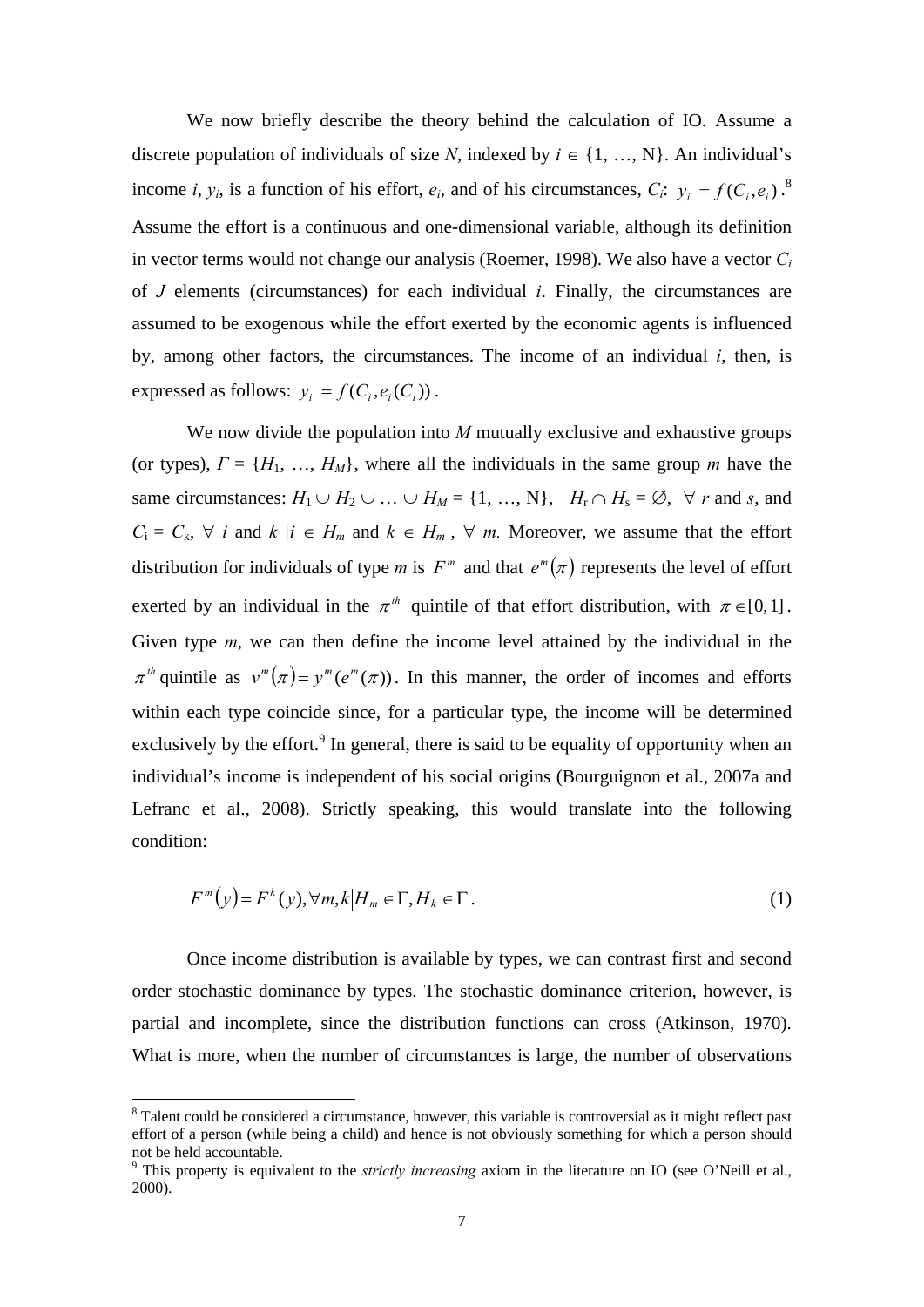per type will be small, which, in practice, precludes an estimate of the distribution functions. One alternative to using income distributions is considering a particular moment of said distributions, such as the average. Thus, given  $\pi \in [0,1]$ , let us consider

$$
\mu = (\mu^1, ..., \mu^M) = \left( \int_0^1 v^1(\pi) d\pi, ..., \int_0^1 v^M(\pi) d\pi \right),
$$
 (2)

the *M*-dimensional vector of average incomes for the various types. Each element of vector  $\mu$  would be the expected income for each origin category or type. Then, in order to be equality of opportunity, a necessary (though not sufficient) condition is that the elements of vector  $\mu$  be equal, that is:

$$
\mu^{m}(y) = \mu^{k}(y), \forall m, k | H_{m} \in \Gamma, H_{k} \in \Gamma.
$$
\n(3)

Taking the average vector as a reference, Van de Gaer (1993) proposed maximizing the minimum average income:

$$
Min(\mu) = \min_{m} \left\{ \int_0^1 v^m(\pi) d\pi \right\}.
$$
 (4)

Van de Gaer proposed using the minimum function to comply with the Rawlsian *maximin* principle. Many other authors, like Checchi and Peragine (2005), Moreno-Ternero (2007), Rodríguez (2008) and Ferreira and Gignoux (2008) have proposed using an inequality index, such as the Gini or the Theil 0. One advantage of this proposal is that the calculation, by taking into account every element in the average vector  $\mu$ , and not just its minimum element, would be less subject to extreme values.

In summary, let  $\chi$  be the space of joint income distributions and circumstances  $\{y, C\}$  and  $\delta$  the space of possible divisions of the population; then, given *IO* :  $\chi \times \delta \rightarrow R^+$ , we have that

$$
IO = I(\mu) \tag{5}
$$

is a measure of IO, where *I* is a specific inequality index. Of all the possible inequality indices that fulfill the basic principles found in the literature on inequality, $10$  we chose the Generalized Entropy class of inequality indices which are additively decomposable

<sup>&</sup>lt;sup>10</sup> The principle of progressive transfers, symmetry, invariance to changes in scale and replication of the population (Cowell, 1995; Sen and Foster, 1997).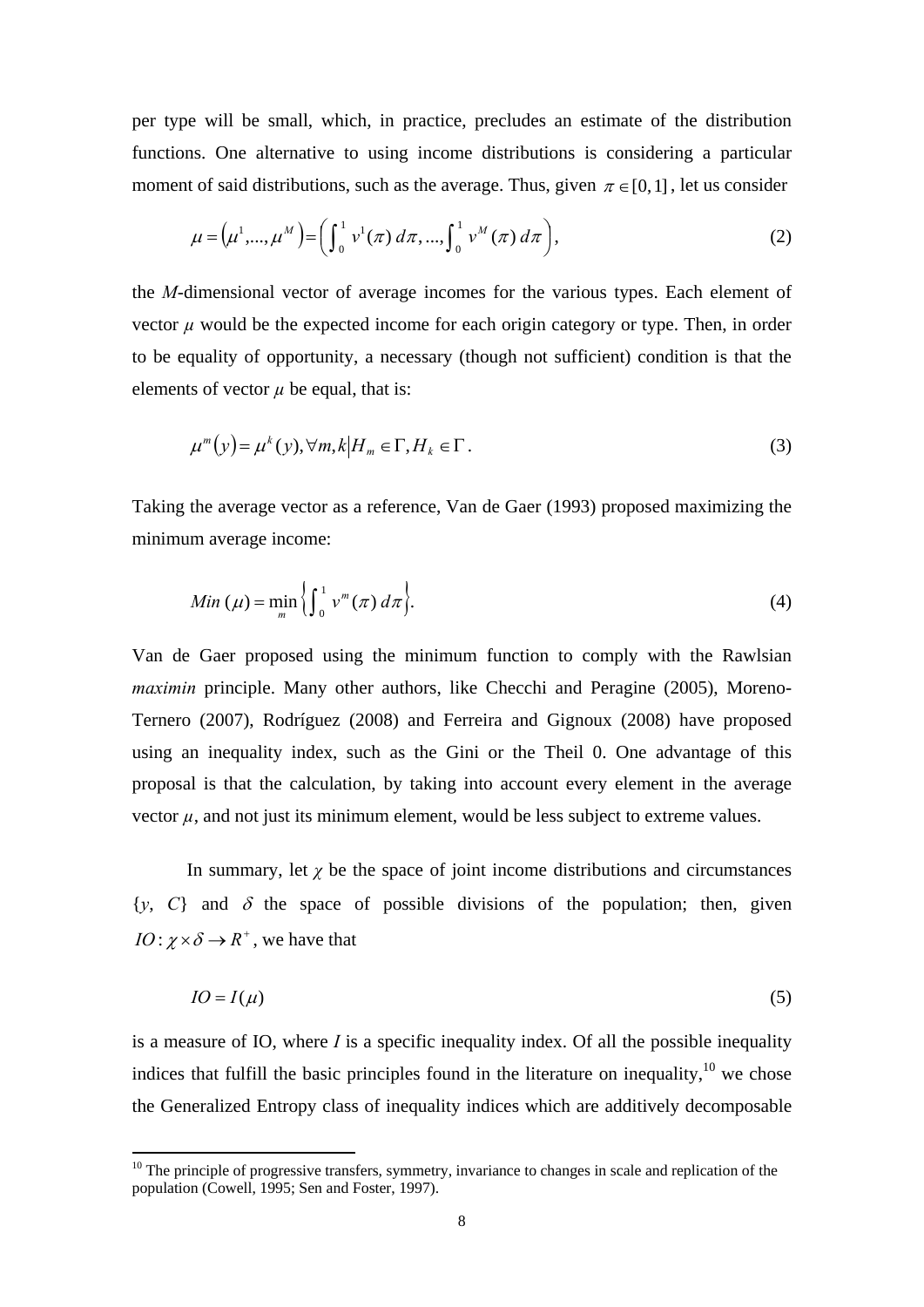(Bourguignon, 1979; Shorrocks, 1980; Cowell, 1980). In particular, we select the mean logarithmic deviation, or Theil 0,  $T_0$ , since it uses weights based on the groups' population shares and has a path-independent decomposition (Foster and Shneyerov,  $2000$ .<sup>11</sup> The decomposition of this index into between-group and within-group inequality components is

$$
T_0(Y) = T_0(\mu) + \sum_{m=1}^{M} \frac{n^m}{N} T_0(y^m)
$$
\n(6)

where  $n^m$  represents the population of type  $m$ . The between-group inequality index would be our IO index (actually, a lower bound of the IO), since the groups would be determined by the individual circumstances observed. As for the within-group inequality, this could be considered as that due to effort. However, we realize that it may contain other elements arising from non-observed circumstances and/or luck. That is why our analysis focuses on aggregate inequality and on the estimated IO.

The between-group component can be non-parametrically estimated (Checchi and Peragine, 2005; Lefranc et al., 2008; Marrero and Rodríguez, 2010). However, this approach presents a drawback when the number of circumstances is high, as in our case, because this could result in a small number of observations by type, with the concomitant lack of accuracy in the estimated values. One way to avoid this problem is to use parametric techniques, like those proposed by Bourguignon et al. (2007b) and Ferreira and Gignoux (2008), which yield reliable estimates. We will now summarize this method.

Parametric specifications rest on the assumption that the income of individual *i* is  $y_i = f(C_i, e_i(C_i, u), v)$ , where *u* and *v* represent random variables, like luck, as well as possible non-observed factors. If we now consider the reduced form of the above expression,  $y = \Phi(C, \varepsilon)$ , we can estimate the log-linear equation using ordinary least squares (OLS):

$$
\ln y = C\lambda + \varepsilon \tag{7}
$$

$$
T(Y) = \frac{1}{N} \sum_{i=1}^{N} \ln \frac{\mu_Y}{y_i}.
$$

<sup>&</sup>lt;sup>11</sup> The Theil 0 index is positively related to total inequality and has a value between 0 and  $ln(N)$ , where  $N$ is the sample size. For a distribution *Y*, with mean  $\mu_Y$ , the Theil 0 index is defined as:

The remaining Generalized Entropy indices use weights based not only on the population shares of each type, but also on their income shares. These indices, then, place greater importance on high incomes.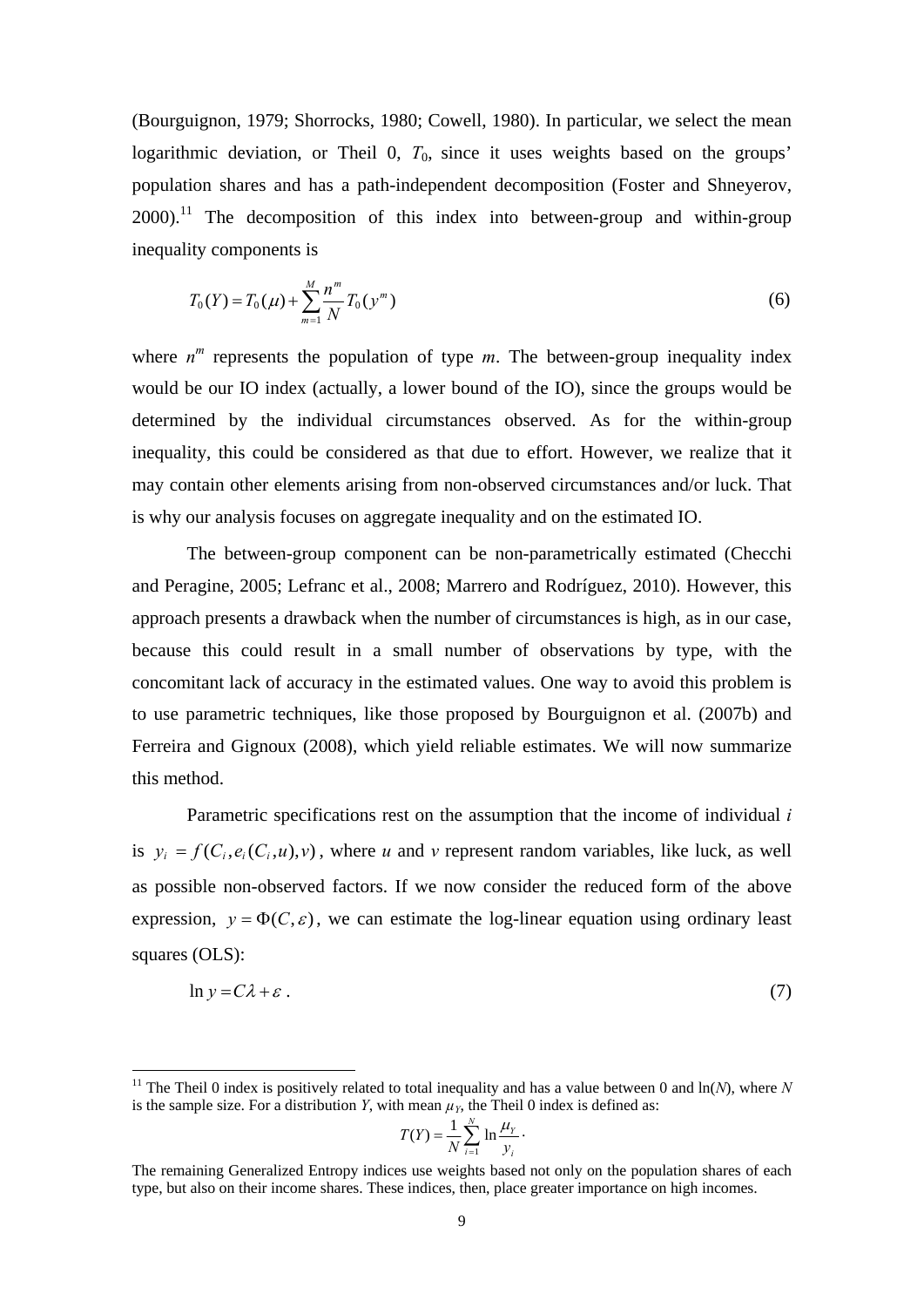Thus, once the within-group dispersion is accounted for, the OLS estimate would yield an approximation  $\hat{\mu}_i = \exp [ C_i \hat{\lambda} ]$  for the individual incomes. Based on the individual incomes thus estimated, we directly obtain the vector  $\mu = \left[\mu^1, ..., \mu^M\right]$  $\left(\stackrel{\wedge}{\mu^1},\scriptstyle\dots,\stackrel{\wedge}{\mu^M}\right)$  $\setminus$  $\hat{\mu} = (\hat{\mu}^1, ..., \hat{\mu}^M)$ , which is a parametric version of the vector  $\mu$ . Lastly, we compute IO as  $IO = T_0(\hat{\mu})$ .

#### **2.3. IO in Europe**

The IO estimates for the various EU countries are shown in Table 1 and Figure 1. Also shown are the standard error estimates given by the bootstrapping method using the formula (Davison and Hinkley, 2005):

$$
\hat{\sigma}(\hat{T}) = \sqrt{\frac{1}{R-1} \sum_{r=1}^{R} \left( T_0^* - \bar{T}_0^* \right)^2},
$$
\n(8)

where *R* is the number of replicates.<sup>12</sup> To calculate the IO indices, we followed the methodology presented in the previous section, presenting the auxiliary regressions of (7) for each country in Appendix  $A<sup>13</sup>$  Based on the results of these regressions, we see that, in general, the parents' education has a positive influence on the children's income, which increases with the educational level of the father and/or mother. Taking workers in the farming, forestry and fishing sectors as a reference, all of the remaining occupations, except for the elementary occupation, have a positive effect on the children's incomes. On the other hand, having experienced financial difficulties in the household as a child, as well as, having roots outside the European Union, have clearly negative effects on income.

Table 1 shows total inequality using the Theil 0 index, the IO indices, the percentage of total inequality represented by IO, the ranking based on the two measures and, finally, the sample size. We note, first, how a country's rank can change significantly depending on whether total inequality or IO is considered. For example,

<sup>&</sup>lt;sup>12</sup> For our calculation, we assumed  $R = 1000$ . Cowell and Flachaire (2007) find that, in general, the bootstrap technique improves the numerical performance of the significance tests. Moreover, for small sample sizes, this technique yields a closer margin to the nominal confidence intervals (Davison and Hinkley, 2005).

<sup>&</sup>lt;sup>13</sup> When an explanatory variable's estimated coefficient is not shown, that is because there are no observations with that circumstance in the sample.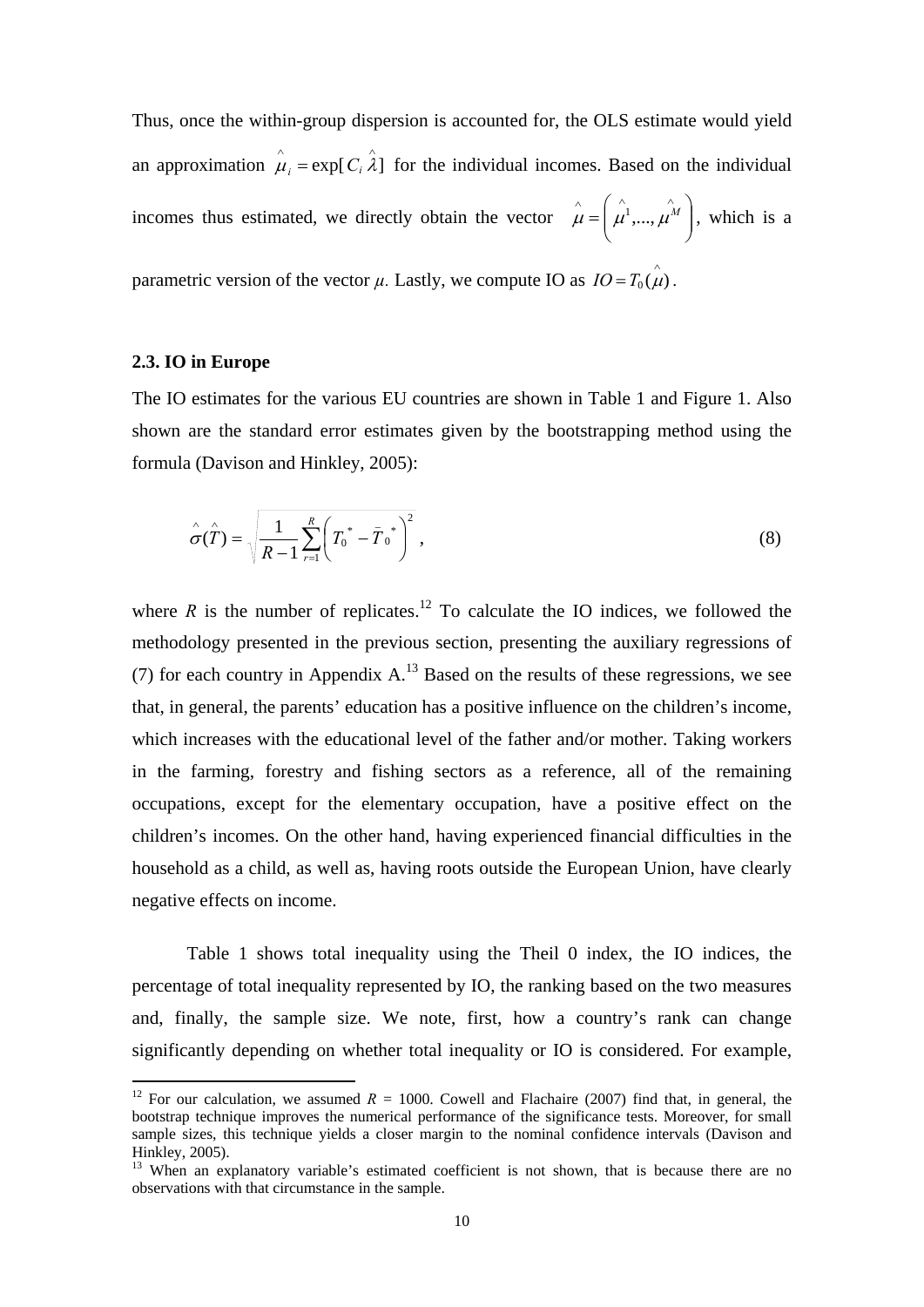Sweden, France, Ireland, Spain, Portugal and Slovenia rank worse in terms of IO than total inequality. The opposite is true for countries like Germany, Finland, Belgium, Slovakia, Norway and Latvia.

Secondly, we note how the Nordic countries are those with the lowest IO, while Mediterranean countries exhibit the largest.<sup>14</sup> In an intermediate position are the central European countries, while the countries of Eastern Europe show a wide range of IO's. This arrangement can be easily seen in Figure 1, which ranks the European countries from smallest to largest IO. Lastly, we note that the average IO in Europe is approximately 9%, ranging from 2% in Denmark to  $22\%$  in Portugal.<sup>15</sup> What is more, we see that in percentage terms, the relative positions of the countries hold, with the exception of Hungary.

| <b>Index</b>       | Austria            | <b>Belgium</b>      | Czec R.            | <b>Denmark</b>     | Estonia            | <b>Finland</b>     | <b>France</b>      | Germany            | Greece             | <b>Hungary</b>     | <b>Ireland</b>     | Italy              |
|--------------------|--------------------|---------------------|--------------------|--------------------|--------------------|--------------------|--------------------|--------------------|--------------------|--------------------|--------------------|--------------------|
| Theil 0            | 0.1203<br>(0,0064) | 0,2293<br>(0, 1131) | 0.1196<br>(0,0077) | 0.0689<br>(0,0086) | 0.1985<br>(0,0115) | 0.1266<br>(0,0126) | 0.1096<br>(0,0036) | 0.1351<br>(0,0069) | 0.2127<br>(0,0130) | 0.1314<br>(0,0074) | 0.1874<br>(0,0171) | 0,1909<br>(0,0070) |
| 10                 | 0.0063<br>(0,0012) | 0.0127<br>(0,0029)  | 0.0072<br>(0,0016) | 0.0013<br>(0,0009) | 0.0218<br>(0,0047) | 0.0038<br>(0,0011) | 0.0097<br>(0,0011) | 0.0028<br>(0,0006) | 0.0230<br>(0,0034) | 0.0156<br>(0,0018) | 0.0250<br>(0,0035) | 0,0222<br>(0,0021) |
| Ratio $(\% )$      | 5,24<br>(0,99)     | 5,54<br>(4, 31)     | 6,02<br>(1,30)     | 1,89<br>(0,96)     | 10,98<br>(1,96)    | 3,00<br>(0, 89)    | 8,85<br>(1,00)     | 2,07<br>(0, 45)    | 10,81<br>(1, 53)   | 11,87<br>(1,30)    | 13,34<br>(1,97)    | 11,63<br>(1,00)    |
| T0 position        | 7                  | 20                  | 6                  | 1                  | 15                 | 8                  | 5                  | 12                 | 17                 | 10                 | 13                 | 14                 |
| IO position        | 7                  | 12                  | 8                  | 1                  | 15                 | 3                  | 11                 | $\overline{2}$     | 17                 | 13                 | 19                 | 16                 |
| N                  | 2156               | 1839                | 1589               | 1241               | 1377               | 1981               | 3725               | 4256               | 2126               | 2590               | 1452               | 8640               |
|                    | Latvia             | Lithuania           | ND                 | <b>Norway</b>      | Poland             | Portugal           | <b>Spain</b>       | Slovakia Slovenia  |                    | Sweden             | UK                 |                    |
| Theil 0            | 0,2995<br>(0,0242) | 0,2482<br>(0,0144)  | 0,0884<br>(0,0051) | 0,1315<br>(0,0187) | 0,2671<br>(0,0072) | 0,2264<br>(0,0112) | 0,2144<br>(0,0081) | 0,1301<br>(0,0084) | 0,1095<br>(0,0156) | 0,0873<br>(0,0057) | 0,2047<br>(0,0148) |                    |
| 10                 | 0,0239<br>(0,0078) | 0.0358<br>(0,0065)  | 0.0042<br>(0,0011) | 0.0048<br>(0,0035) | 0.0276<br>(0,0027) | 0.0503<br>(0,0060) | 0,0286<br>(0,0023) | 0.0047<br>(0,0014) | 0.0087<br>(0,0070) | 0.0084<br>(0,0016) | 0,0201<br>(0,0034) |                    |
| Ratio $(\% )$      | 7,98<br>(2, 48)    | 14.42<br>(2,15)     | 4,75<br>(1,17)     | 3,65<br>(2,36)     | 10,33<br>(0, 94)   | 22,22<br>(2,21)    | 13,34<br>(1,06)    | 3,61<br>(0,97)     | 7,95<br>(4,61)     | 9,62<br>(1, 84)    | 9,82<br>(1,54)     |                    |
| T0 position        | 23                 | 21                  | 3                  | 11                 | 22                 | 19                 | 18                 | 9                  | 4                  | 2                  | 16                 |                    |
| <b>IO</b> position | 18                 | 22                  | $\overline{4}$     | 6                  | 20                 | 23                 | 21                 | 5                  | 10                 | 9                  | 14                 |                    |
| N                  | 1159               | 1702                | 1695               | 1424               | 6056               | 1654               | 5389               | 2293               | 1342               | 1393               | 1875               |                    |

**Table 1.** Inequality opportunity indices in Europe. (Standard errors in parentheses)

In light of these results, there is ample margin in Europe for implementing policies to reduce IO while at the same time maintaining individual effort and, by

 $14$  A similar result using other databases was presented by Roemer et al. (2003) and Rodríguez (2008).

<sup>&</sup>lt;sup>15</sup> It is interesting to note that Checchi and Peragine (2005) calculated a value below 10% for Italy, while Ferreira and Gignoux (2009) found percentages between 20% and 33% for six Latin American countries (Brazil, Colombia, Ecuador, Guatemala, Panama and Peru).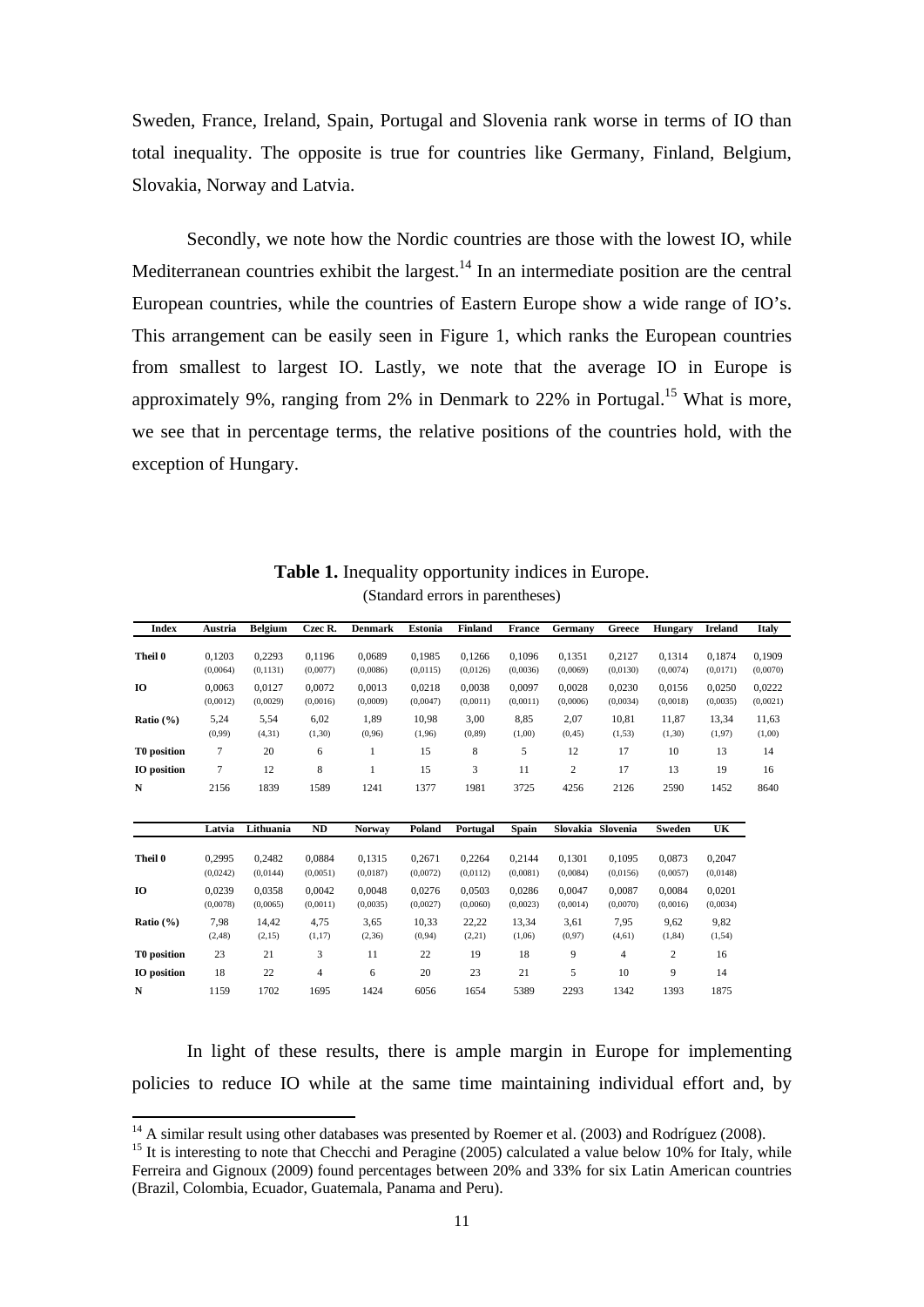extension, economic growth. In Section 4 we evaluate some potential policies in view of events in Europe in the last decade, but before we offer a brief summary of the literature on the relationship between inequality and development.



**Graph 1. Inequality of opportunity in Europe (2005)** 

#### **3. Background: the Kuznets hypothesis and the augmented Kuznets hypothesis**

The Kuznets hypothesis (1995) holds that economic development is a long-term determining factor in the inequality levels of an economy, this relationship having an inverted U shape. There is no theory, however, on which to base the long-term relationship that exists between development and IO. That is why, even though it is not the main goal of this article, we will make a few observations in this regard based on the arguments used by Kuznets in his proposal on total inequality.

In the first stages of development, the important resources are land first, and then physical capital. These resources are highly concentrated, meaning that the output is obtained by few people. In this early stage, the aggregate inequality is small, but largely explained by IO since income is determined primarily by the initial conditions or the social origin of the individuals. As the economy develops, there is a shift in workers toward the industrial sector, which offers a greater range of salaries and opportunities. This results in wider salary dispersion and therefore increases total inequality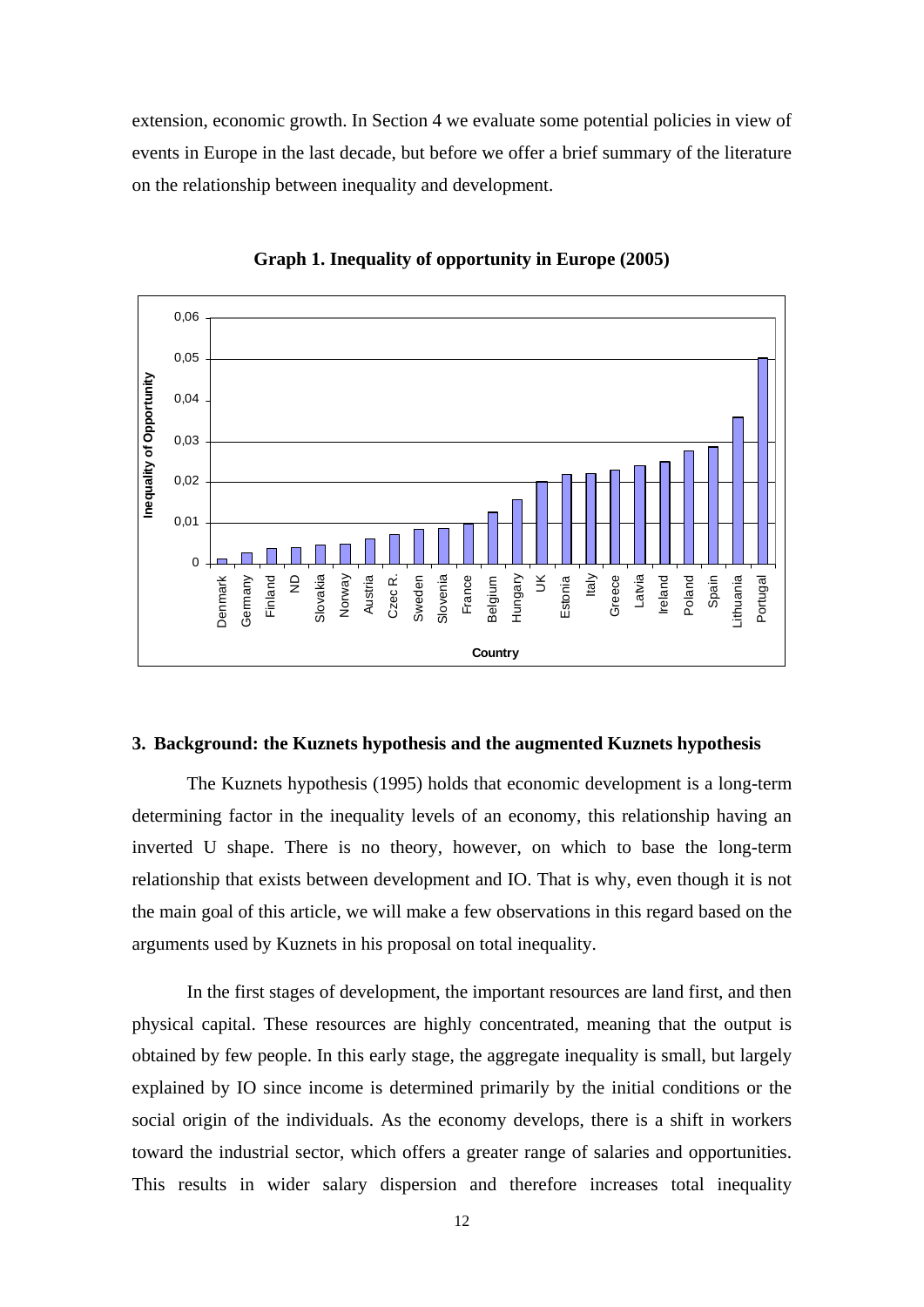(representing the upslope portion of the inverted U), whereas IO decreases because individuals are given more opportunities. In this initial segment, an increase in inequality due to effort (and other possible factors) would more than offset the drop in IO.

Later, the decreasing marginal productivity of capital (accumulated by a few) would diminish its performance, resulting in more capital being distributed to the population and in the salary difference between skilled and unskilled workers dropping. At the same time, IO would continue falling. The total inequality would thus decrease, since its two primary components would also be falling. This represents the downward slope of the inverted U.

In the last three decades, however, aggregate inequality in the most developed countries has undergone an increase (see, for example, Atkinson, 1996). The proliferation of technology (Eicher, 1996, Aghion et al., 2002) and international trade deregulation (Wood and Ridao, 1996) are some of the factors used to explain this widening of salary differences. The factors that have served to trigger this increase in aggregate inequality, however, are more related to effort inequality than to IO. Our premise, then, is that IO always decreases with development. Kuznets' inverted U (and the subsequent upturn in inequality) would then be explained by the trend in the effortdriven inequality, and not so much by the trend in IO.

In addition to a country's degree of development, the evidence points to other factors that help to explain the inequality differences observed among countries. Along these lines, Milanovic (1994) proposed an *augmented Kuznets hypothesis*, in which inequality would be determined by '*given*' (long-term) factors involving the country's resources, the degree of development, social norms, etc., and by short-term factors, such as education, the functioning of the labor market, spending and tax policies, and so on. The 'given' factors would change slowly and would be difficult to modify in the short term, while the short-term factors would be more flexible and have potentially permanent effects. Milanovic's work concluded that these short-term factors are more relevant in more developed countries, meaning less developed countries have a reduced capacity to lower aggregate inequality in the short term, since the 'given' factors are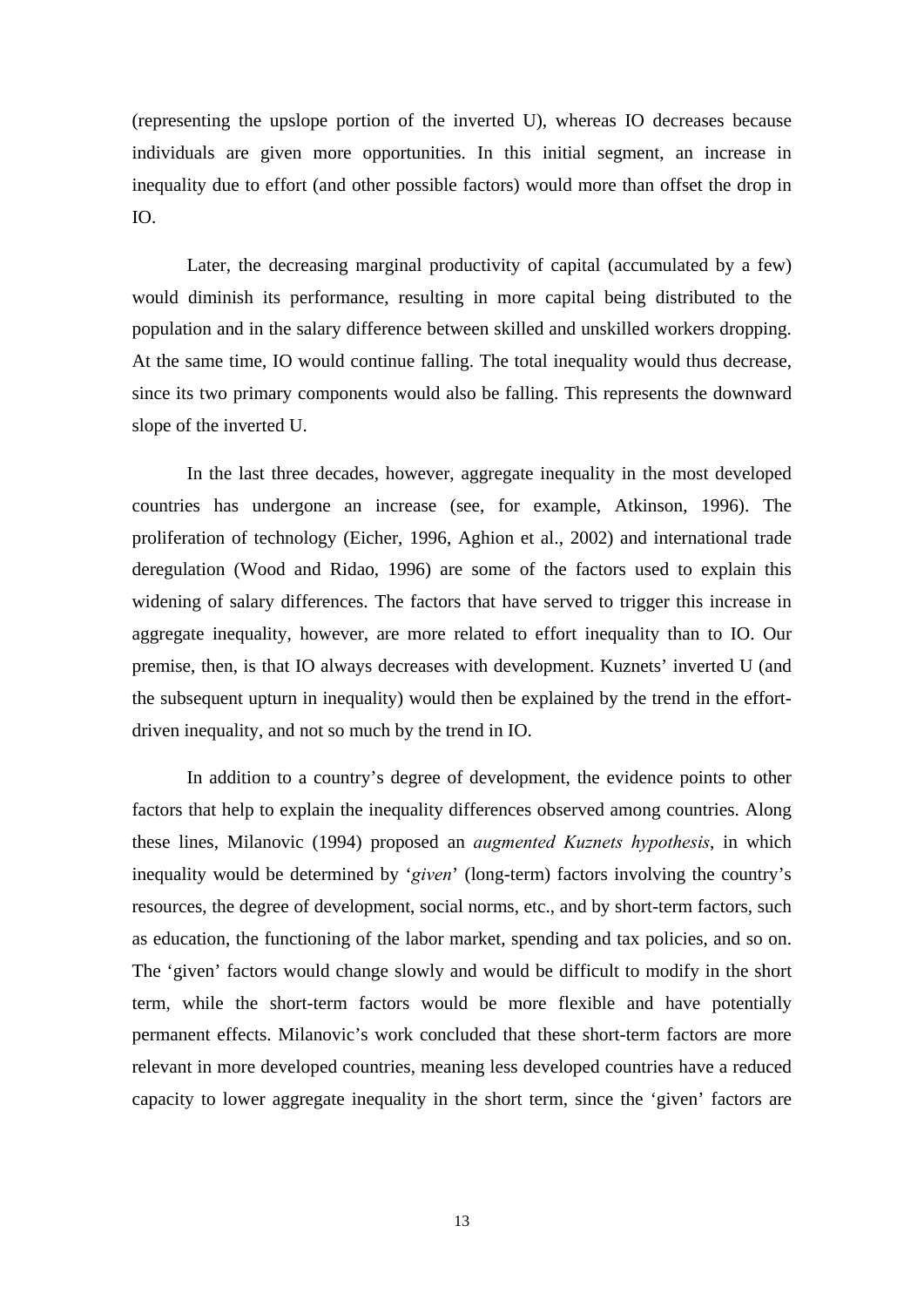more important.<sup>16</sup> Besides, the more advanced societies reduce their level of inequality not only for economic reasons, but also because they decide to have less inequality and implement policies to that end. Recently, Perugini and Martino (2008) characterized the factors that explain aggregate inequality among European regions, distinguishing also between long- and short-term factors.

The goal of our work is to characterize those factors that exert the greatest influence on the IO levels observed in European countries. Unfortunately, there are no theoretical models available to us that distinguish among factors that affect aggregate inequality versus IO. Nor are there any empirical references that characterize the factors affecting IO. As a result, we will focus on those factors that have traditionally been used to characterize aggregate inequality: extent of economic development, public policies, education and the functioning of the labor market. So as to better understand our findings, we will compare them with those obtained for total inequality while noting the main differences found.

#### **4. Economic and Policy Patterns of IO**

Our study considers *INEQ*, an index of inequality (total and IO) for 23 European countries in 2005 (see Section 2), as a dependent variable. Since our goal is to understand the explanatory factors of the differences observed in inequality among countries, the explanatory variables were measured prior to 2005. Specifically, we took 1998 as a reference year, since numerous series started in that year.<sup>17</sup> See Appendix B for greater detail on the data used in this part of our research. This strategy also reduces any possible bias arising from problems with endogeneity and measurement errors (Barro and Sala-i-Martin, 1991, and Partridge, 1997, among others), meaning the OLS procedure will be suitable.

<sup>&</sup>lt;sup>16</sup> Along similar lines, Tanzi (1998) writes on the determinants of inequality and distinguishes between market forces, social norms, the role of the government and ownership of capital (physical and human). He also underscores how the factors that determine inequality change as the country develops. In poor countries, social norms, economic development and ownership of tangible goods (land and physical capital) explain the inequality, while in rich countries, these factors become less important and are replaced by factors such as the distribution of human capital, economic changes (privatization, technical development, trade deregulation, etc.) and governmental policies.

 $17$  Whenever possible, we considered 1995 or 2000, though the results are very similar.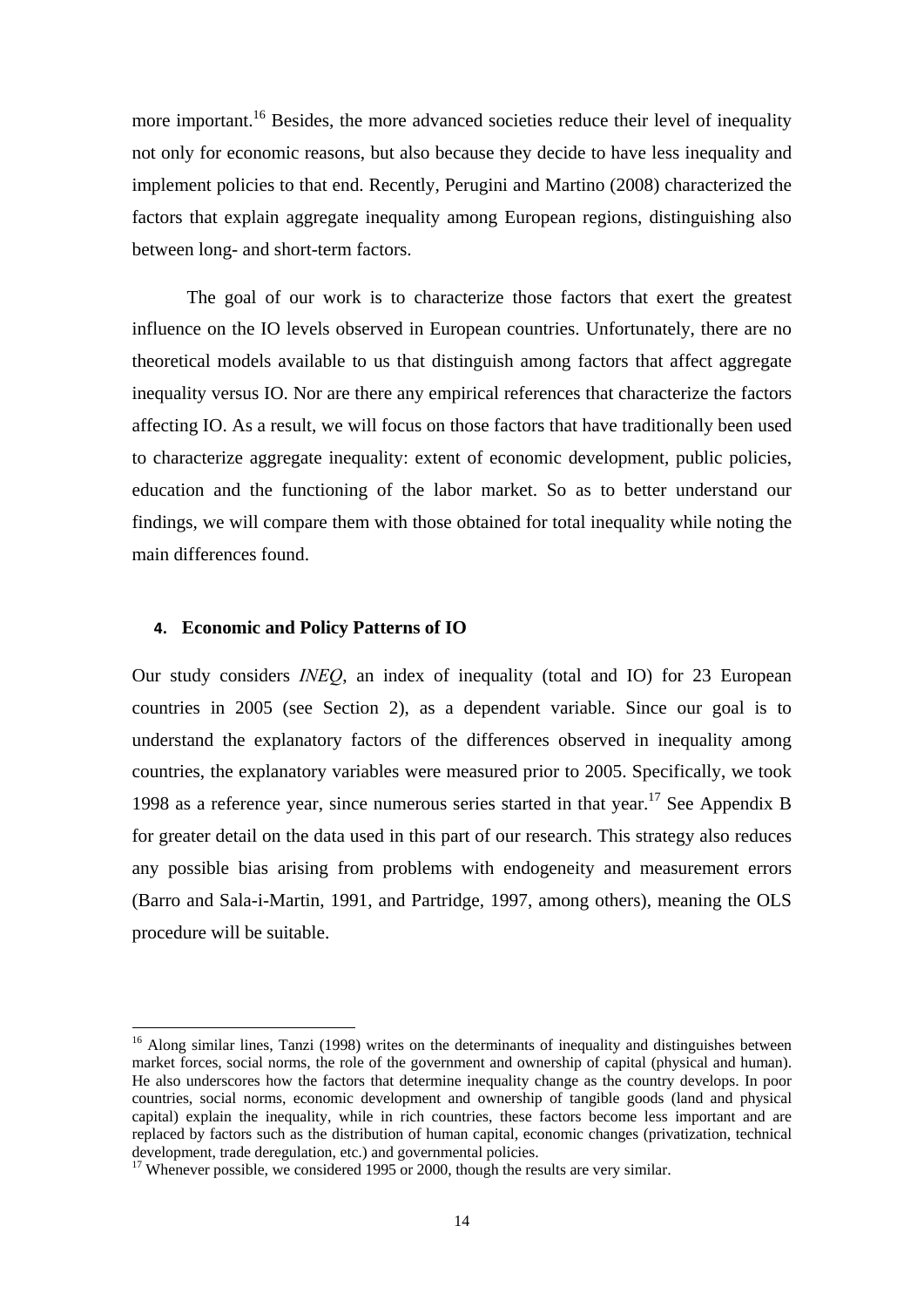Due to our reduced sample size, we will estimate very parsimonious models. Based on the Kuznets hypothesis, we begin with the simplest model, which will include only the level of development of the countries (DEV) and a quadratic term:

$$
INEQ_i = \alpha + \beta_1 \cdot DEV_i + \beta_2 DEV_i^2 + \varepsilon_i \tag{9}
$$

In the second group of models, in addition to the level of development, we will include each of the short-term factors to be considered, but on an individual basis. There are four of these factors in all: the functioning of the labor market, education levels, social protection spending and the tax system. In these 'augmented models', then, we will estimate a model for each factor X:

$$
INEQ_i = \alpha + \beta_1 \cdot DEV_i + \beta_2 DEV_i^2 + \delta \cdot X_i + \varepsilon_i
$$
\n<sup>(10)</sup>

Note that the interpretation of coefficient  $\delta$  in (10) differs from that in a fully specified model, in which  $\delta$  would measure the *partial* effect that variable *X* exerts on inequality while keeping the remaining variables constant. In (10), however,  $\delta$  measures the *global* effect of *X*, corrected only by *DEV* and its quadratic term. The global effect is the sum of the partial effect and of all the other indirect effects arising from the correlation that exists between *X* and other variables affecting inequality and which are not included in the model.

For our purpose, which is merely to characterize the differences in inequality based on policy, education, and other variables, the interpretation of these global coefficients is sufficient. Nevertheless, at the end of this section we will, for illustrative purposes, present the results of a more complete model where more explanatory variables are specified.<sup>18</sup> Lastly, in Section 5 we will conduct a statistical analysis, comparing the residuals of models (9) and (10) for the different explanatory variables considered, so as to add robustness to the results achieved in this section.

#### **4.1. Development**

There are many variables that can be used to reflect a country's level of development. The most utilized are PPP-adjusted (purchasing power parity) per capita GDP, the percentage of jobs concentrated in the agriculture sector and the percentage of jobs

<sup>&</sup>lt;sup>18</sup> Due to the small number of degrees of freedom and to the possible colinearity among the factors considered, of vital importance will be noting the global adjustment attained by our regressions, since said adjustment is not affected by the low number of degrees of freedom.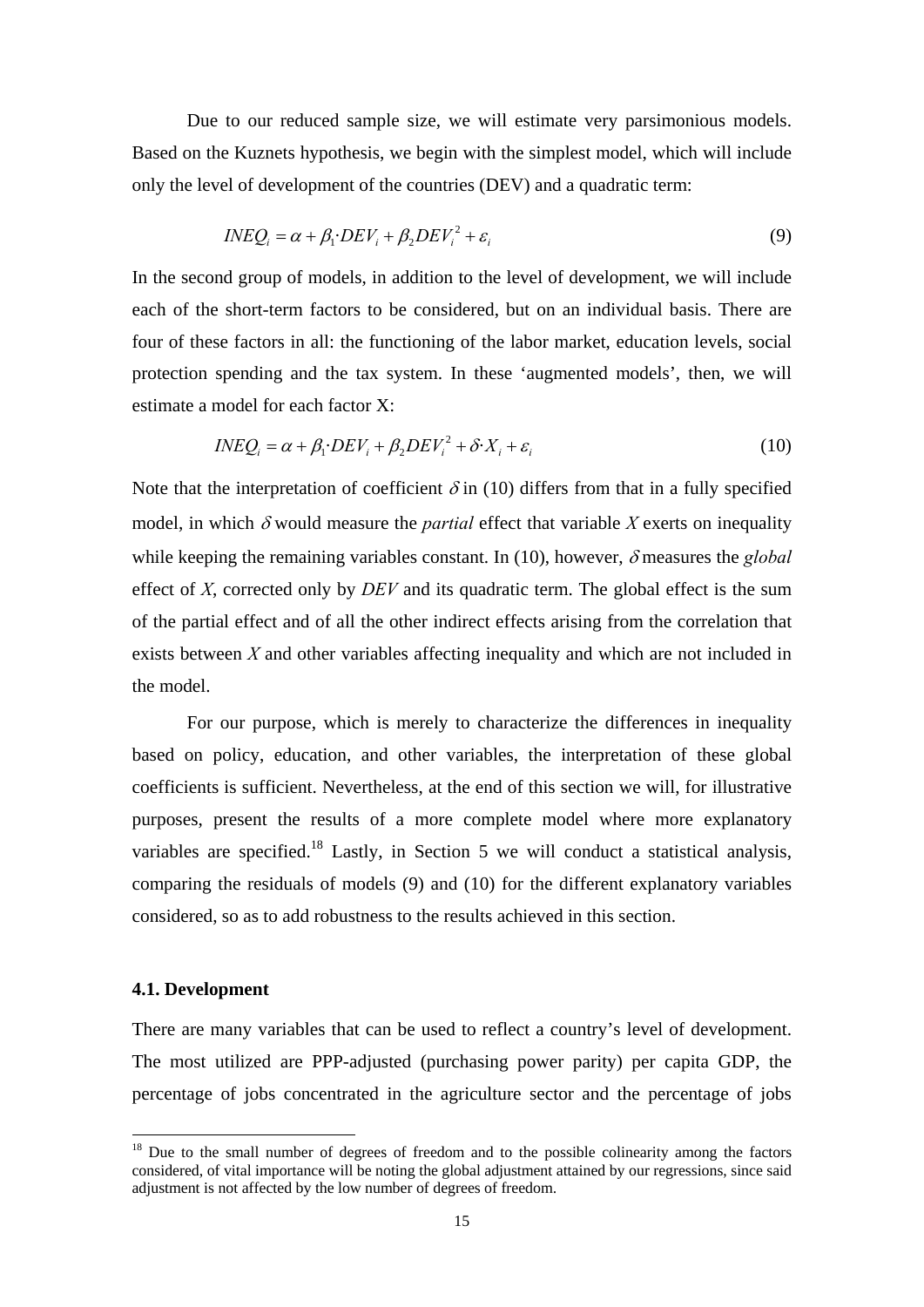concentrated in the services sector. Given these indicators' high correlation, we will follow the strategy of Perugini and Martino (2008), who use the first principal component (PC) of these variables as an indicator of development. In our case, the first PC accounts for almost 90% of the join variability seen in 1998.<sup>19</sup>

Figures 2a and 2b show the scatter plots between total inequality and the development indicator, and the IO and the development indicator, respectively. Table 2 shows the estimates for model (9). Based on these analyses, there is a negative relationship between inequality and development, which is consistent with being on the downslope of Kuznets' inverted U. The quadratic fit, convex for total inequality and concave for IO, is not significant. If, however, we omit the countries with the least inequality (Sweden, Denmark, the Netherlands and Norway), the convex relationship for total inequality becomes significant, while the relationship for IO remains linear and negative. These findings are consistent with the arguments given in the previous section on IO and on a possible upturn of total inequality by countries with high levels of development. These results are boosted when we include other explanatory variables in the model, as we will see in the following sub-sections.





<sup>&</sup>lt;sup>19</sup> Perugini and Martino (2008) also use population density as a development indicator. At the country level, however, we believe density is an inadequate indicator of development, given its dependence on the country's surface area and the geographical dispersion among its regions. The density in regions of Finland, Sweden or Norway may be high, for example, but at the national level it is very low. In fact, their densities are much lower than those of Greece, Portugal or Spain, though they are by no means any less developed than the latter.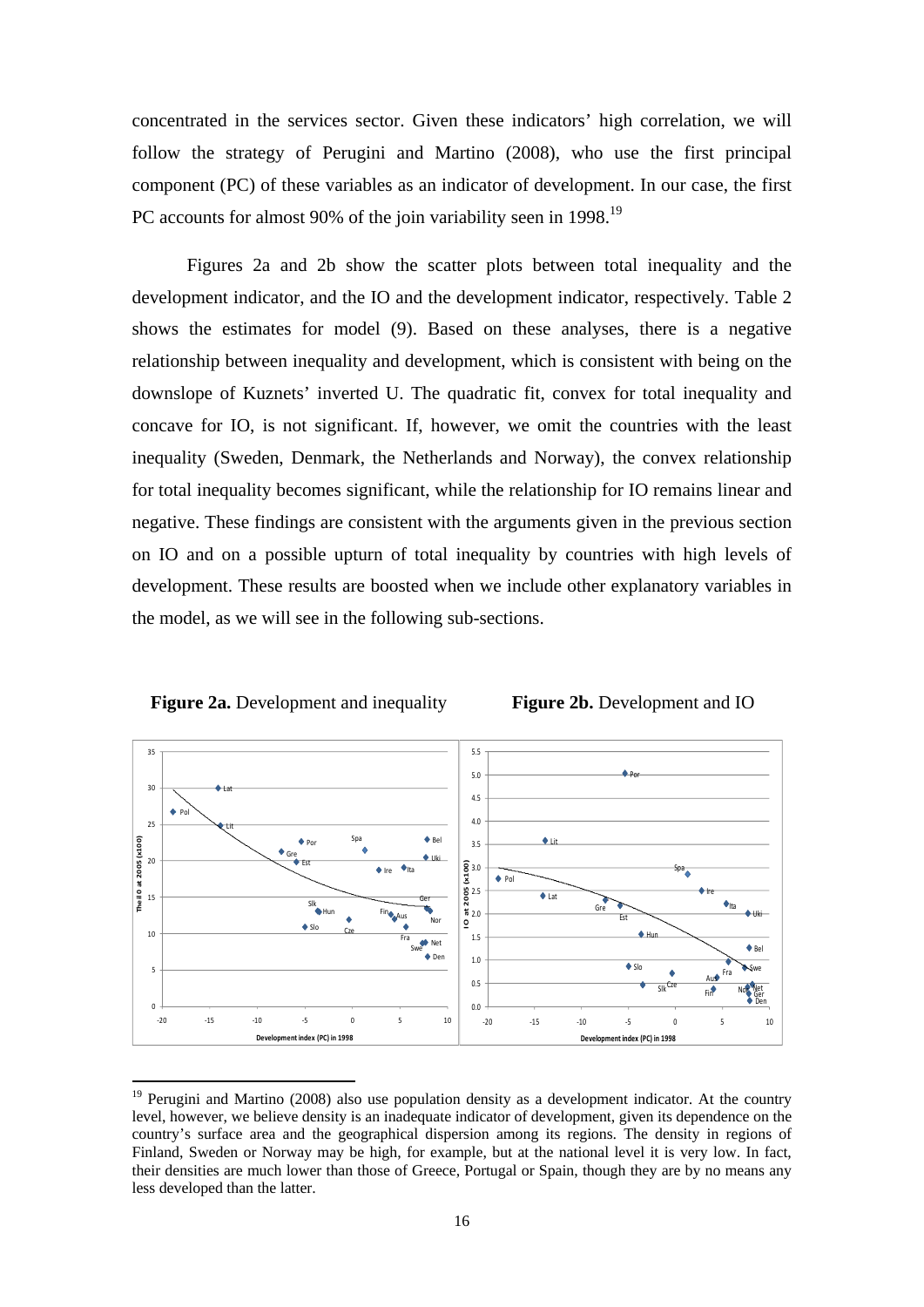|                      | Total inequality | Inequality of               |
|----------------------|------------------|-----------------------------|
|                      |                  | Opportunity                 |
| Const.               | $15.3930$ (***)  | $1.7131$ <sup>(***)</sup> ) |
|                      | (1.4552)         | (0.3688)                    |
| <b>DEV</b>           | $-0.3744$ (**)   | $-0.10123$ (***)            |
|                      | (0.1432)         | (0.0285)                    |
| DEV^2                | 0.0205           | $-0.0018$                   |
|                      | (0.0155)         | (0.0032)                    |
| R <sub>2</sub>       | 0.4582           | 0.3500                      |
| R <sub>2</sub> -adj. | 0.4040           | 0.2850                      |
| $\alpha$ , 1 1 1     |                  |                             |

 **Table 2.** Development and Inequality

Standard deviation in parentheses

Significant at 1% (\*\*\*), 5% (\*\*) and  $10\%$  (\*)

In terms of IO, the focus of our attention, we note that every country in Eastern Europe, except for Lithuania, is below the regression curve, meaning that its IO levels are below what would be expected for their levels of development. Their Communist roots and the great opportunities created in these economies after the expansion of the EU could explain this situation, though factors involving education, the labor market and others could also have an effect, as we shall see in the following sub-sections. Among the most developed countries, there are three clearly distinguishable groups: Denmark, Finland, Austria, Germany, Norway and the Netherlands, whose IO levels are less than expected based on their levels of development; the United Kingdom, Italy, Ireland, Spain, Portugal and, to a lesser extent, Belgium, whose IO levels are higher than expected; and, Sweden, France and Greece, which are very close to regression. Despite having found certain geographical and developmental patterns common among European countries, much remains to be explained in terms of the differences noted in inequality and IO for these countries.

# **4.2. Labor market performance**

From a theoretical standpoint, the relationship between the labor market and inequality is complex and inconclusive (Burniauz et al., 2006). On the one hand, better functioning of the labor market involves less exclusion, and therefore less inequality. This same reasoning could be applied to IO if the labor market favored the inclusion of those population sectors that had, a priori, fewer opportunities, such as immigrants, youth and women. On the other hand, labor inclusion could place pressure on less-qualified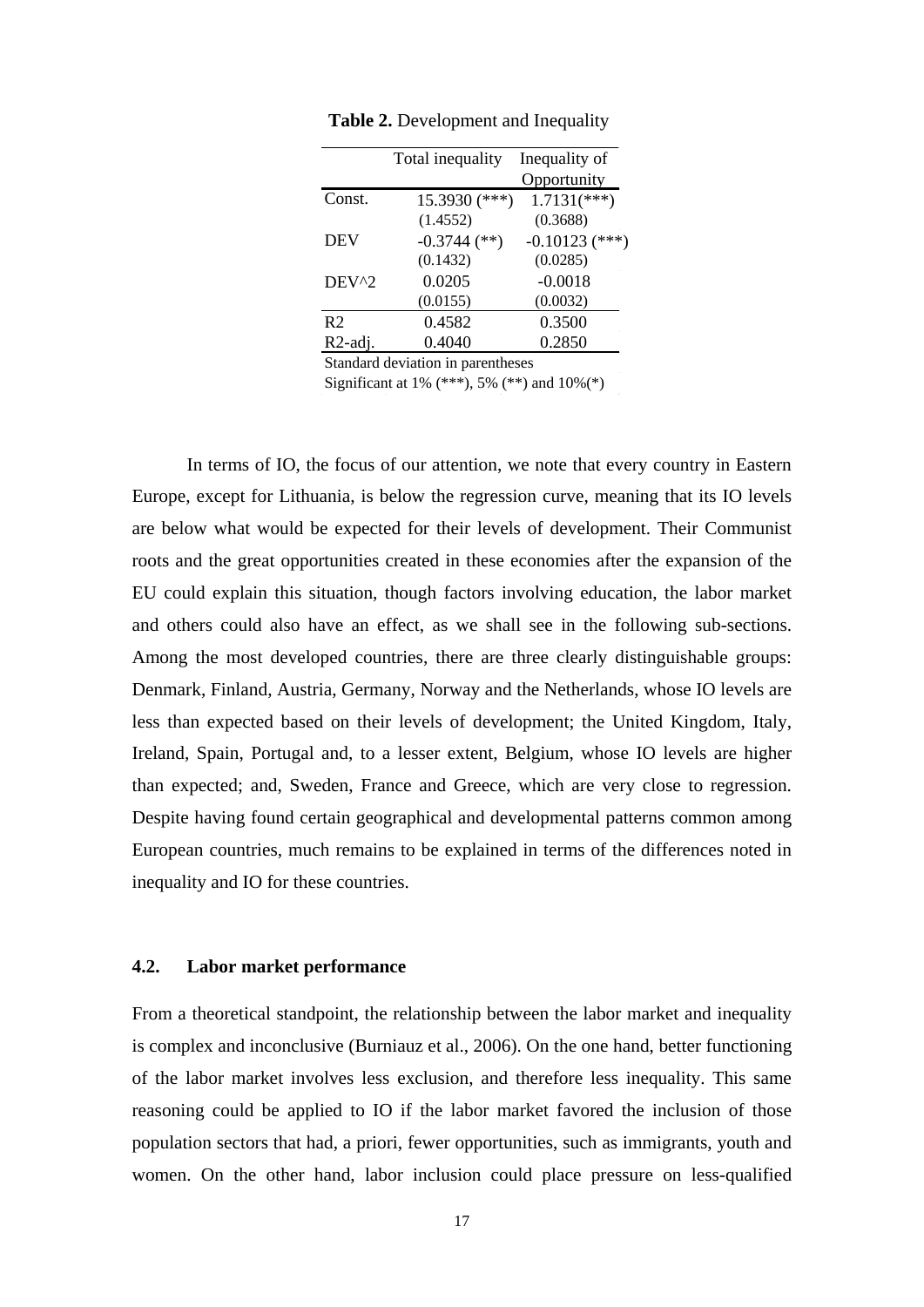employees as a whole, increasing salary differences between this group and that of more qualified workers (Topel, 1994).

There is a large number of variables involving the functioning of the labor market (see Appendix B). Following Perugini and Martino (2008), we consider as an aggregate measure of the functioning of this market the first principal component (*Labor\_MK\_PC*) of the following four variables: total employment rate, total unemployment rate, female employment rate and long-term unemployment.<sup>20</sup> We note, however, that the first two reflect aggregate aspects of the labor market, while the last two capture more concrete and structural aspects. Distinguishing between them is an interesting undertaking, since those policies aimed at people with worse circumstances should have a greater influence on IO. That is why we have also conducted a detailed analysis for each of these four variables separately. In addition, we consider the following differential unemployment rates: for those aged above and below 40 and for workers with considerable schooling (secondary or university education) and those with little education (primary or none).<sup>21</sup> These differentials may be interpreted as proxies for premiums to age (or experience) and education, respectively.

Graphs 3a and 3b show the relationship between total inequality and IO with *Labor MK PC*. Note that for IO, Portugal is far above the regression line, which could affect the parameter estimates. That is why Tables 3a and 3b show the estimates of model (10) for aggregate inequality and IO, respectively, with and without the Portugal dummy variable.

Firstly, we note how, in effect, the model with the Portugal dummy variable considerably improves the significance of the labor maket variables with respect to IO. Secondly, the results when using the aggregate variable *Labor MK PC* indicate that a better functioning of the labor market would help to reduce inequality and IO. Thirdly, female employment and long-term unemployment, with negative and positive coefficients, respectively, are clearly more significant and robust to the inclusion or omission of the Portugal dummy variable than are the total unemployment and employment rates. Our results, therefore, indicate that those variables associated with

 $20$  The first principal component accounts for almost 90% of the joint variability in these variables for 1998.

 $21$  We have also considered the difference in unemployment between men and women, though the results were not significant.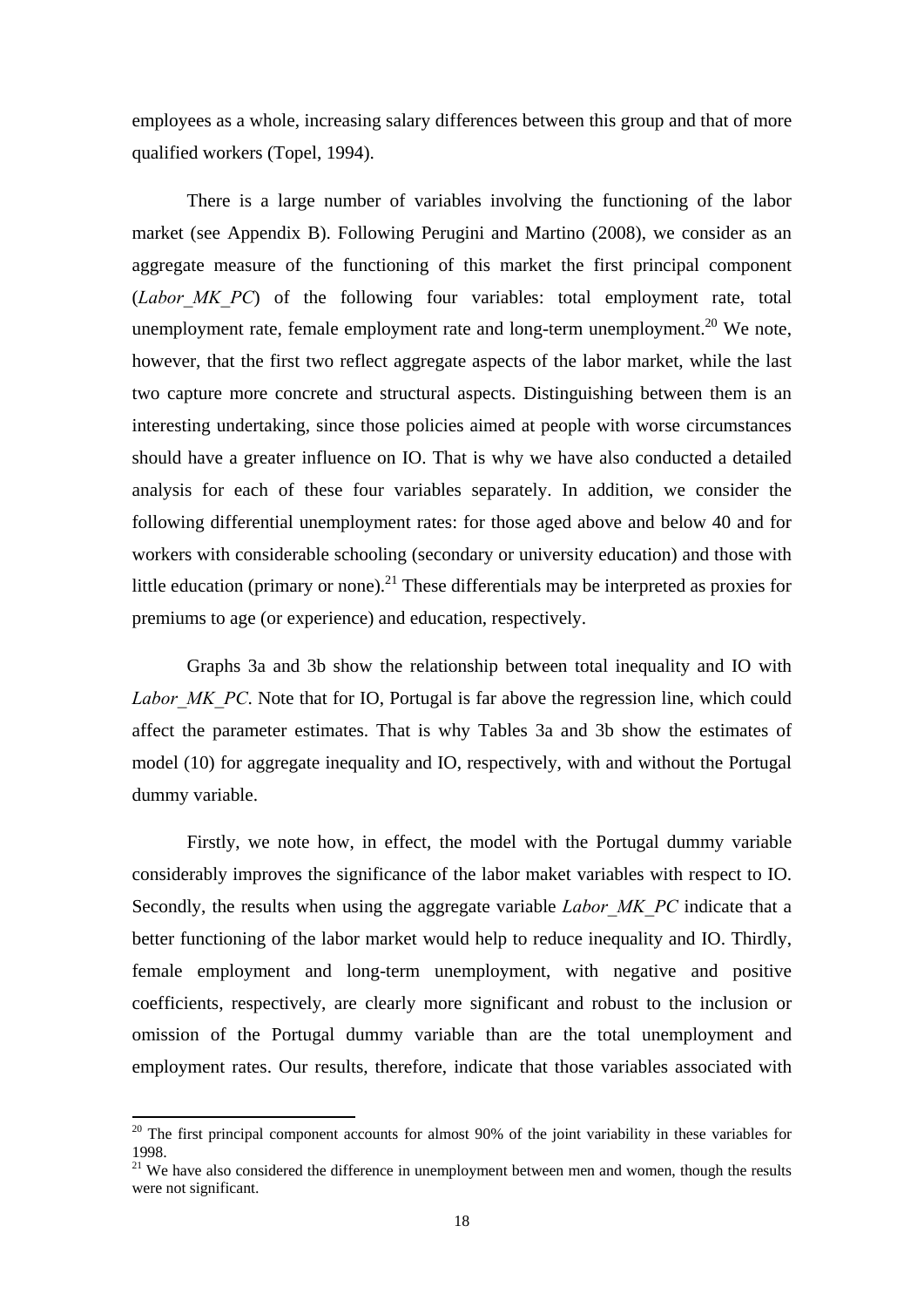the structure of the labor market have a greater effect on IO than the aggregate variables. To comment further on this, we also note the results for the differences in unemployment rate by age groups and educational level (see the last four columns of Tables 3a and 3b).



**Figure 3a.** Labor market and inequality **Figure 3b.** Labor market and IO



The difference in unemployment rate by age exhibits a positive coefficient in both cases, but is significant for IO only when the Portugal dummy variable is included. This result, although weak, indicates that combatting unemployment among the young and reducing any potential gap that may exist with adult unemployment figures could help to improve IO. As for the unemployment rate between more and less educated individuals, the coefficient is negative in both cases, though it is especially significant for IO. One conclusion that may be drawn from this is that a labor market that favors better educated workers would promote the acquisition of human capital, would reduce its dispersion and would indirectly help to lower IO.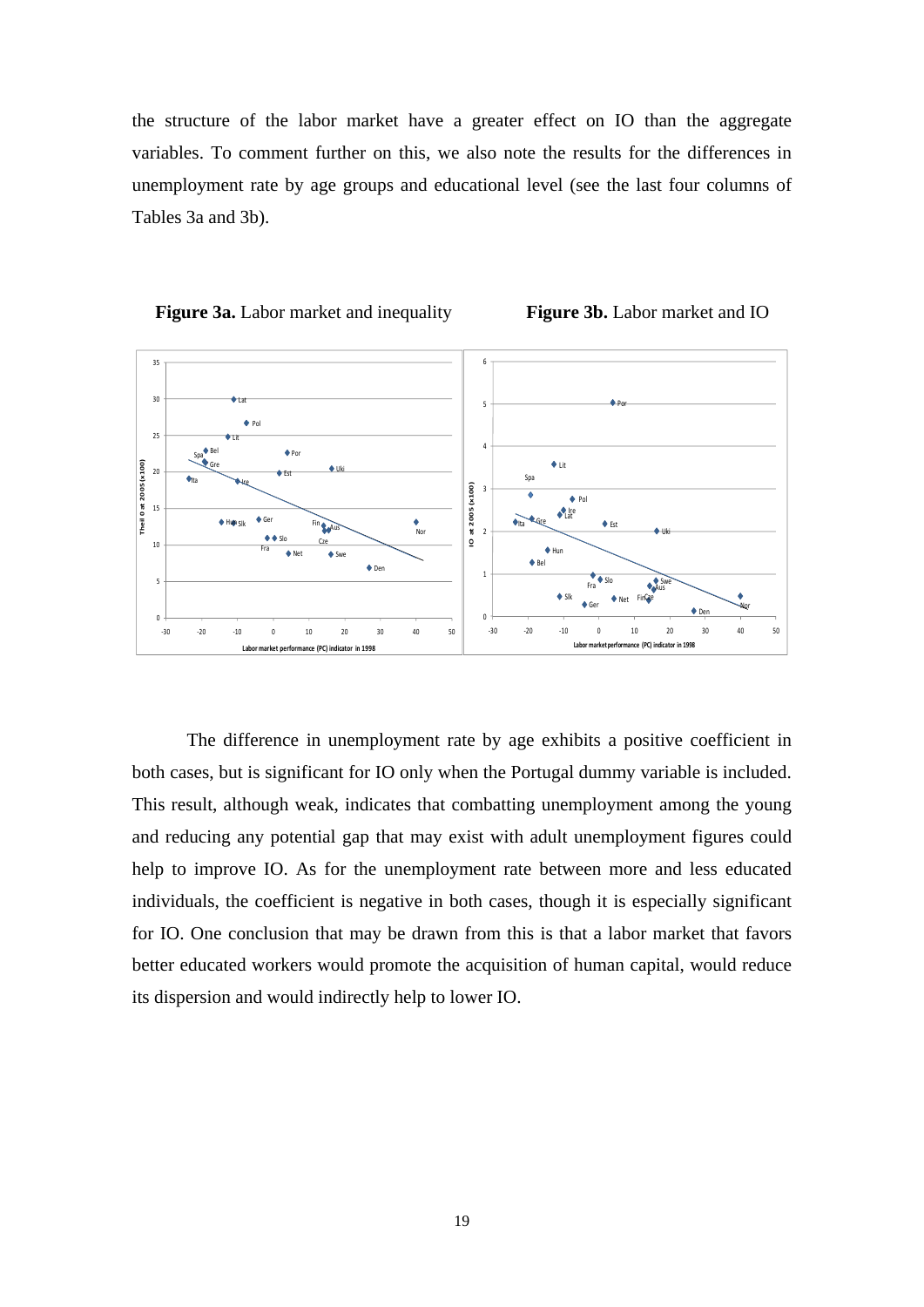**Table 3a.** Labor market and total inequality

|                |                                                                                  | Labor Mk PC  |            | Unempl. rate |           | Empl. rate  | Empl. rate fem. |              | Long-run unemp. |             | Dif. unemp. Age          |             | Dif. unemp. Education |              |
|----------------|----------------------------------------------------------------------------------|--------------|------------|--------------|-----------|-------------|-----------------|--------------|-----------------|-------------|--------------------------|-------------|-----------------------|--------------|
|                | 14.923 ***                                                                       | $14.153***$  | $10.421**$ | $7.134**$    | 28.954**  | 34.769***   | 29.206***       | 30.112***    | $7.115*$        | 6.2023      | 13.671***                | 12.618***   | 17.140***             | 16.353***    |
| Const.         | (1.2596)                                                                         | (1.3798)     | (3.1763)   | (3.0543)     | (11.300)  | (9.2826)    | (4.257)         | (4.2575)     | (3.8434)        | (3.8879)    | (1.8864)                 | (2.2915)    | (1.699)               | (2.5567)     |
|                | $-0.1952$                                                                        | $-0.1052$    | $-0.2555$  | $-0.1108$    | $-0.2320$ | $-0.0805$   | $-0.2301$       | $-0.1453$    | $-0.2346$       | $-0.1752$   | $-0.3266**$              | $-0.2549$   | $-0.457***$           | $-0.4033***$ |
| DEV            | (0.1559)                                                                         | (0.1799)     | (0.1616)   | (0.190)      | (0.1954)  | (0.2148)    | (0.1663)        | (0.1896)     | (0.1538)        | (0.1802)    | (0.1414)                 | (0.1739)    | (0.1481)              | (0.1979)     |
|                | $0.0280*$                                                                        | $0.0350**$   | 0.0226     | $0.0315**$   | 0.0277    | $0.0385*$   | 0.0316          | $0.0391**$   | 0.0233          | $0.0282*$   | 0.0235                   | $0.0296*$   | 0.0175                | 0.0212       |
| DEV^2          | (0.0157)                                                                         | (0.0161)     | (0.0149)   | (0.0155)     | (0.0194)  | (0.0195)    | (0.0190)        | (0.0185)     | (0.0140)        | (0.0156)    | (0.0161)                 | (0.0170)    | (0.0140)              | (0.0169)     |
|                | $-0.1525**$                                                                      | $-0.1717***$ | $0.5492*$  | $0.8092**$   | $-0.2058$ | $-0.3071**$ | $-0.2615***$    | $-0.2922***$ | $0.1812**$      | $0.1888**$  | 0.3377                   | $0.4202*$   | $-0.1595**$           | $-0.1189**$  |
| $\pmb{\times}$ | (0.0614)                                                                         | (0.0597)     | (0.3204)   | (0.2831)     | (0.1683)  | (0.1374)    | (0.0858)        | (0.0858)     | (0.0854)        | (0.0849)    | (0.2100)                 | (0.2243)    | (0.0640)              | (0.1004)     |
|                |                                                                                  | 7.5849 ***   |            | 9.9547***    |           | $9.166***$  |                 | 7.6248***    |                 | $6.0314***$ |                          | $6.7485***$ |                       | 3.6409 ***   |
| Dum_Por        | --                                                                               | (1.7835)     | $\sim$     | (2.4577)     | $- -$     | (2.5914)    | $\sim$          | (1.8397)     | ۰.              | (1.7682)    | $\overline{\phantom{a}}$ | (2.274)     | $\sim$                | (2.9145)     |
|                |                                                                                  |              |            |              |           |             |                 |              |                 |             |                          |             |                       |              |
| R <sub>2</sub> | 0.581                                                                            | 0.636        | 0.524      | 0.608        | 0.506     | 0.578       | 0.594           | 0.650        | 0.563           | 0.598       | 0.491                    | 0.534       | 0.489                 | 0.500        |
| R2-adj.        | 0.515                                                                            | 0.555        | 0.449      | 0.521        | 0.428     | 0.484       | 0.530           | 0.572        | 0.493           | 0.509       | 0.410                    | 0.430       | 0.408                 | 0.389        |
|                |                                                                                  |              |            |              |           |             |                 |              |                 |             |                          |             |                       |              |
|                | Standard deviation in parentheses<br>Significant at 1% (***), 5% (**) and 10%(*) |              |            |              |           |             |                 |              |                 |             |                          |             |                       |              |
|                |                                                                                  |              |            |              |           |             |                 |              |                 |             |                          |             |                       |              |

## **Table 3b.** Labor market and inequality of opportunity

|                   |                       | Labor Mk PC              |                    | Unempl. rate          |                          | Empl. rate              |                        | Empl. rate fem.          | Long-run unemp.        |                         | Dif. unemp. Age          |                        |                          | Dif. unemp. Education    |
|-------------------|-----------------------|--------------------------|--------------------|-----------------------|--------------------------|-------------------------|------------------------|--------------------------|------------------------|-------------------------|--------------------------|------------------------|--------------------------|--------------------------|
|                   | 1.6576***             | 1.2951 ***               | 1.6538*            | 0.3928                | 1.8841                   | 4.2723***               | 3.4785***              | 3.9050 ***               | 0.5332                 | 0.0300                  | $1.4218**$               | $0.8664*$              | 2.5683 ***               | 2.0235***                |
| Const.            | (0.3685)              | (0.3132)                 | (0.9804)           | (0.5162)              | (2.9186)                 | (1.4811)                | (0.7751)               | (0.7215)                 | (0.5841)               | (0.5025)                | (0.5256)                 | (0.4742)               | (0.3902)                 | (0.3965)                 |
|                   | $-0.0800**$           | $-0.0377$                | $-0.0998**$        | $-0.0442$             | $-0.0994**$              | $-0.0372$               | $-0.0827**$            | $-0.0429$                | $-0.0813**$            | $-0.0485$               | $-0.0931***$             | $-0.0553**$            | $-0.1414***$             | $-0.1045***$             |
| DEV               | (0.0381)              | (0.0342)                 | (0.0395)           | (0.0297)              | (0.0490)                 | (0.0315)                | (0.0378)               | (0.0337)                 | (0.0337)               | (0.0338)                | (0.0315)                 | (0.0274)               | (0.0305)                 | (0.0279)                 |
|                   | $-0.0009$             | 0.0024                   | $-0.0017$          | 0.0017                | $-0.0016$                | 0.0027                  | $-0.0003$              | 0.0031                   | $-0.0014$              | 0.0013                  | $-0.0012$                | 0.0019                 | $-0.0032$                | $-0.0007$                |
| DEV <sup>^2</sup> | (0.0035)              | (0.0031)                 | (0.0033)           | (0.0029)              | (0.0038)                 | (0.0031)                | (0.0039)               | (0.0031)                 | (0.0030)               | (0.0031)                | (0.0035)                 | (0.0031)               | (0.0021)                 | (0.0025)                 |
|                   |                       |                          |                    |                       |                          |                         |                        |                          |                        |                         |                          |                        |                          |                          |
| X                 | $-0.0180$<br>(0.0110) | $-0.0271***$<br>(0.0091) | 0.0065<br>(0.1003) | $0.1063*$<br>(0.0582) | $-0.0026$<br>(0.0445)    | $-0.0442**$<br>(0.0196) | $-0.0334*$<br>(0.0171) | $-0.0478***$<br>(0.0139) | $0.0258**$<br>(0.0102) | $0.0300***$<br>(0.0106) | 0.0571<br>(0.0599)       | $0.1006**$<br>(0.0457) | $-0.0780***$<br>(0.0215) | $-0.0499***$<br>(0.0136) |
|                   |                       |                          |                    |                       |                          |                         |                        |                          |                        |                         |                          |                        |                          |                          |
| Dum_Por           | ۰.                    | 3.5689***<br>(0.3746)    | $\sim$             | 3.8192***<br>(0.4160) | $\overline{\phantom{a}}$ | 3.7645***<br>(0.3967)   | $\sim$                 | 3.5896 ***<br>(0.3768)   | --                     | 3.3249***<br>(0.3906)   | $\overline{\phantom{a}}$ | 3.5582 ***<br>(0.4586) | $\overline{\phantom{a}}$ | 2.5204 ***<br>(0.4291)   |
| R <sub>2</sub>    | 0.3948                | 0.7130                   | 0.3502             | 0.6705                | 0.3502                   | 0.6654                  | 0.4079                 | 0.7304                   | 0.4054                 | 0.6899                  | 0.3743                   | 0.6877                 | 0.5431                   | 0.6823                   |
| R2-adj.           | 0.2992                | 0.6492                   | 0.2476             | 0.5972                | 0.2476                   | 0.5910                  | 0.3144                 | 0.6705                   | 0.3115                 | 0.6210                  | 0.2755                   | 0.6184                 | 0.4710                   | 0.6117                   |

#### **4.3. Education**

In theory, higher levels of education should help to balance the initial distribution of human capital, and thereby to reduce one of the main causes of inequality in developed economies (Tanzi, 1998). The variables considered for measuring education are those commonly employed in the literature (see, for example, Barro, 2000): the population with at least a secondary level of education as a percentage of the population older than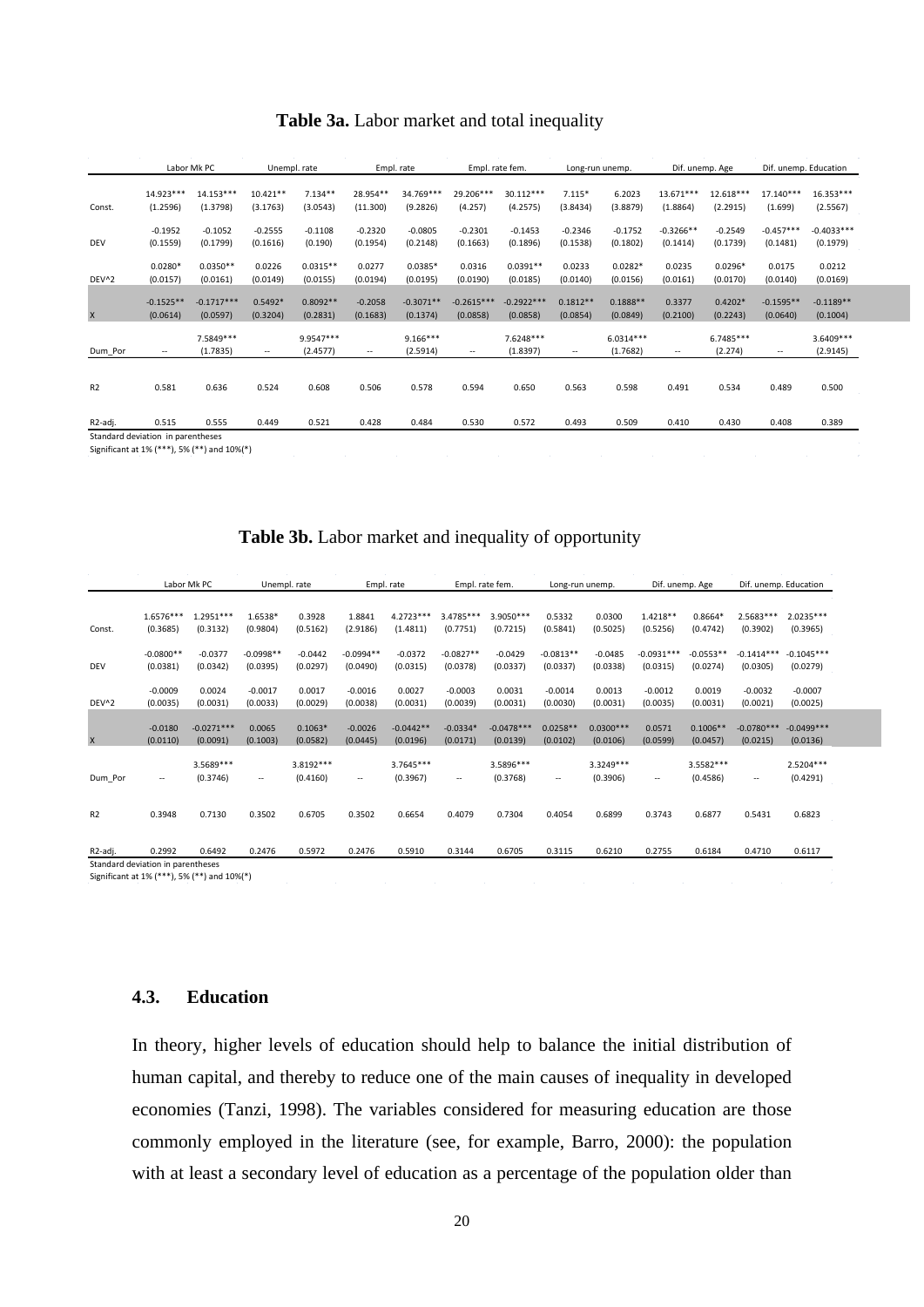15, which we call *Second* (ISCED levels 3-6); the population with at least a university education as a percentage of the population older than 15, which we call *Tertiary* (ISCED levels 5-6); the percentage of women who attain secondary education (*Second Fem.*); lastly, we also consider a less used, but very important, variable, that of dropouts (*Early Leaves)*, which measures the percentage of the population between the ages of 18-24 with only some or no secondary education. As in the above cases, we can summarize the trend in these variables through their first principal component (Education PC). $^{22}$ 



Graphs 4a and 4b show the scatter plots for *Education PC*, total inequality and IO. The fit is negative in both cases, though it is much better for IO. We note the good fit for IO for Greece, Spain, the United Kingdom and Hungary, as well the improvement for Ireland and especially Portugal, the result for which was clearly anomalous in Graph 3b. Although no scatter plot is shown for the *Early Leaves* variable, the nearly perfect fit for Portugal is worth noting. Tables 4a and 4b summarize the results of the regressions. As in the previous cases, we consider the development variable, its quadratic term and we include the education variables one by one.

 $22$  The first main component accounts for almost 90% of the joint variability in these variables for 1998.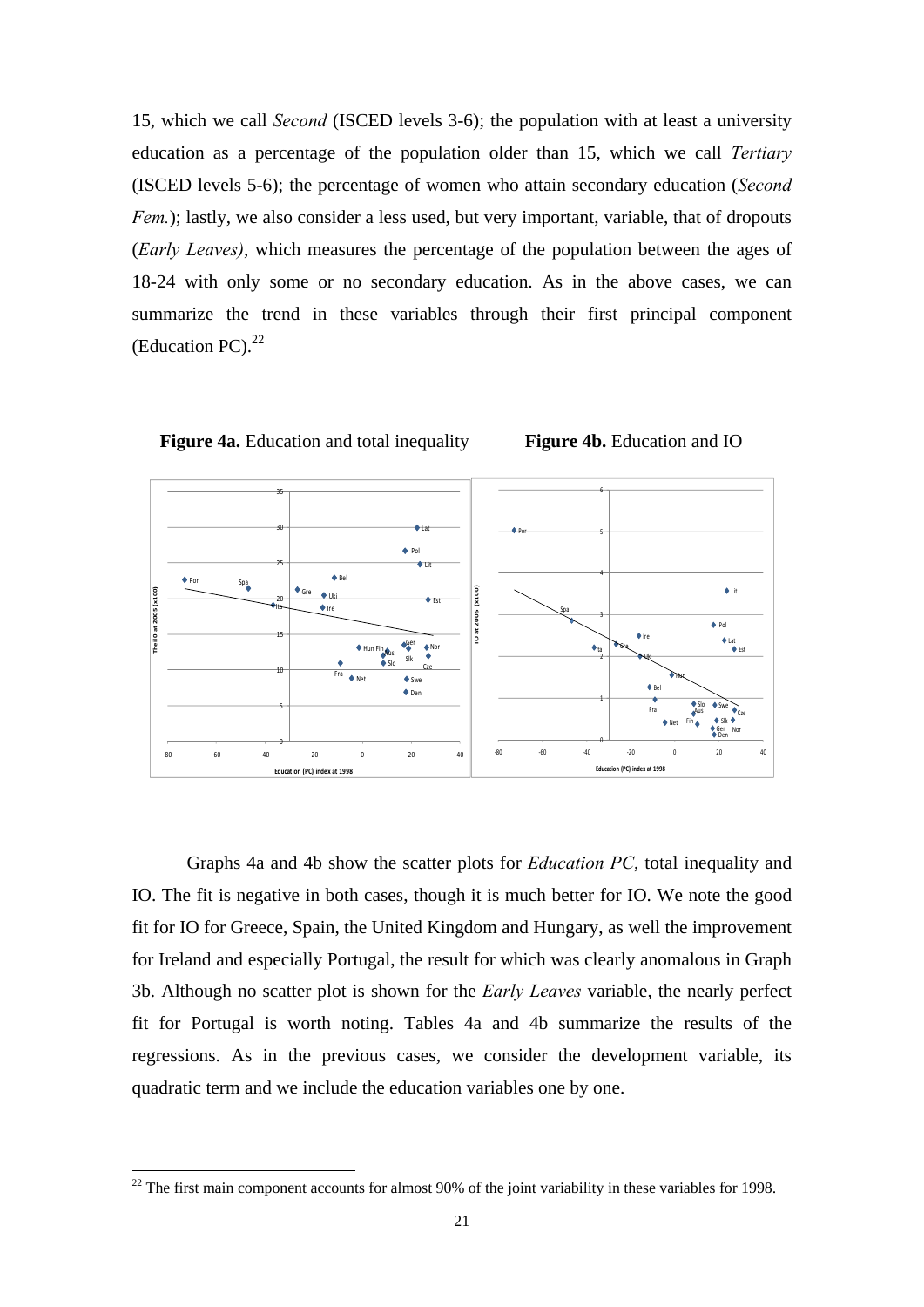|                   | Education<br>PC | Secondary    | Secondary<br>Fem. | Early Leaves | Tertiary    |
|-------------------|-----------------|--------------|-------------------|--------------|-------------|
| Const.            | 14.5134***      | $25.203***$  | 24.231***         | $9.370***$   | 8.8386***   |
|                   | (1.1284)        | (2.1876)     | (2.3383)          | (1.2524)     | (2.2231)    |
| <b>DEV</b>        | $-0.3257**$     | $-0.3312**$  | $-0.3405**$       | $-0.2466*$   | $-0.4266**$ |
|                   | (0.1485)        | (0.1444)     | (0.1522)          | (0.1407)     | (0.1237)    |
| DEV <sup>^2</sup> | $0.03455**$     | $0.0344**$   | $0.0341*$         | $0.0317**$   | 0.0201      |
|                   | (0.0156)        | (0.0154)     | (0.0170)          | (0.0114)     | (0.0131)    |
| X                 | $-0.1088$ ***   | $-0.1609***$ | $-0.1508$ ***     | $0.3383***$  | $1.2595**$  |
|                   | (0.0245)        | (0.0353)     | (0.0409)          | (0.0741)     | (0.4555)    |
| R <sub>2</sub>    | 0.640           | 0.643        | 0.612             | 0.691        | 0.511       |
| R2-adj.           | 0.583           | 0.587        | 0.551             | 0.642        | 0.433       |

**Table 4a.** Education and total inequality

Standard deviation in parentheses

Significant at 1% (\*\*\*), 5% (\*\*) and 10%(\*)

|                | Education<br>PC | Secondary    | Secondary<br>Fem. | Early Leaves | Tertiary     |
|----------------|-----------------|--------------|-------------------|--------------|--------------|
| Const.         | 1.4475***       | 4.6642***    | 4.4398***         | $-0.0155$    | 0.4094       |
|                | (0.2249)        | (0.4977)     | (0.5752)          | (0.2385)     | (0.6108)     |
| <b>DEV</b>     | $-0.086***$     | $-0.0882***$ | $-0.0907***$      | $-0.0645***$ | $-0.1116***$ |
|                | (0.0241)        | (0.0232)     | (0.0256)          | (0.021)      | (0.0286)     |
| DEV^2          | 0.0024          | 0.0024       | 0.0024            | 0.0014       | $-0.0018$    |
|                | (0.0026)        | (0.0026)     | (0.0030)          | (0.0017)     | (0.0029)     |
| $\mathsf{X}$   | $-0.0328***$    | $-0.0484***$ | $-0.0465***$      | $0.0971***$  | $0.2505*$    |
|                | (0.0058)        | (0.0086)     | (0.0104)          | (0.0078)     | (0.1286)     |
| R <sub>2</sub> | 0.7843          | 0.7871       | 0.7328            | 0.8509       | 0.4042       |
| R2-adj.        | 0.7503          | 0.7535       | 0.6906            | 0.8274       | 0.3101       |

**Table 4b.** Education and IO

Standard deviation in parentheses

Significant at 1% (\*\*\*), 5% (\*\*) and 10%(\*)

We note first how, once educational levels are taken into account, the relationship between development and total inequality is U-shaped (see the positive and significant quadratic term), while the relationship between development and IO remains negative and significant, though the quadratic term is clearly not significant. This result is consistent with the argument made in Section 3 and sub-section 4.1. Secondly, we note how most of the coefficients associated with the education variables are very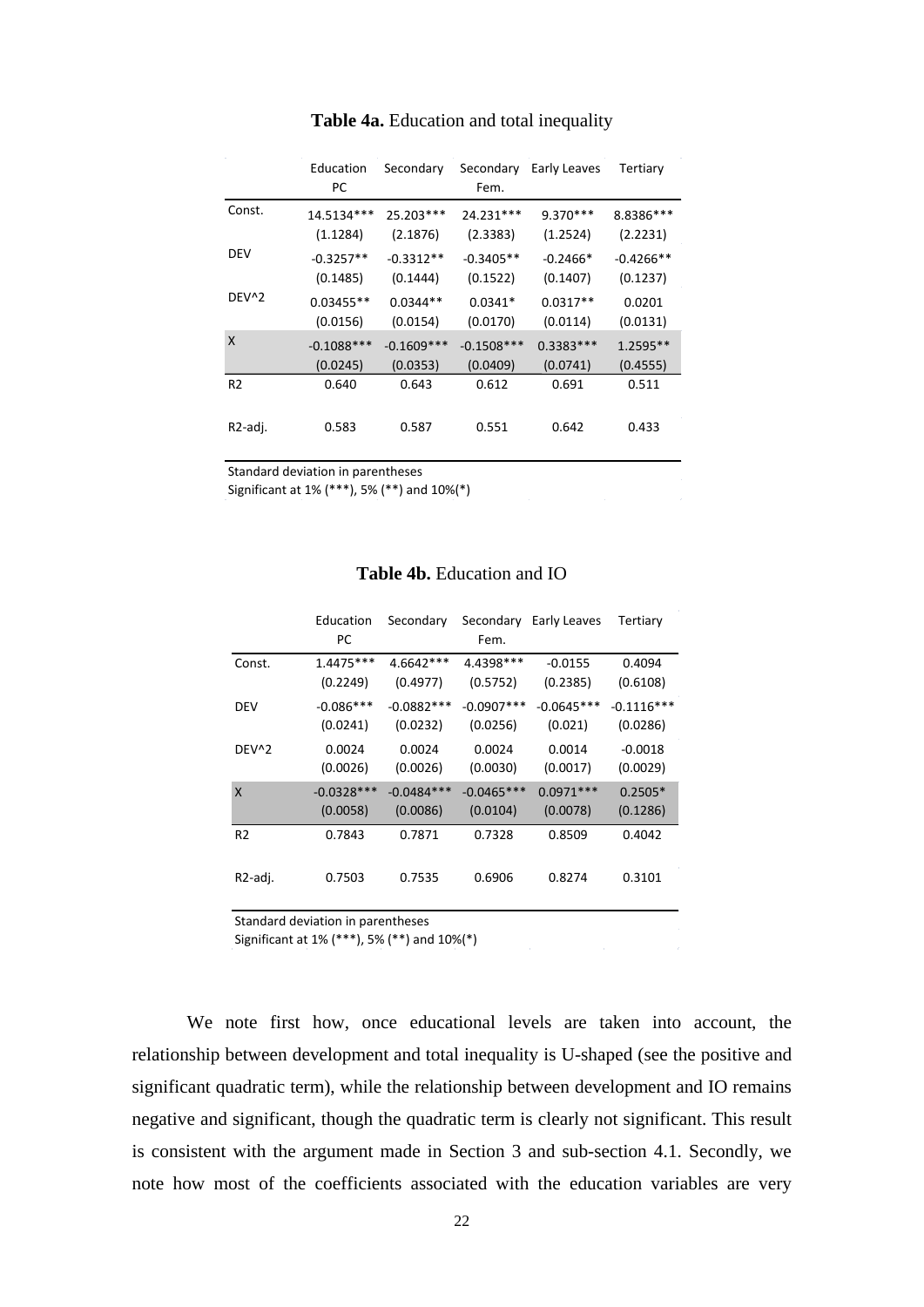significant, especially those involving academic dropouts. This is reflected in the elevated values of  $R^2$  (and adjusted  $R^2$ ) and in its notable improvement attained when included the education variables (compare with results in Table 2). In general, these differences are much more salient in the case of IO. For example, the  $R^2$  for the IO model when the *Early Leaves* variable is included in the regression exceeds 85%. Tertiary education is the only variable that is more significant in explaining the differences in terms of total inequality than in terms of IO. Nevertheless, its sign is positive in both cases, in contrast to the sign for secondary education.

In light of these results, preventing dropouts and attaining a level of secondary education would help to balance the initial distribution of human capital and to significantly reduce total inequality, and especially IO. Tertiary education, however, by complementing innovation and technological change (Aghion et al., 1999), would increase income differences (Perugini and Martino, 2008). This variable would have a small effect on IO, though it would influence total inequality by increasing the effort component of inequality.

#### **4.4. Public Expenditure in Social Protection and Taxes**

Public spending on social protection is the most direct way available to the public sector to reduce inequality. What is not as obvious is whether the various outlays (unemployment benefits, child care, health care, disability, etc.) have the same effect on inequality. It might even be the case that some have an effect on total inequality but not on IO. As an aggregate variable, we consider the total spending on social protection as a percentage of the GDP. Moreover, we consider the different items of expenditure individually, all measured as a percentage of GDP: child care, disability, social exclusion, health care, pensions and unemployment.

Graphs 5a and 5b show the scatter plots between total spending, total inequality and IO. Note that for both aggregate inequality and IO, the fit is negative and significant. For IO, the case of Portugal stands out once more, since it is far above the regression line. On this occasion, however, the inclusion of the Portugal dummy variable does not significantly change the estimates for the public spending variable,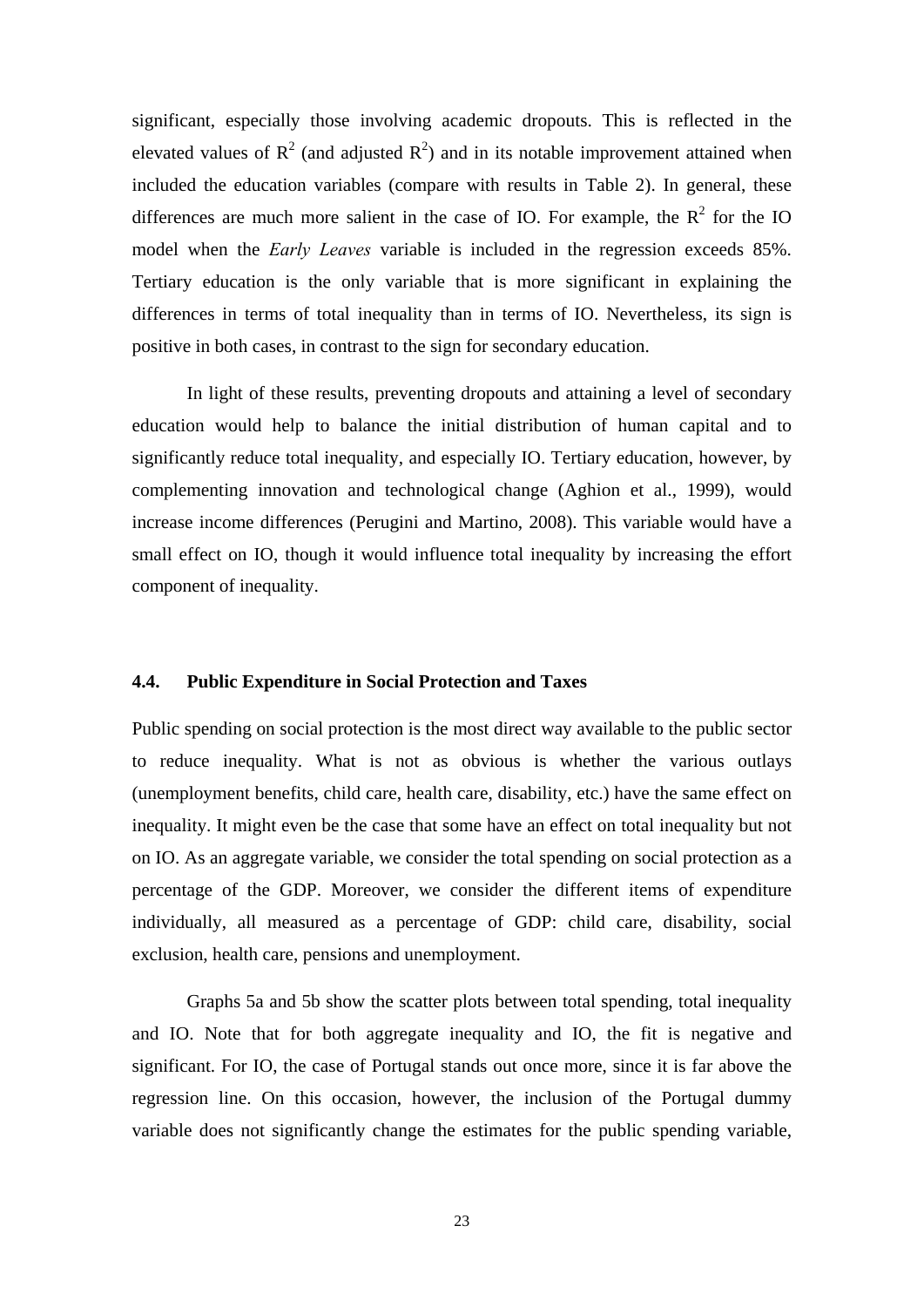and so it was not included in the analysis. Tables 5a and 5b show the estimates of model (10) for total inequality and IO, respectively.



and total inequality

**Figure 5a.** Total social expenditure **Figure 5b.** Total social expenditure and IO

We first see that some items have a greater explanatory power than others. If we focus on IO, the expenditures that best explain the differences are for child care, social inclusion and health care. The remaining items (unemployment benefits, pensions, disability and work leave) are not significant. For total inequality, the significant items are disability and work leave, in addition to those for IO. Once again unemployment benefits and pensions are not significant. It should be noted, therefore, that child care, social inclusion and health care are the most important items to improve opportunities. In contrast, unemployment benefits, pensions and expenses incurred by disability and work leave influence not so much opportunity, as they do the redistribution of income in general.

In the last part of this sub-section we analyze the possible effect of the tax scheme. Once again, for reasons of parsimony, we will simplify the exercise and consider only two types of tax, grouping indirect taxes on consumption (VAT) and imports on one side, which represented an average of approximately 7.4% of the GDP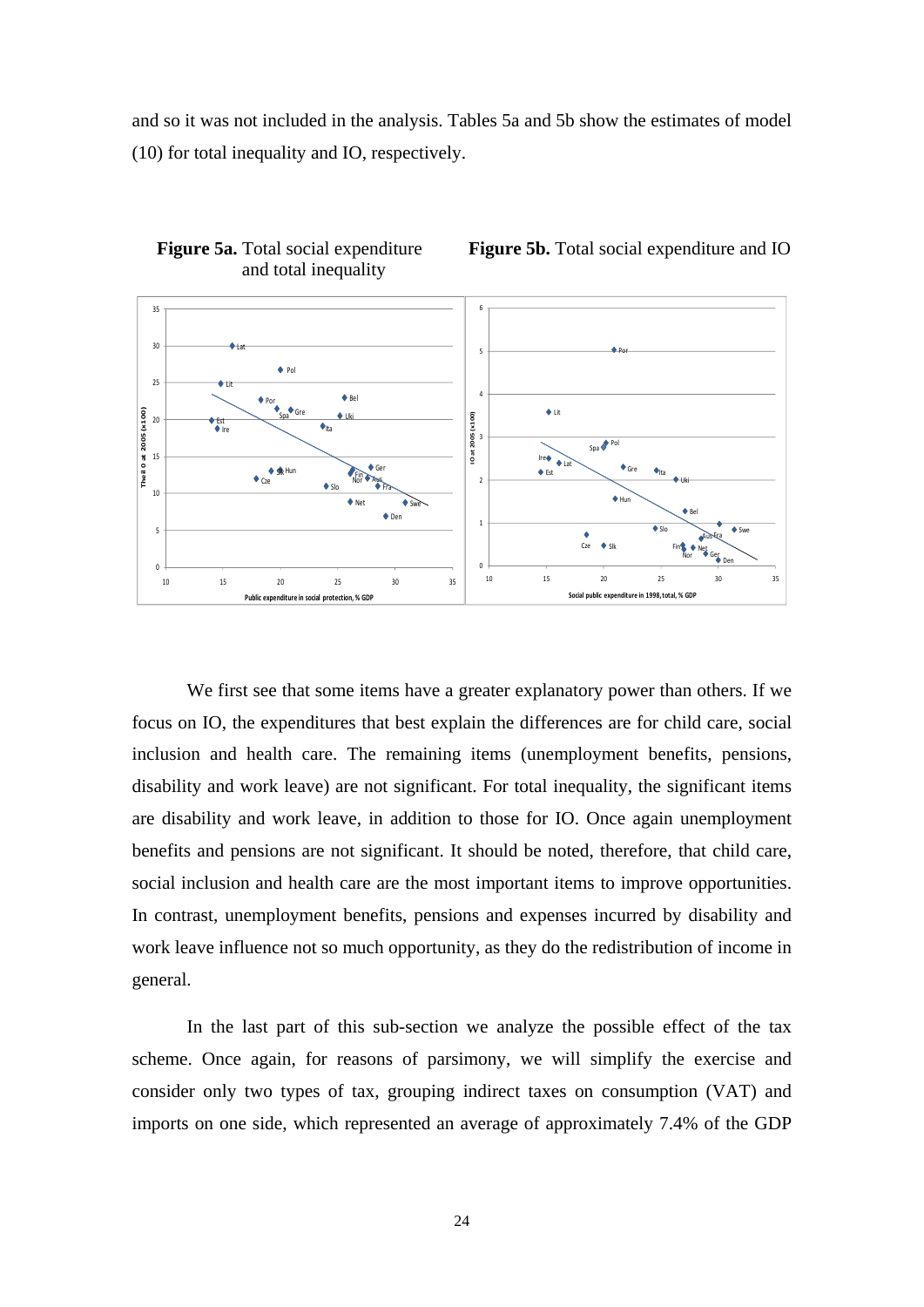in 1998 for the countries analyzed, and income and capital taxes on the other, representing 14.5% of the GDP on average.

|                      | Total        | Child care  | Disability   | Social<br>exclusion | Health      | Senior     | Unemploy.  |
|----------------------|--------------|-------------|--------------|---------------------|-------------|------------|------------|
| Const.               | 32.909 ***   | 21.278***   | 19.990***    | 18.758***           | 30.559***   | 19.502 *** | 16.604***  |
|                      | (4.7827)     | (2.587)     | (1.4219)     | (1.4707)            | (6.2332)    | (2.9788)   | (2.1039)   |
| <b>DEV</b>           | 0.1679       | $-0.1619$   | $-0.092$     | $-0.1685$           | $-0.0913$   | $-0.2965$  | $-0.2909*$ |
|                      | (0.2258)     | (0.2213)    | (0.1884)     | (0.1479)            | (0.1923)    | (0.1711)   | (0.1673)   |
| DEV <sup>^2</sup>    | $0.0446**$   | 0.0260      | $0.0407**$   | $0.0281*$           | 0.0168      | 0.0261     | 0.0231     |
|                      | (0.0158)     | (0.0169)    | (0.0164)     | (0.0158)            | (0.0118)    | (0.0165)   | (0.0162)   |
| $\mathsf{x}$         | $-0.8478***$ | $-3.0031**$ | $-2.7437***$ | $-8.8394***$        | $-2.4449**$ | $-0.5098$  | $-0.9112$  |
|                      | (0.2266)     | (1.2031)    | (0.7351)     | (2.2314)            | (0.9299)    | (0.4122)   | (1.3881)   |
| R <sub>2</sub>       | 0.628        | 0.590       | 0.571        | 0.663               | 0.602       | 0.484      | 0.471      |
| R <sub>2</sub> -adj. | 0.569        | 0.525       | 0.503        | 0.610               | 0.540       | 0.403      | 0.387      |

**Table 5a.** Social public expenditure and total inequality

Standard deviation in parentheses

Significant at 1% (\*\*\*), 5% (\*\*) and 10%(\*)

|                   | Total        | Child care   | Disability | Social<br>exclusion | Health      | Senior       | Unemploy.   |
|-------------------|--------------|--------------|------------|---------------------|-------------|--------------|-------------|
| Const.            | 4.5068***    | $3.1631***$  | 2.1656***  | $2.2043***$         | $3.5235***$ | $2.4810***$  | 1.9367***   |
|                   | (0.7586)     | (0.6349)     | (0.4058)   | (0.4235)            | (1.0376)    | (0.8510)     | (0.4067)    |
| <b>DEV</b>        | $-0.0147$    | $-0.0489$    | $-0.0735$  | $-0.0711**$         | $-0.0674*$  | $-0.0867***$ | $-0.0858**$ |
|                   | (0.0348)     | (0.0411)     | (0.0533)   | (0.0306)            | (0.0372)    | (0.0245)     | (0.0394)    |
| DEV <sup>^2</sup> | 0.0021       | $-0.0004$    | 0.0002     | $-0.0006$           | $-0.0022$   | $-0.0007$    | $-0.0013$   |
|                   | (0.0030)     | (0.0032)     | (0.0044)   | (0.0032)            | (0.0029)    | (0.0031)     | (0.0035)    |
| $\mathsf{x}$      | $-0.1352***$ | $-0.7398***$ | $-0.2700$  | $-1.2900**$         | $-0.2918*$  | $-0.0953$    | $-0.1682$   |
|                   | (0.0293)     | (0.2584)     | (0.2475)   | (0.6257)            | (0.1522)    | (0.0870)     | (0.2213)    |
| R <sub>2</sub>    | 0.463        | 0.559        | 0.378      | 0.464               | 0.404       | 0.374        | 0.361       |
| R2-adj.           | 0.378        | 0.489        | 0.280      | 0.379               | 0.310       | 0.275        | 0.261       |

# **Table 5b.** Social public expenditure and IO

Standard deviation in parentheses

Significant at 1% (\*\*\*), 5% (\*\*) and 10%(\*)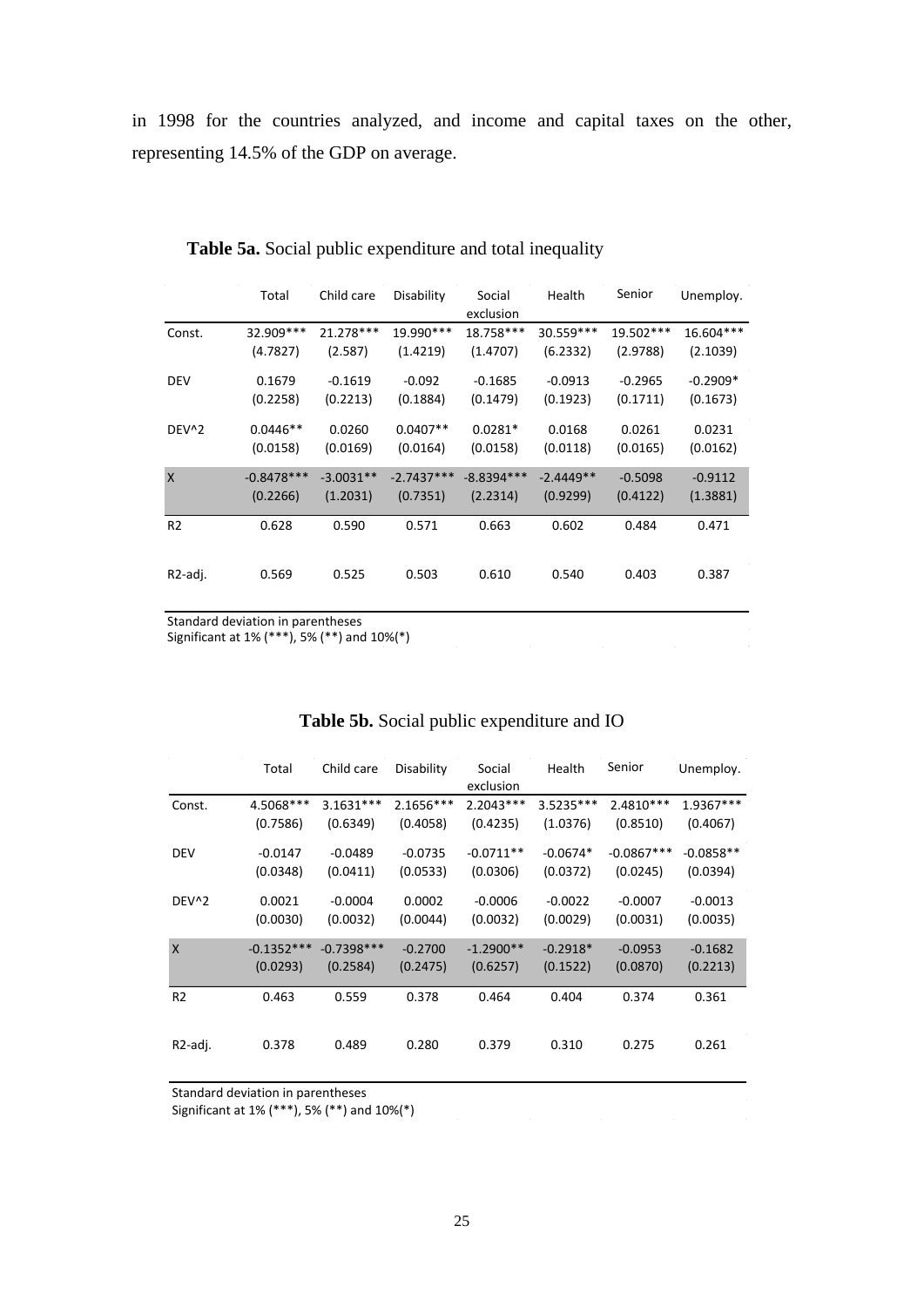If we focus solely on the relationship that exists between inequality (total and IO) and these tax items, we find a weak connection, the corresponding scatter plots (not shown) exhibit a large dispersion. When we estimate the linear model using only the development variables and the tax items (not shown), we find that these are not significant in any of the cases. What is relevant, however, is analyzing the effect of the tax structure not by itself, but with reference to the total amount of social protection spending. The regression results in these cases are shown in Table 5c.

|                      | Total inequality | IO           |
|----------------------|------------------|--------------|
| Const.               | 51.046***        | 7.8077***    |
|                      | (4.8408)         | (1.3359)     |
| DEV                  | 0.0626           | $-0.0529$    |
|                      | (0.2135)         | (0.0343)     |
| DEV^2                | $0.0406**$       | 0.0003       |
|                      | (0.0160)         | (0.0029)     |
| Social expenditure   | $-1.0062***$     | $-0.1753***$ |
|                      | (0.1794)         | (0.0345)     |
| Tax income and weath | 0.1964           | $0.0714***$  |
|                      | (0.1836)         | (0.0217)     |
| Tax VAT and imports  | $-2.0576***$     | $-0.3984***$ |
|                      | (0.3886)         | (0.0937)     |
| R <sub>2</sub>       | 0.7938           | 0.6288       |
| R2-adj.              | 0.7331           | 0.5196       |

**Table 5c.** Social public expenditure, taxes and inequality

Standard deviation in parentheses

Significant at 1% (\*\*\*), 5% (\*\*) and 10%(\*)

First, we find that the total expenditure variable remains negative, with similar coefficients and very significant. Secondly, given the country's level of development and the extent of social protection spending, those countries with a tax structure based primarily on indirect taxes tend to exhibit a lower IO, while those countries that rely more heavily on financing through direct taxes show a greater IO. Lastly, for total inequality, the effect of taxes on indirect taxes persists, while that of income taxes becomes non-significant.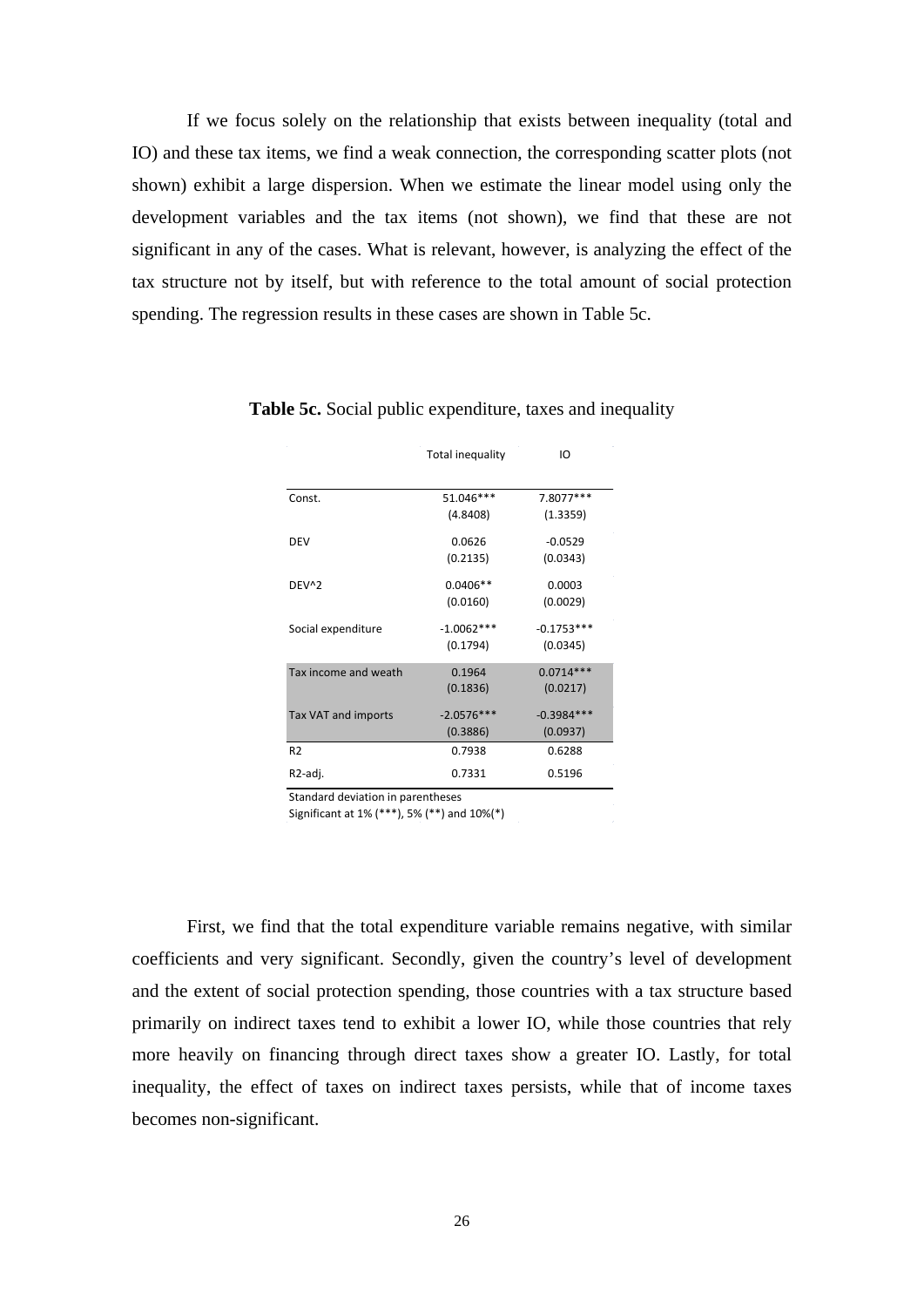# **4.5. A** *fully* **specified model for IO**

Despite the existing problems involving degrees of freedom and colinearity, it is still illustrative to present the results of a *fully*-specified model that includes the aggregate variables corresponding to each of the factors considered over the course of this section. In Table 6 we show the regressions for total inequality and for IO. We first note the very high value of the adjusted  $\mathbb{R}^2$ , which exceeds 85% for the IO model and reaches almost 70% for the total inequality model. If we compare the adjusted  $\mathbb{R}^2$  for the complete IO model with just the development variable (Table 2), its value has more than doubled.

The development coefficient is negative and significant for both total inequality and IO. *Labor MK PC*, on the other hand, is not significant in either case. If we compare this result with that obtained in Section 4.2, the negative sign and the significance found in that section resulted from the indirect effect of the labor market variable (through its relationship with educational levels and/or spending policies), since the partial effect of this variable on inequality appears to be non-significant. The negative effect of the education variable remains for IO, while results non-significant for total inequality. Improving education, therefore, is one of the keys to reducing IO. The social spending item has a negative bearing on total inequality and IO. Yet again, as noted in Section 4.4, we see that public spending policy can have a notable impact on reducing both total inequality and IO. Lastly, taxes lose their explanatory power, save for that of indirect taxes on total inequality, though the signs remain the same.

Colinearity affects the estimates and significancce of the individual variables, but not the  $R<sup>2</sup>$  statistics or OLS residuals. The interpretation of the residuals in these broader models is interesting. They show what is left to explain for IO and total inequality once the aggregate labor market, education and policy variables are taken into consideration. Accordingly, we conclude this section comparing the residuals of the complete model for total inequality and IO (Figure 6). We note first a positive correlation between these residuals. This means that there are factors common to both total inequality and IO that could help to explain what remains to be explained for both inequality meassures. However, we also see a notable dispersion, symptomatic of elements that are exclusive to each inequality type. Also evident is the fact that the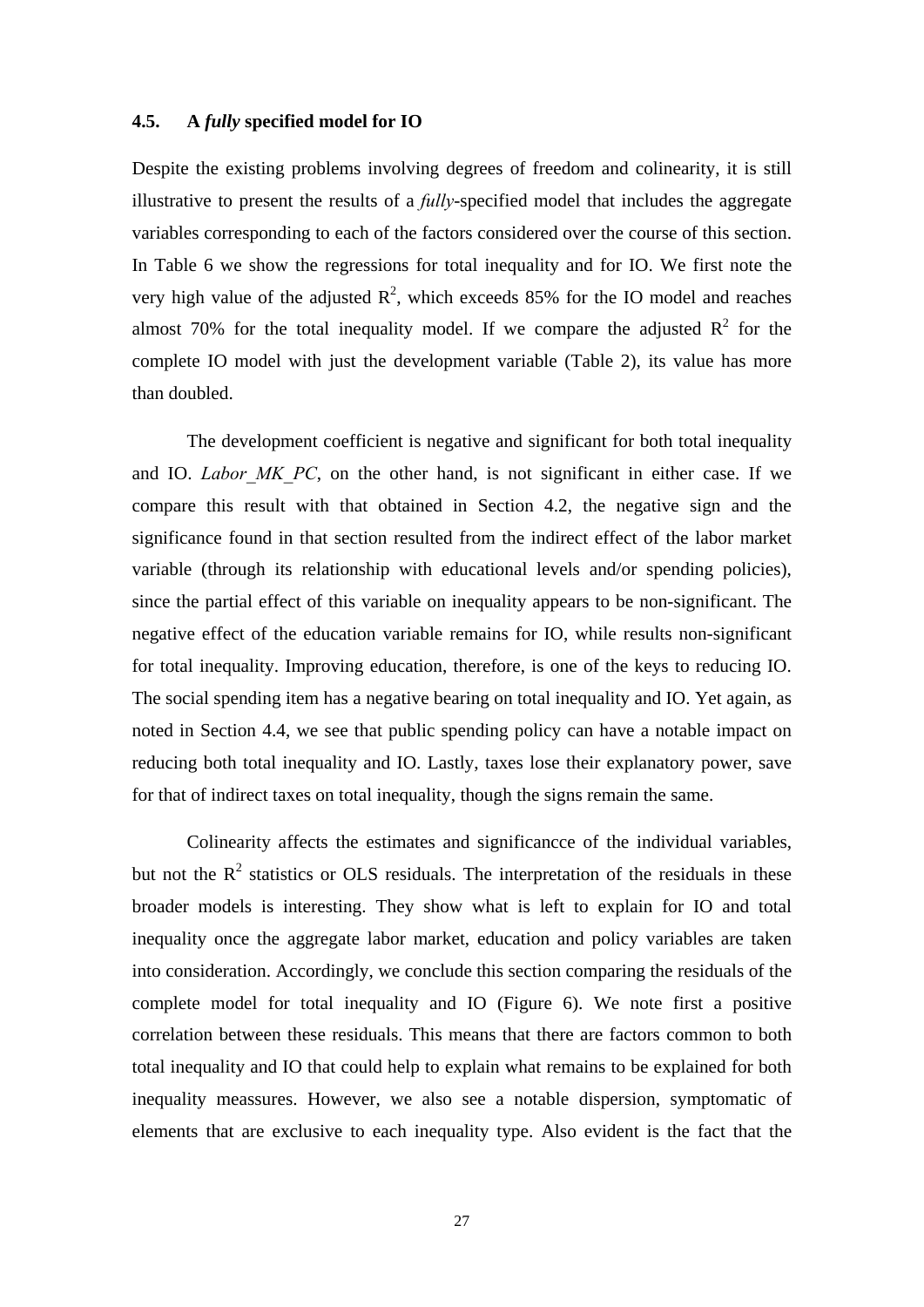countries are fairly well mixed, a sign that there are no geographical patterns or fixed factors by country groups like those found in Figures 2a and 2b.

|                       | Theil 0      | IО           |
|-----------------------|--------------|--------------|
| Const                 | 43.1823 ***  | 3.7808***    |
|                       | (14.7773)    | (1.0956)     |
| DEV                   | $-0.4143***$ | $-0.0891***$ |
|                       | (0.1293)     | (0.0162)     |
| Labor MK PC           | $-0.0237$    | 0.0129       |
|                       | (0.1323)     | (0.0099)     |
| Education PC          | $-0.0104$    | $-0.0319***$ |
|                       | (0.0355)     | (0.0058)     |
| Social expenditure    | $-0.7379**$  | $-0.1153***$ |
|                       | (0.3413)     | (0.0340)     |
| Tax income and wealth | 0.4379       | 0.0587       |
|                       | (0.2617)     | (0.0376)     |
| Tax VAT and imports   | $-1.9517*$   | $-0.0531$    |
|                       | (0.9955)     | (0.0832)     |
| $R^2$                 | 0.6988       | 0.8634       |
| $R^2$ -adj.           | 0.5859       | 0.8121       |

 **Table 6.** A *fully*-specified model for total inequality and IO

Standard deviation in parentheses

Significant at 1% (\*\*\*), 5% (\*\*) and 10% (\*)

**Figure 6.** Residuals of the Total Inequality and IO model

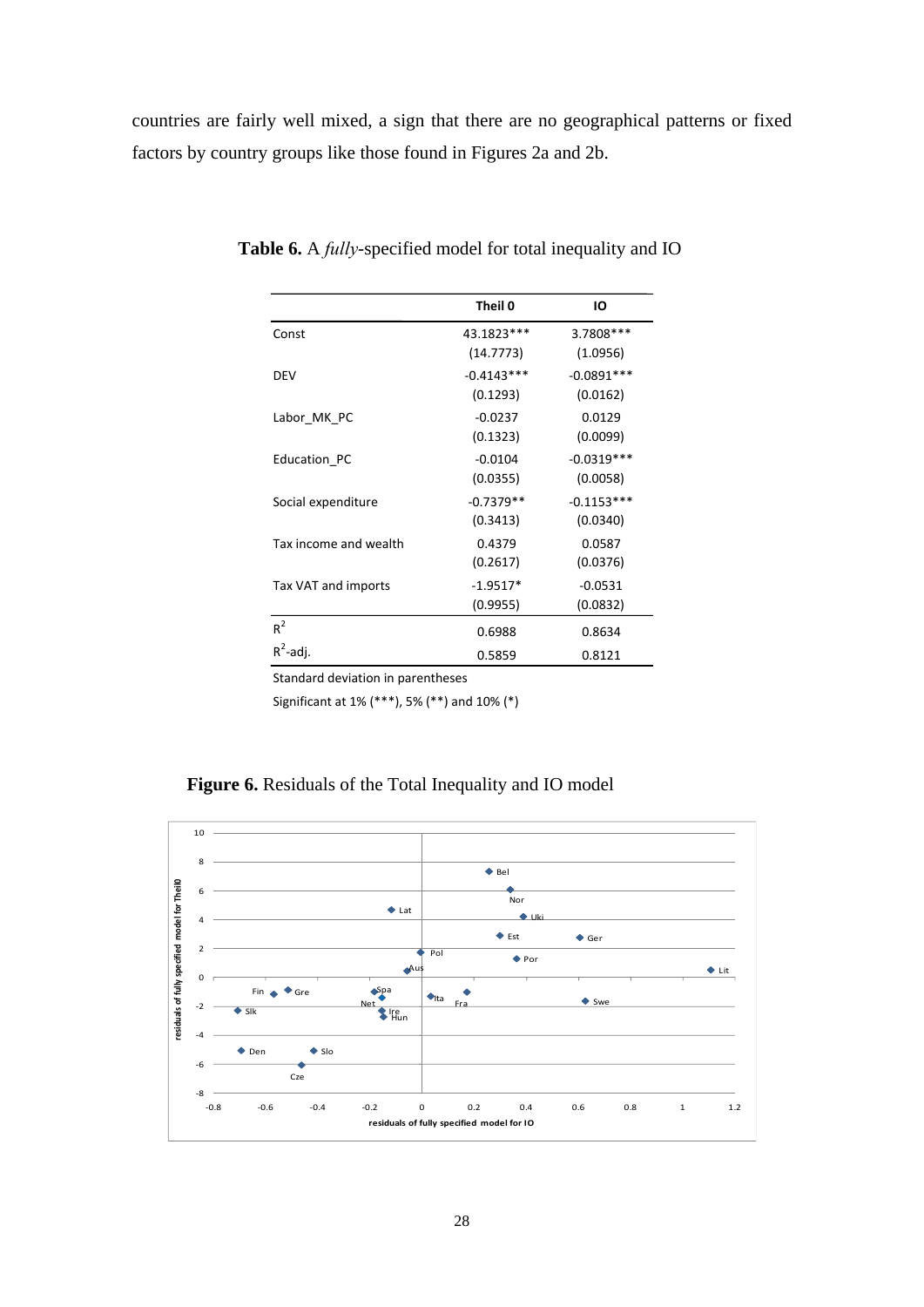In summary, we have a set of countries on the one hand for which the complete model helps to explain practically all of its inequality and IO (those about the origins of the X-Y axes). These include Poland, Austria, France, Italy, Ireland, Hungary, the Netherlands and Spain. On the other, there is a set of countries whose inequality and IO are below those predicted by the models, such as the Czech Republic, Slovenia, Denmark and Slovakia. The opposite occurs in Estonia, Belgium, Norway, the United Kingdom and Germany. And, finally, there are countries whose residuals are well behaved for only one of the inequality variables, such as Sweden, Lithuania, Greece and Finland.

#### **5. Robustness and comparison of results**

The purpose of this section is to offer an alternative analysis to that made in the previous section so as to provide the results with robustness. In each case, we will compare the residuals of model (9) with those of model (10) for every one of the explanatory variables considered. When the residuals are plotted on a scatter plot, the bisector indicates that the variable *X* included in (10) adds no information to the development indicator (model (9)). On the other hand, the distance to the bisector indicates the additional explanatory capacity of the variable *X*. In addition to complementing the contrasts of the individual significances, these graphs also illustrate each country's particular cases by enabling a country-by-country comparison of the change in the residuals. Due to space considerations, the similarities in these two sets of residuals are summarized in a statistic for each case, with the scatter plots only being shown for the more significant cases in Appendix C. Figure 7 shows the Spearman rank correlation coefficient between the residuals of the basic model (9) and the augmented model (10) for the different explanatory variables considered.<sup>23</sup>

The correlations are expected to be positive, and indeed they are, but the less the correlation, the greater the explanatory capacity of variable *X*. Based on these correlations, we can draw the following conclusions. In general, the labor market variables have a similar effect on total inequality and IO. Moreover, their effect is the least relevant of all those studied. The main differences are evident in the age- and education-related unemployment rate differentials, where the correlation is lower for IO.

<sup>&</sup>lt;sup>23</sup> The results do not change when the Pearson correlation coefficient is used. Both coefficients range from  $-1$  to  $1$ .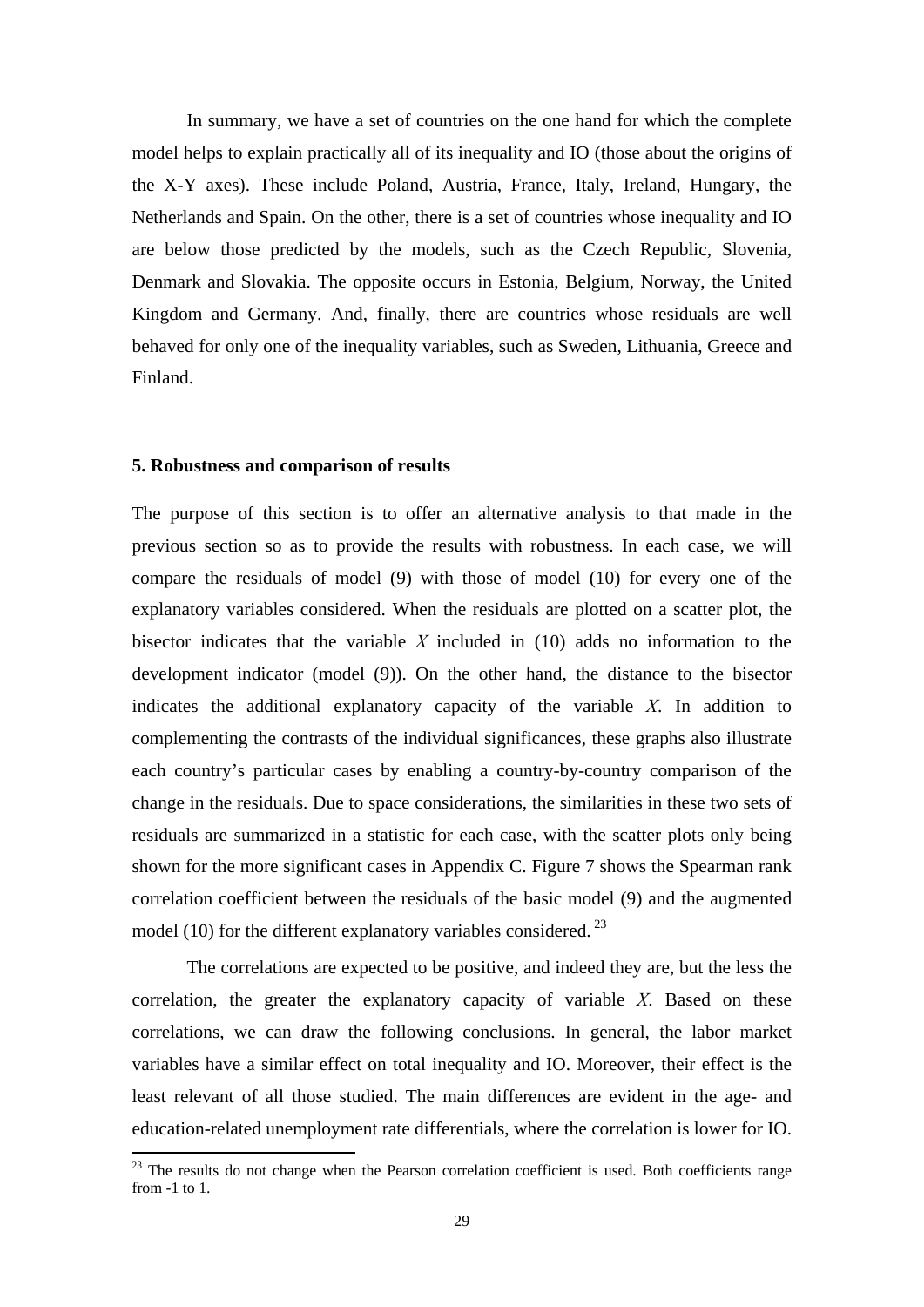For IO in particular, the education variables have a very noticeable effect on the model residuals, such that the estimated correlations are the smallest from among all the cases considered. In this regard, the variables that exhibit the lowest correlations are those for secondary education and dropout rate. These are also the variables that have the largest difference between the total inequality model and IO. As for the tertiary education variable, it does not appear as though the residuals differ much from those of the model without this variable. With regard to social public spending, there is a noticeable heterogeneity in the estimated correlations by type of expenditure. Spending on child care has the greatest effect on the range of residuals for IO, and is the only item whose correlation is less for IO than for total inequality. Unemployment and retirement spending, the correlations are very high (very close to 1) and similar in both cases. Lastly, once the total expenditure is included, the tax structure seems to have an effect on the correlations for both total inequality and IO. All of these findings appear to confirm the main results from the previous section.



**Figure 7.** Spearman rank correlation between the basic and augmented models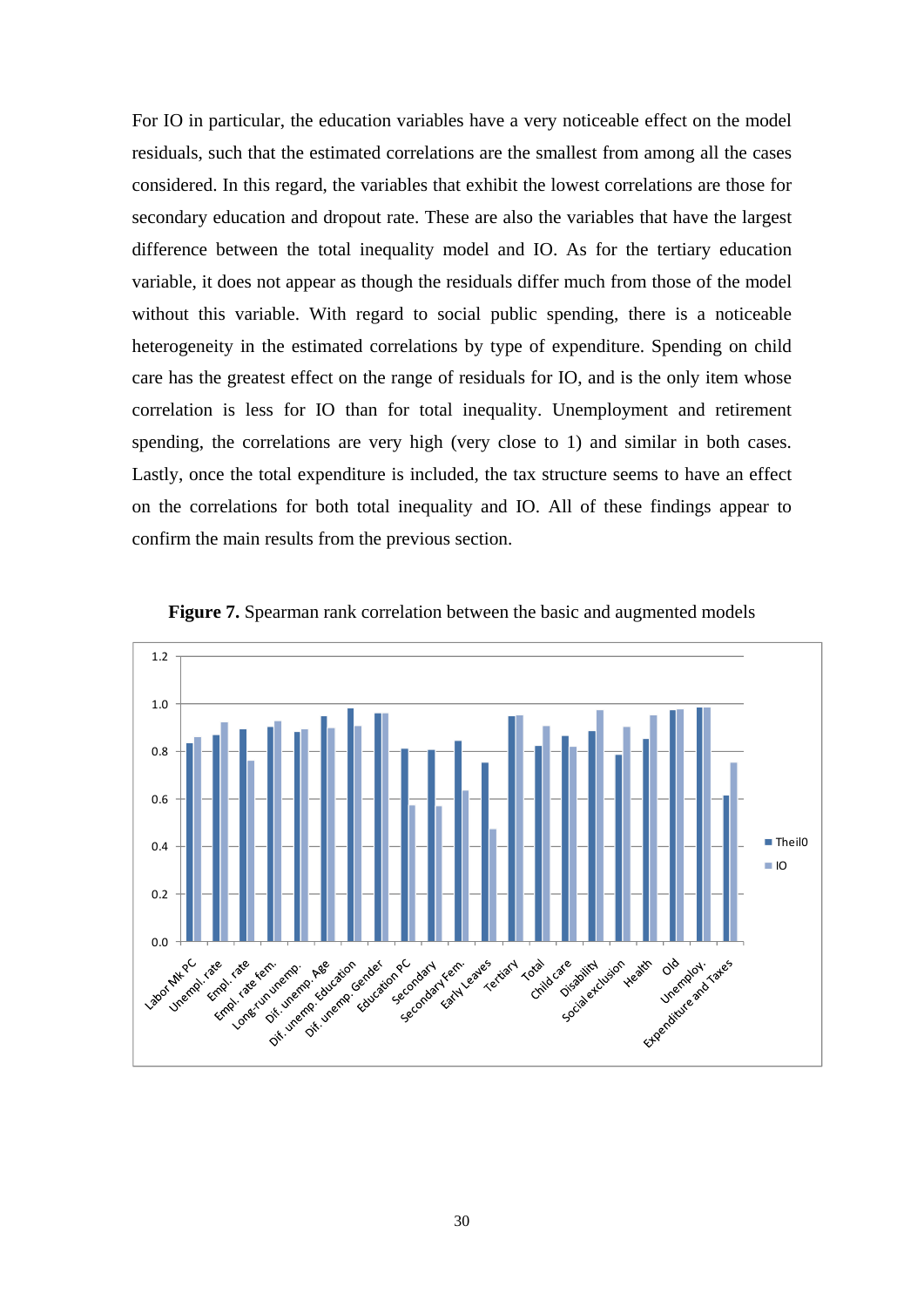#### **6. Concluding remarks**

Traditionally public economic policies have been evaluated from two perspectives: efficiency, which attempts to determine which policies have the greatest effect on productivity and economic growth; and equality, which studies, for example, the effects of a fiscal system on the final income distribution. Both approaches are based on the assumption that efficiency and equality are two components of the economy that can be analyzed separately. In general, equality is disregarded in efficiency analyses, while economic incentives and the level of effort are not considered in studies on equality. A new concept, however, which first appeared in the economic literature in the early nineties, attempts to combine these two aspects.

The modern economy of justice recognizes an individual's income as being a function of the effort made and of the initial circumstances affecting the individual. And yet, individuals are only responsible for their own efforts, since the circumstances remain beyond their control. Thus, a greater inequality in the distribution of income does not imply, *per se*, that the course of the economy in general, or the redistributive capacity of a public policy in particular, is bad. It may happen that the level of effort made by individuals is different. In fact, a country's fiscal policy could correct the uneven distribution of initial circumstances while at the same time respecting the individual labor supply. For this to happen, a public policy must be implemented that, far from simply redistributing income, provides every individual with the same initial conditions without modifying the economic incentives to maximize effort.

With regard to this kind of policy, our findings highlight educational policies first and foremost. In particular, a reduction in the academic dropout rate constitutes a fundamental tool to increasing the opportunities available in an economy. Reaching secondary education levels would also help to reduce IO indices. Tertiary education does not seem to have a significant impact on IO, though it would on aggregate inequality, though its impact would be positive, thus promoting inequality arising from effort instead of from opportunity.

A second pillar on which any policy aimed at reducing IO should be based is social protection spending, though not all items of expenditure would have the same effect. Spending to reduce social exclusion and on child and health care would have the greatest effect in terms of reducing IO, while expenses on unemployment benefits, retirement and disability do not appear to have any significance on improving IO. With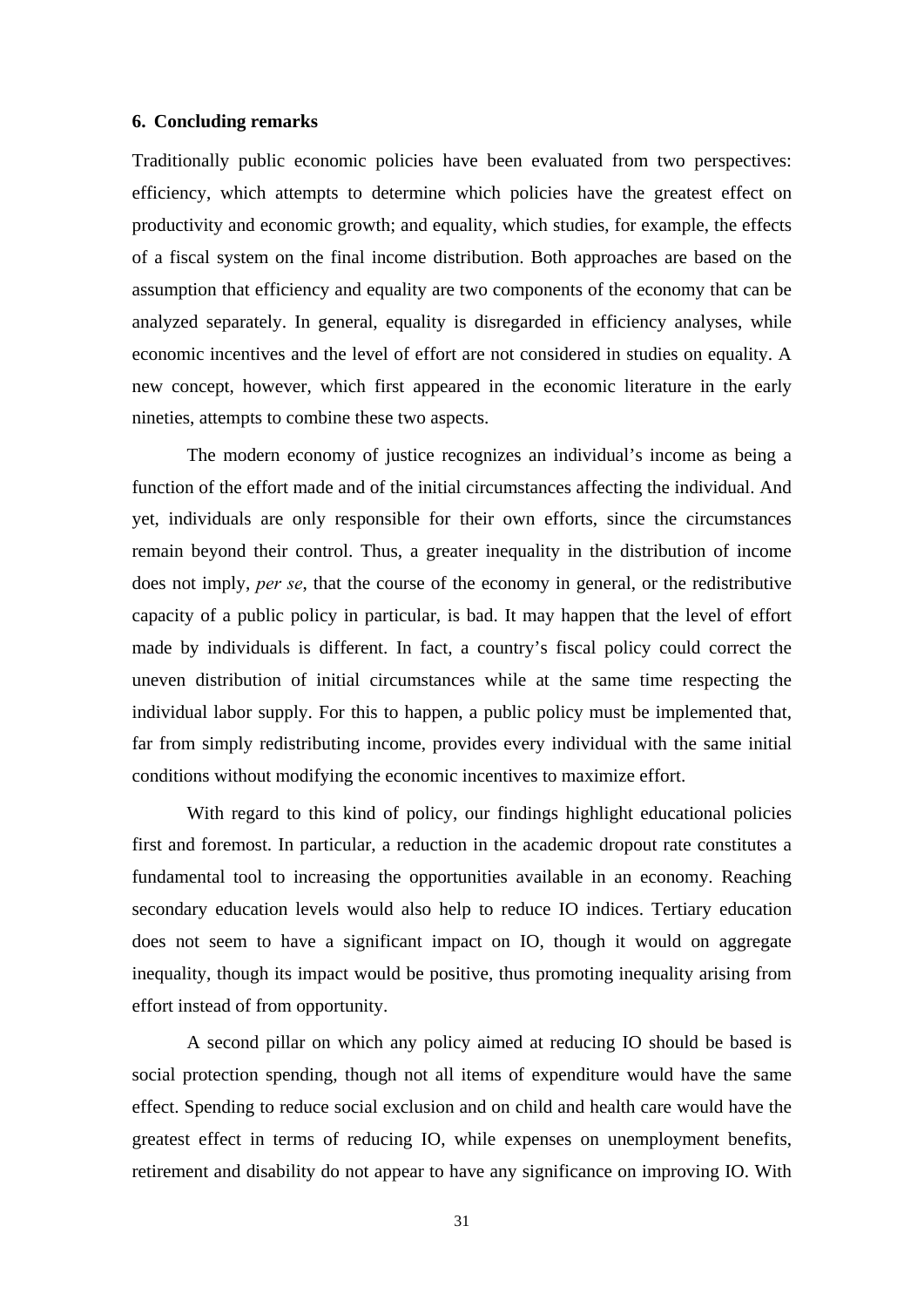respect to financing these expenses, both direct and indirect taxes appear to have little effect on IO. Variables that consider the functioning of the labor market do not help to explain the differences in IO among the European countries analyzed. Nevertheless, increasing female employment rate, reducing long-term unemployment and increasing the differential between poorly and highly educated individuals would prove beneficial for an economy's IO. Lastly, a country's level of development has a clearly negative influence on IO, though no evidence was noted to suggest a quadratic inverted-U relationship.

This paper have attempted to lay the empirical foundations for a theoretical study that will help us to understand the various mechanisms through which educational, economic and policy factors might explain the levels of IO that exist among countries. In addition to continuing to enhance the empirical evidence, the development of this theoretical framework would naturally be the most promising and ambitious extension of this paper.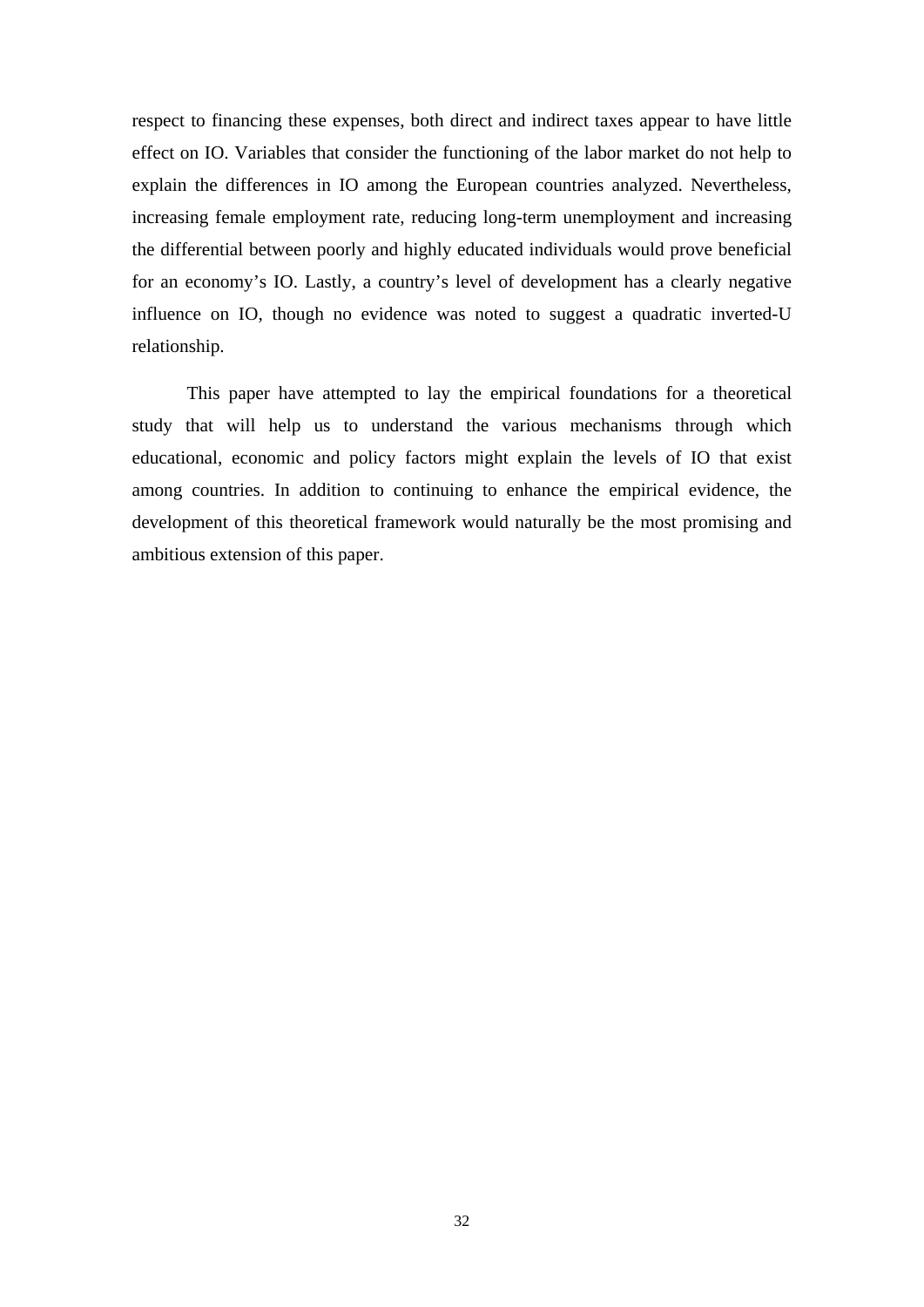# **REFERENCES**

- Aghion, P., Caroli, E. and García-Peñalosa, C. (1999), "Inequality and economic growth: the perspective of the new growth theories", *Journal of Economic Literature*, 37, 1615-1660.
- Aghion, P., Howitt, T. and Violante, G. (2002), "General purpose technology and wage inequality", *Journal of Economic Growth*, 7, 315-345.
- Arrow, K., Bowles, S. and Durlauf, S. (2000), *Meritocracy and economic inequality*. Princeton University Press.
- Atkinson, A. B. (1970), "On the measurement of inequality", *Journal of Economic Theory*, 2, 244-263.
- Atkinson, A.B. (1996), "Seeking to explain the distribution of income", in *New inequalities: the changing distribution of income and wealth in the United Kingdom*, J.Hills, (ed.), Cambridge University Press, Cambridge.
- Barro, R. J. (2000), "Inequality and growth in a panel of countries", *Journal of Economic Growth*, 112, 5-32.
- Barro, R. J. and Sala-i-Martin, X. (1991), "Convergence across states and regions", *Brookings Papers on Economic Activity*, 1, 107-182.
- Betts, J. and Roemer, J. E. (2007), "Equalizing opportunity for racial and socioeconomic groups in the United States through educational finance reform", in *Schools and the Equal Opportunity Problem*, P. Peterson (ed.), Cambridge, M.A.: The MIT Press.
- Bourguignon, F. (1979), "Decomposable income inequality measures", *Econometrica*, 47, 901-920.
- Bourguignon, F., Ferreira, F. and Walton, M. (2007a), "Equity, efficiency and inequality traps: a research agenda", *Journal of Economic Inequality*, 5, 235-256.
- Bourguignon, F., Ferreira, F. and Menéndez, M. (2007b), "Inequality of opportunity in Brazil", *Review of Income and Wealth*, 53, 585-618.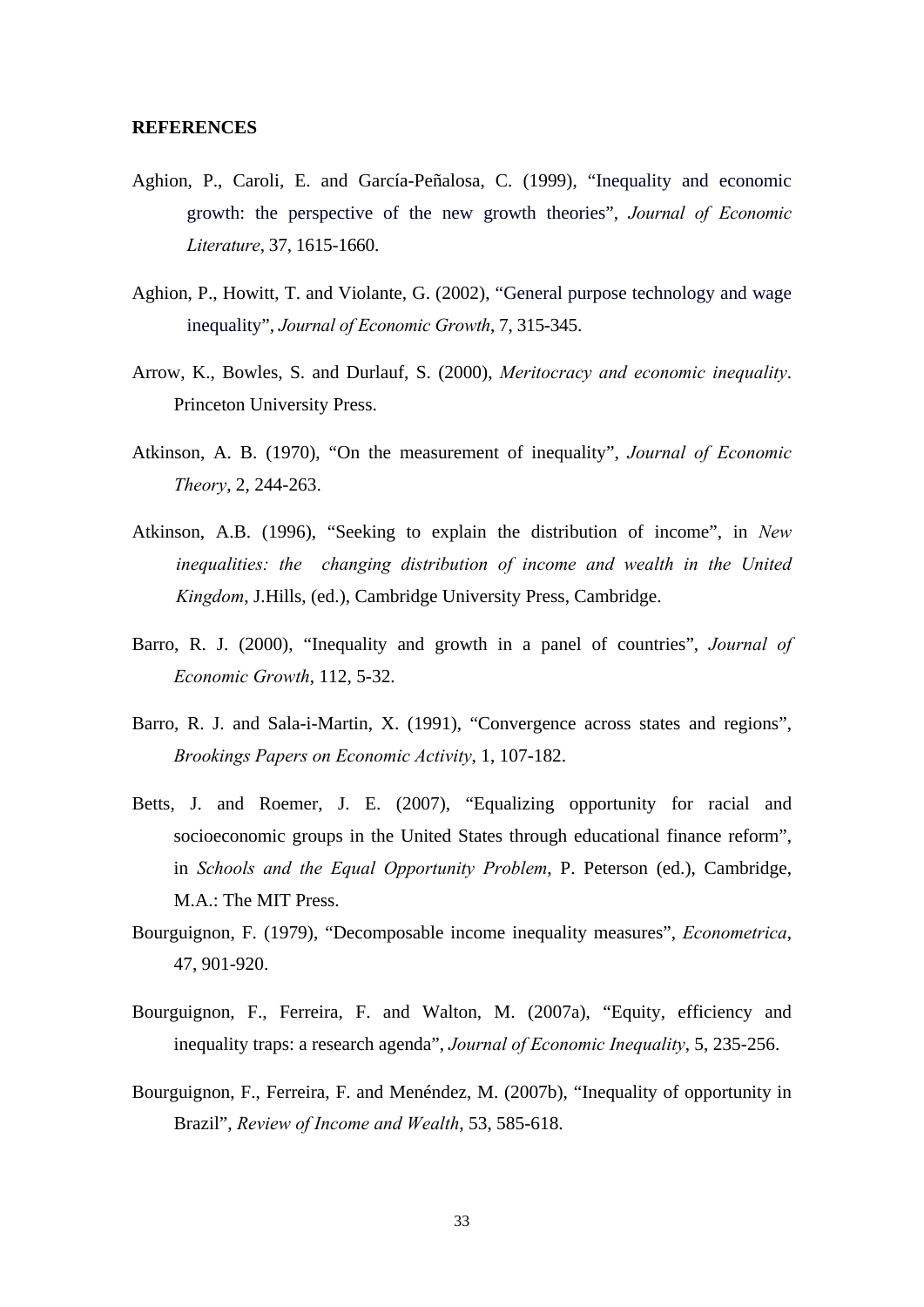- Burniaux, J., F. Padrini and Brandt, N. (2006), "Labour market performance, income inequality and poverty in OECD countries", *OECD Economic Department Working Papers*, 500.
- Checchi, D. and Peragine, V. (2005), "Regional Disparities and inequality of opportunity: the case of Italy", *IZA Discussion Paper* 1874/2005.
- Cogneau, D. and Mesplé-Somps, S. (2009), "Inequality of Opportunity for Income in Five Countries of Africa", *Research on Economic Inequality*, 16, 99-128.
- Cowell, F. A. (1980), "On the structure of additive inequality measures", *Review of Economic Studies*, 47, 521-531.
- Cowell, F. A. (1995), *Measuring Inequality* (2<sup>nd</sup> Edition). Hemel Hempstead: Prentice Hall/Harvester Wheatsheaf.
- Cowell, F. A. and Flachaire, E. (2007), "Income Distribution and Inequality Measurement: The Problem of Extreme Values", *Journal of Econometrics*, 141, 1044-1072.
- Davison, A. C. and Hinkley, D. V. (2005), *Bootstrap methods and their application*. Cambridge University Press, New York.
- Eicher, T. S. (1996), "Interactions between endogenous human capital and technological change", *Review of Economic Studies*, 63, 127-144.
- Ferreira, F. and Gignoux, J. (2008), "The measurement of inequality of opportunity: theory and an application to Latin America", *World Bank Policy Research Working Paper* #4659.
- Fields, G.S. (2001), *Distribution and development: A new look at the developing world*. Russell Sage Foundation, New York: The MIT Press.
- Fleurbaey, M. (1995), "Equal opportunity or equal social outcome", *Economics and Philosophy*, 11, 25-56.
- Fleurbaey, M. (2008), *Fairness, responsibility, and welfare*. Oxford: Oxford University Press.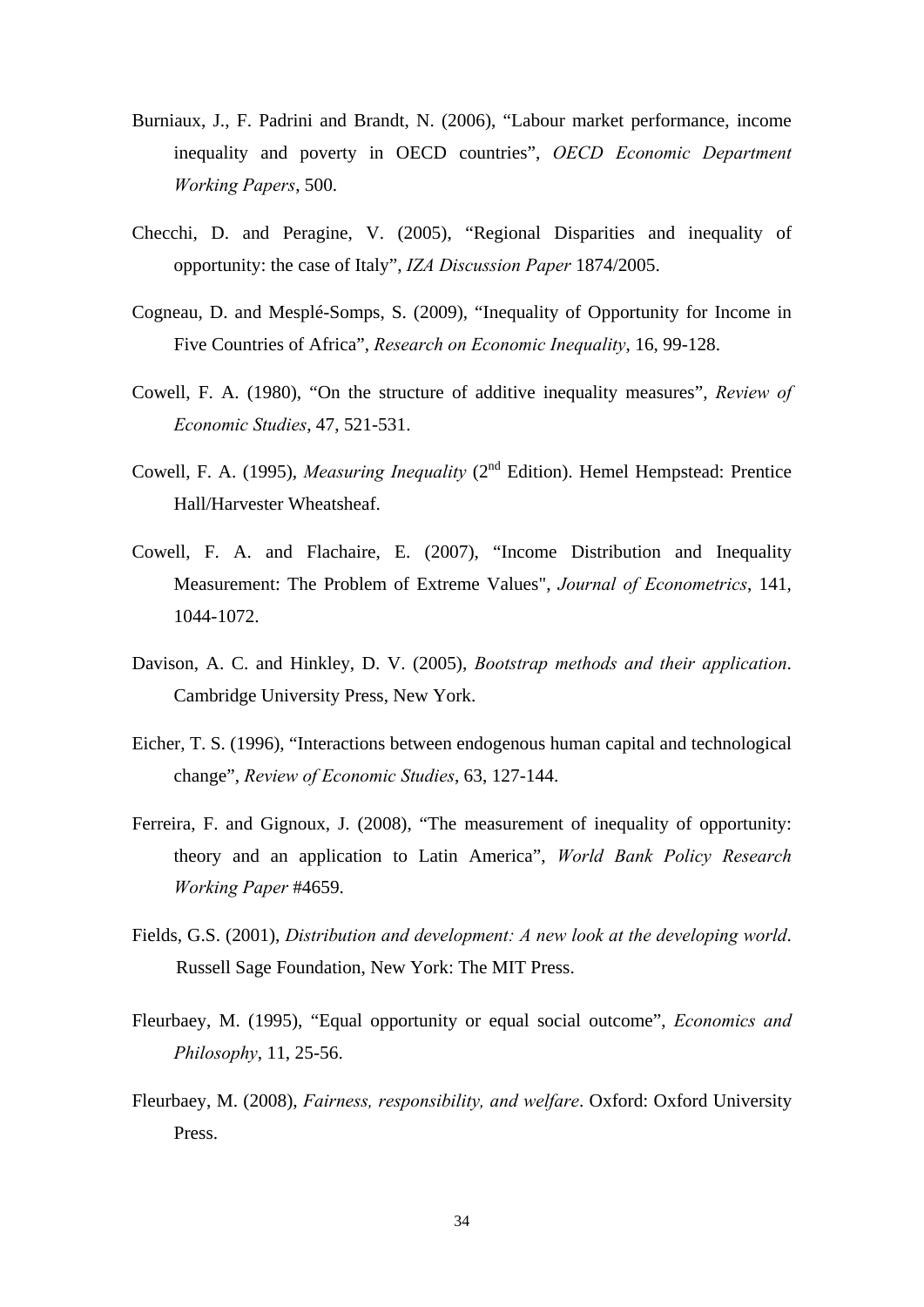- Fleurbaey M. and Maniquet F. (2007), "Compensation and responsibility", in *The Handbook for Social Choice and Welfare*, Arrow, K., Sen, A. and Suzumura, K. (eds.), Amsterdan: North Holland.
- Foster, J. E. and Shneyerov, A. (2000), "Path independent inequality measures", *Journal of Economic Theory*, 91, 199-222.
- Grawe, N. (2005), "Lifecycle bias in estimates of intergenerational earnings persistence", *Labour Economics*, 13, 551-570.
- Kuznets, S. (1955), "Economic growth and income inequality", *American Economic Review*, 45, 1-28.
- Lefranc, A., Pistolesi, N. and Trannoy A. (2008), "Inequality of opportunities vs. inequality of outcomes: Are Western societies all alike?", *Review of Income and Wealth*, 54, 513-546.
- Lefranc, A., Pistolesi, N. and Trannoy A. (2009), "Equality of opportunity and luck: Definitions and testable conditions, with an application to income in France", *Journal of Public Economics*, 93, 1189-1207.
- Lucas, J. R. (1995), *Responsibility*. Oxford: Clarendon Press.
- Marrero, A. G. and Rodríguez, J. G. (2010), "Inequality of opportunity and growth", *Working Papers ECINEQ*, 154.
- Milanovic, B. (1994), "Determinants of cross-country income inequality : an augmented Kuznets hypothesis", *Policy Research Working Paper Series*, 1246, The World Bank.
- Moreno-Ternero, J. D. (2007), "On the design of equal-opportunity policies", *Investigaciones Económicas*, 31, 351-374.
- O'Neill, D., Sweetman, O. and Van de Gaer, D. (2000), "Equality of opportunity and kernel density estimation: an application to intergenerational mobility", in *Advances in Econometrics* 14: Applying Kernel and Nonparametric Estimation to Economic Topics, T. B. Fomby y R. Carter (eds.), JAI Press: Stamford.
- Ooghe, E., Schokkaert E. and Van de Gaer, D. (2007), "Equality of opportunity versus equality of opportunity sets", *Social Choice and Welfare*, 28, 209-230.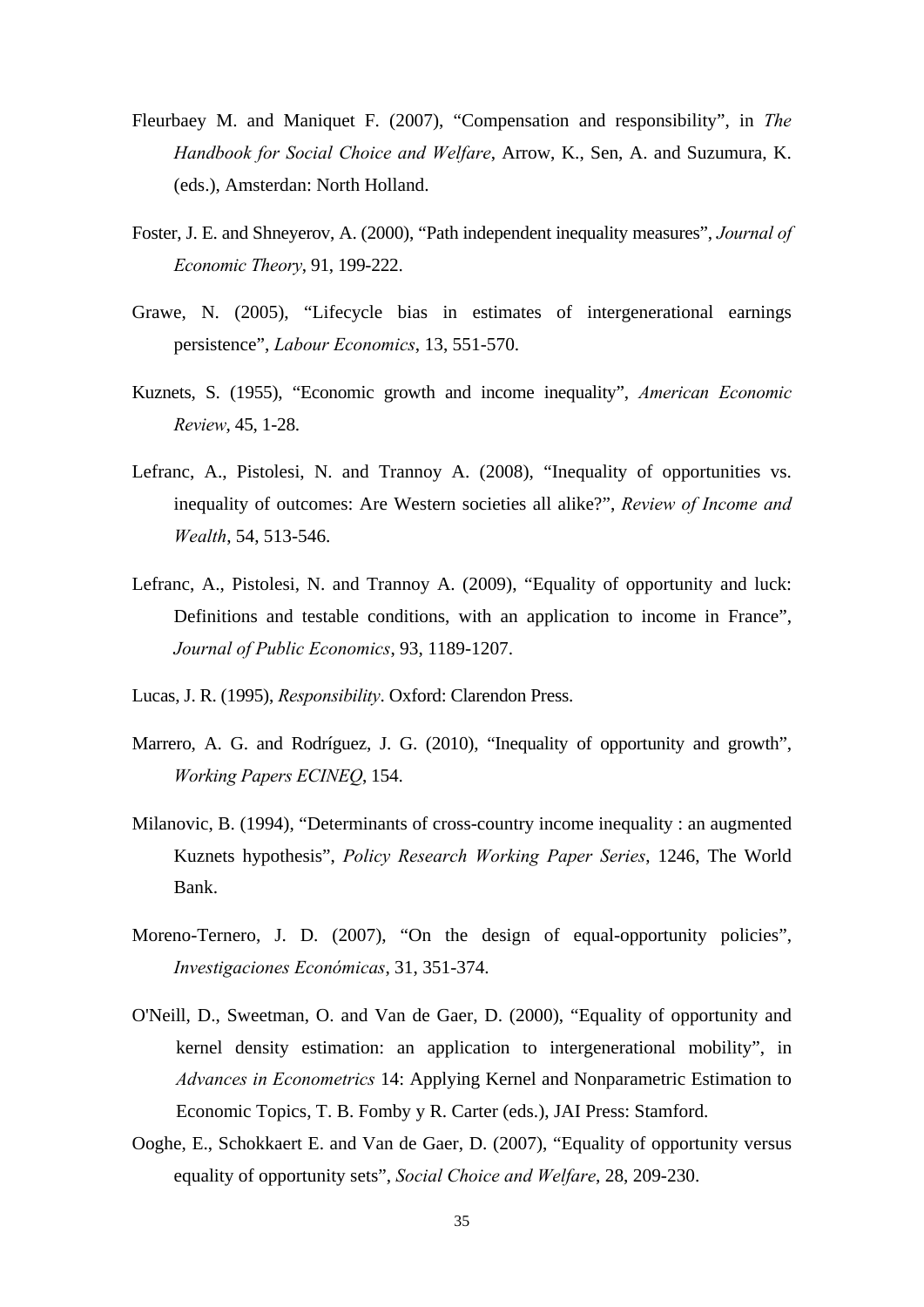- Partridge, M. D. (1997), "Is Inequality Harmful for Growth? Comment", *American Economic Review*, 87, 5, 1019-1032.
- Peragine, V. (2002), "Opportunity egalitarianism and income inequality", *Mathematical Social Sciences*, 44, 45-60.
- Peragine, V. (2004), "Ranking of income distributions according to equality of opportunity", *Journal of Income Inequality*, 2, 11-30.
- Perugini, C. and Martino, G. (2008), "Income inequality within European regions: determinants and effects on growth", *Review of Income and Wealth*, 54, 373-406.
- Roemer, J. E. (1993), "A pragmatic approach to responsibility for the egalitarian planner", *Philosophy & Public Affairs*, 10, pp. 146-166.
- Roemer, J.E. (1996), *Theories of Distributive Justice*. Harvard University Press, Cambridge, M.A.
- Roemer, J.E. (1998), *Equality of Opportunity*. Harvard University Press, Cambridge, M.A.
- Roemer, J.E. (2002), "Equality of opportunity: a progress report", *Social Choice and Welfare*, 19, 455-471.
- Roemer, J.E., Aaberge, R., Colombino, U., Fritzell, J., Jenkins, S., Marx, I., Page, M., Pommer, E., Ruiz-Castillo, J., San Segundo, M. J., Tranaes, T., Wagner, G. and Zubiri, I. (2003), "To what extent do fiscal regimes equalize opportunities for income acquisition among citizens?", *Journal of Public Economics*, 87, 539-565.
- Rodríguez, J. G. (2008), "Partial equality-of-opportunity orderings", *Social Choice and Welfare*, 31, 435-456.
- Ruiz-Castillo, J. (2003), "The measurement of the inequality of opportunities", *Research on Economic Inequality*, 9, 1-34.
- Sen, A. and Foster, J. E. (1997), *On Economic Inequality*, Oxford University Press, Oxford.
- Shorrocks, A. F. (1980), "The class of additively decomposable inequality measures", *Econometrica*, 48, 613-625.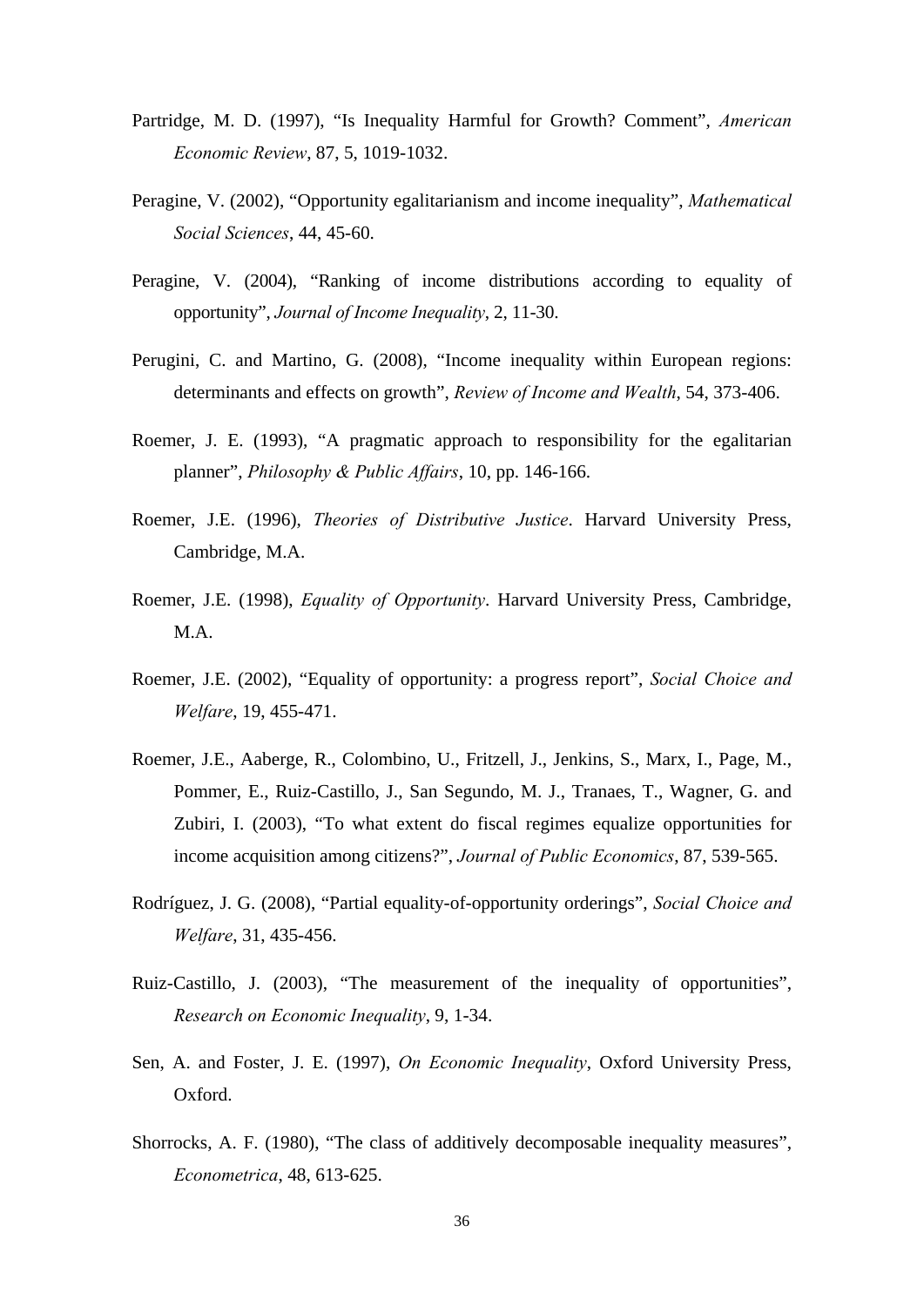- Tanzi, V. (1998), "Fundamental determinants of inequality and the role of government". *IMF Working Paper*, 178.
- Topel, R. H. (1994), "Regional labor markets and the determinants of wage inequality", *American Economic Review*, 84, 17-22.
- Van de Gaer, D. (1993), "Equality of opportunity and investment in human capital", *Catholic University of Leuven*, Faculty of Economics, no. 92.
- Van de Gaer D., E. Schokkaert and Martinez, M. (2001), "Three meanings of intergenerational mobility", *Economica*, 68, 519-538.
- Wood, A. and Ridao-Cano, C. (1996), "Skill, trade, and international inequality", *Oxford Economic Papers*, 51, 89-119.
- World Bank (2006), *World development report 2006: equity and development*, Washington, DC: The World Bank and Oxford University Press.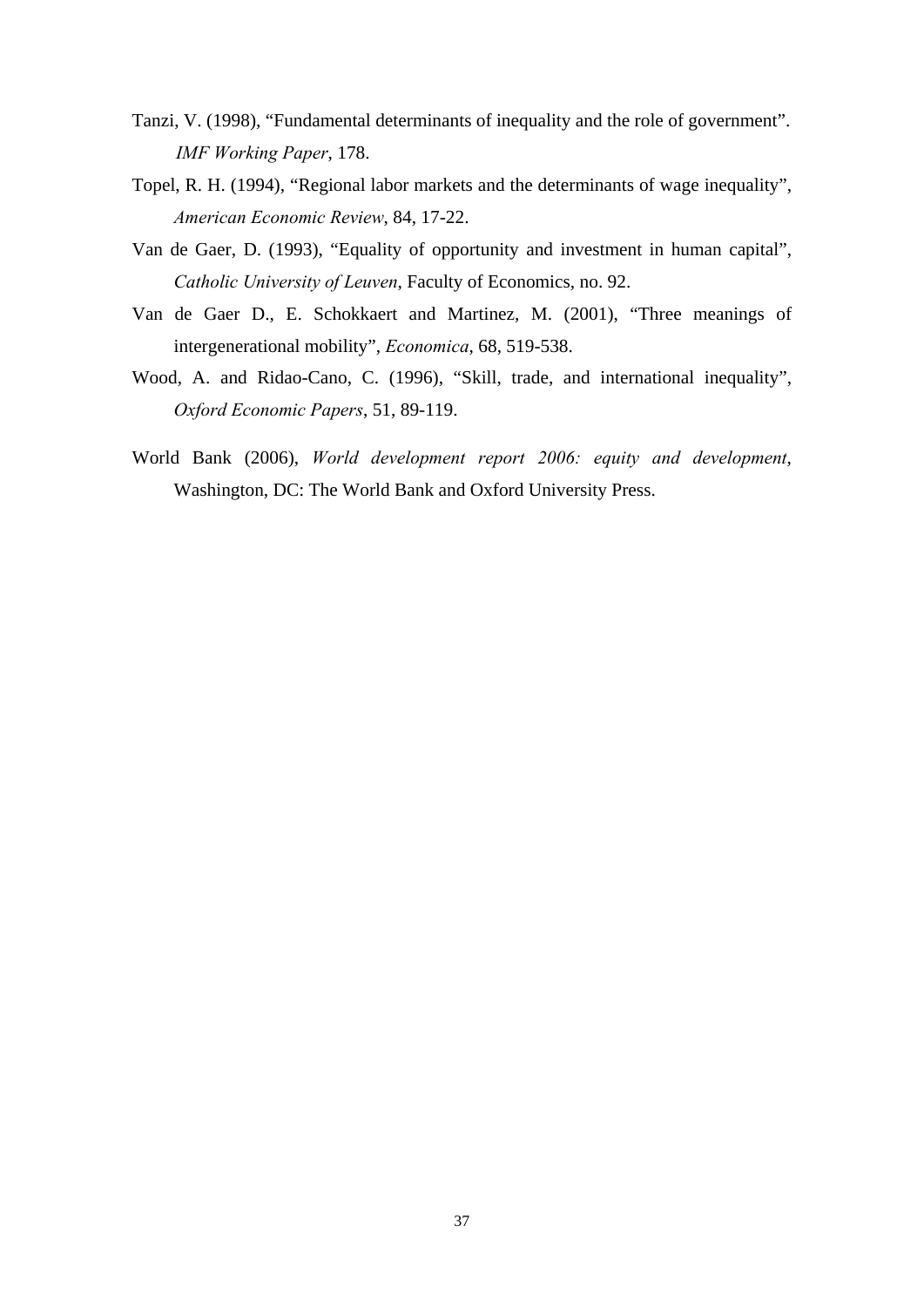# **APPENDIX A**

| Table 1A. Reduced-form OLS regression of household income on circumstances |  |
|----------------------------------------------------------------------------|--|
|----------------------------------------------------------------------------|--|

| <b>Variables</b>                 | Austria     | <b>Belgium</b>     | Czec R.     | <b>Denmark Estonia</b> |           | <b>Finland</b> | <b>France</b> |
|----------------------------------|-------------|--------------------|-------------|------------------------|-----------|----------------|---------------|
|                                  |             |                    |             |                        |           |                |               |
| Primary education (F)            |             | $-0.018$           |             |                        | 0.182     | 0.506          | $0.072*$      |
|                                  |             | (0.062)            |             |                        | (0.278)   | (0.379)        | (0.041)       |
| Secondary education (F)          | 1.111**     | 0.013              | 0.240       | $-0.015$               | 0.141     | 0.553          | $0.091**$     |
|                                  | (0.516)     | (0.061)            | (0.186)     | (0.047)                | (0.276)   | (0.390)        | (0.043)       |
| Terciary education (F)           | $1.031*$    | 0.028              | 0.318       |                        | 0.308     | 0.629          | $0.152***$    |
|                                  | (0.525)     | (0.070)            | (0.192)     |                        | (0.281)   | (0.391)        | (0.052)       |
| Primary education (M)            |             | 0.058              |             | 0.198                  | $-0.107$  | $-0.296$       | $0.077*$      |
|                                  |             | (0.060)            |             | (0.341)                | (0.217)   | (0.388)        | (0.041)       |
| Secondary education (M)          |             | $0.136**$          | 0.174       | $0.070*$               | 0.094     | $-0.228$       | $0.142***$    |
|                                  |             | (0.058)            | (0.185)     | (0.041)                | (0.215)   | (0.399)        | (0.044)       |
| Terciary education (M)           |             | $0.152**$          | 0.273       |                        | 0.229     | $-0.201$       | $0.205***$    |
|                                  |             | (0.067)            | (0.191)     |                        | (0.219)   | (0.399)        | (0.051)       |
| Manager (F)                      | $0.134**$   | 0.047              | $0.182**$   | 0.068                  | $0.220*$  | $0.168***$     | $0.202***$    |
|                                  | (0.058)     | (0.070)            | (0.083)     | (0.059)                | (0.124)   | (0.049)        | (0.034)       |
| Proffesional (F)                 | $0.225*$    | 0.045              | $0.222**$   | 0.030                  | 0.167     | 0.073          | $0.150***$    |
|                                  | (0.119)     | (0.073)            | (0.083)     | (0.067)                | (0.131)   | (0.054)        | (0.037)       |
| Technician (F)                   | $0.128***$  | $-0.027$           | $0.136**$   | 0.014                  | $0.241*$  | 0.063          | $0.191***$    |
|                                  | (0.043)     | (0.075)            | (0.065)     | (0.060)                | (0.135)   | (0.042)        | (0.034)       |
| Clerk(F)                         | $0.110**$   | 0.014              | $0.246**$   | $-0.013$               | 0.309     | 0.048          | $0.114***$    |
|                                  | (0.053)     | (0.070)            | (0.089)     | (0.075)                | (0.225)   | (0.084)        | (0.038)       |
| Salesman (F)                     | 0.033       | 0.020              | 0.050       | 0.031                  | $0.341*$  | 0.077          | 0.057         |
|                                  | (0.044)     | (0.075)            | (0.083)     | (0.066)                | (0.203)   | (0.060)        | (0.045)       |
| Craft trade worker (F)           | 0.015       | $-0.019$           | 0.066       | $-0.058$               | 0.115     | 0.023          | $0.057**$     |
|                                  | (0.036)     | (0.062)            | (0.061)     | (0.047)                | (0.113)   | (0.033)        | (0.026)       |
| Machine operator (F)             | $-0.025$    | $-0.027$           | 0.064       | $-0.051$               | 0.002     | 0.037          | $0.049*$      |
|                                  | (0.049)     | (0.069)            | (0.064)     | (0.060)                | (0.113)   | (0.036)        | (0.027)       |
| <b>Elementary occupation (F)</b> | $-0.087**$  | $-0.038$           | $-0.106$    | $-0.008$               | $-0.045$  | $-0.023$       | $-0.007$      |
|                                  | (0.041)     | (0.068)            | (0.076)     | (0.055)                | (0.127)   | (0.064)        | (0.034)       |
| Armed occupation (F)             | 0.528       | 0.033              | 0.102       | 0.072                  | $-0.129$  | 0.224          | $0.148***$    |
|                                  | (0.362)     | (0.097)            | (0.130)     | (0.157)                | (0.190)   | (0.133)        | (0.046)       |
| Difficulties most of the time    |             | $-0.385***$        | $-0.198***$ | $-0.032$               | $-0.152$  | 0.001          |               |
|                                  |             | (0.069)            | (0.066)     | (0.098)                | (0.127)   | (0.056)        |               |
| <b>Difficulties often</b>        |             | $-0.151***$        | $-0.080*$   | 0.031                  | $-0.127*$ | $-0.036$       |               |
|                                  |             | (0.055)            | (0.045)     | (0.071)                | (0.068)   | (0.044)        |               |
| <b>Difficulties occasionally</b> |             | $-0.14137**-0.034$ |             | 0.040                  | 0.031     | 0.012          |               |
|                                  |             | (0.037)            | (0.031)     | (0.040)                | (0.048)   | (0.028)        |               |
| <b>Difficulties rarely</b>       |             | $-0.085**$         | 0.003       | 0.023                  | 0.073     | $-0.009$       |               |
|                                  |             | (0.038)            | (0.031)     | (0.037)                | (0.052)   | (0.028)        |               |
| EU                               | 0.041       | $-0.028$           | 0.050       | 0.178                  |           | 0.015          | $-0.021$      |
|                                  | (0.067)     | (0.052)            | (0.091)     | (0.151)                |           | (0.104)        | (0.039)       |
| Other                            | $-0.288***$ | $-0.347***$        | $-0.294***$ | $-0.095$               | $-0.056$  | $-0.222*$      | $-0.238***$   |
|                                  | (0.040)     | (0.051)            | (0.126)     | (0.103)                | (0.062)   | (0.114)        | (0.031)       |
| Constant                         | 8.654***    | 9.748***           | 7.924***    | 9.995***               | 7.648***  | 9.448***       | 9.470***      |
|                                  | (0.517)     | (0.070)            | (0.231)     | (0.068)                | (0.308)   | (0.314)        | (0.044)       |
|                                  |             |                    |             |                        |           |                |               |
| <b>Observations</b>              | 2156        | 1839               | 1589        | 1241                   | 1377      | 1981           | 3725          |
| <b>R-squared</b>                 | 0.05        | 0.10               | 0.06        | $0.01\,$               | 0.09      | 0.03           | 0.09          |
|                                  |             |                    |             |                        |           |                |               |

Standard errors in parenthesis. \* significant at 10 %; \*\* significant at 5 %; \*\*\* significant at 1 %.

Omitted categories are: less than primary education; skill agricultural, forestry and fishery worker; never; local.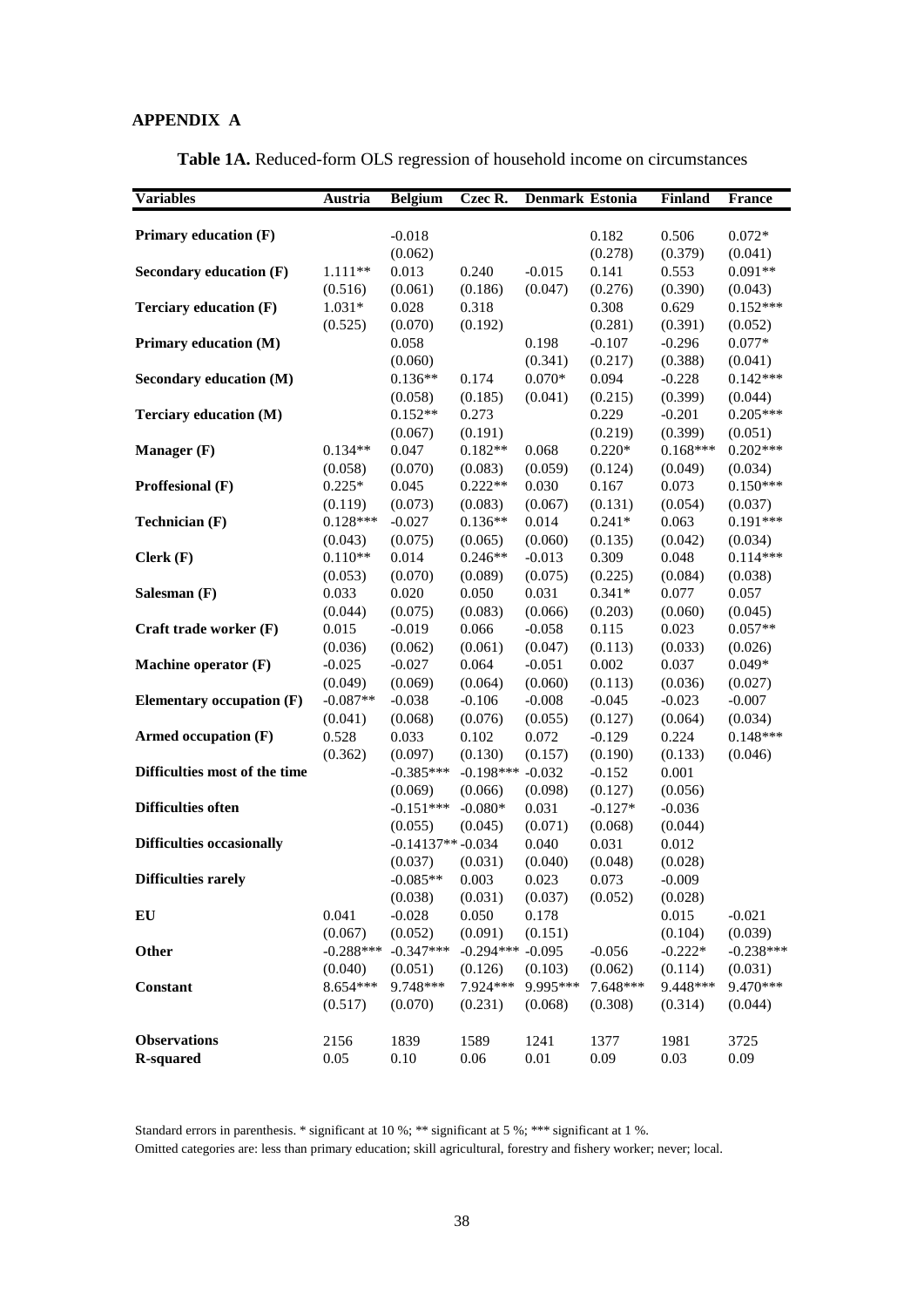| <b>Variables</b>                 | Germany             | Greece                 | <b>Hungary</b> | <b>Ireland</b>         | <b>Italy</b>           | Latvia     | Lithuania  |
|----------------------------------|---------------------|------------------------|----------------|------------------------|------------------------|------------|------------|
|                                  |                     |                        |                |                        |                        |            |            |
| <b>Primary education (F)</b>     | $-0.127*$           | $0.105*$               | $-0.003$       | 0.125                  | $0.186***$             | $-0.342$   | $0.371***$ |
|                                  | (0.064)             | (0.054)                | (0.135)        | (0.155)                | (0.032)                | (0.310)    | (0.105)    |
| <b>Secondary education (F)</b>   | $0.048**$           | $0.231***$             | 0.017          | 0.247                  | $0.226***$             | $-0.112$   | $0.377***$ |
|                                  | (0.020)             | (0.073)                | (0.135)        | (0.156)                | (0.037)                | (0.311)    | (0.110)    |
| Terciary education (F)           |                     | 0.086                  | 0.041          | 0.216                  | $0.373***$             | 0.078      | $0.511***$ |
|                                  |                     | (0.104)                | (0.142)        | (0.160)                | (0.068)                | (0.326)    | (0.126)    |
| Primary education (M)            |                     | 0.084                  | $0.391***$     | $-0.082$               | $0.127***$             | 0.899***   | $-0.023$   |
|                                  |                     | (0.051)                | (0.114)        | (0.167)                | (0.028)                | (0.277)    | (0.096)    |
| Secondary education (M)          | $0.192***$          | $0.147*$               | $0.493***$     | 0.100                  | $0.190***$             | 0.932***   | 0.012      |
|                                  | (0.049)             | (0.073)                | (0.114)        | (0.167)                | (0.034)                | (0.273)    | (0.101)    |
| Terciary education (M)           | $0.150***$          | $0.365***$             | $0.574***$     | 0.076                  | $0.294***$             | $1.023***$ | $0.256**$  |
|                                  | (0.053)             | (0.100)                | (0.119)        | (0.172)                | (0.079)                | (0.285)    | (0.110)    |
| Manager $(F)$                    | $0.139***$          | $0.169***$             | $0.358***$     | $0.272*$               | $0.075*$               | 0.252      | $0.288**$  |
|                                  | (0.046)             | (0.060)                | (0.055)        | (0.141)                | (0.038)                | (0.209)    | (0.126)    |
| Proffesional (F)                 | $0.145***$          | $0.232**$              | $0.395***$     | $0.378**$              | 0.092                  | 0.280      | 0.127      |
|                                  | (0.042)             | (0.105)                | (0.061)        | (0.151)                | (0.063)                | (0.209)    | (0.124)    |
| Technician $(F)$                 | 0.052               | $0.302**$              | $0.275***$     | $0.353**$              | $0.098**$              | 0.282      | 0.165      |
|                                  | (0.041)             | (0.125)                | (0.053)        | (0.162)                | (0.042)                | (0.211)    | (0.149)    |
| Clerk(F)                         | 0.026               | $0.172*$               | $0.209***$     | $0.342**$              | 0.055                  | $-0.287$   | 0.397**    |
|                                  | (0.045)             | (0.085)                | (0.062)        | (0.149)                | (0.045)                | (0.302)    | (0.161)    |
| Salesman (F)                     | $0.108*$            | 0.003                  | $0.168**$      | $0.330**$              | $-0.023$               | 0.311      | $0.401**$  |
|                                  | (0.057)             | (0.083)                | (0.062)        | (0.151)                | (0.049)                | (0.255)    | (0.169)    |
| Craft trade worker (F)           | 0.005               | $0.124**$              | $0.146***$     | 0.214                  | 0.003                  | 0.104      | 0.153      |
|                                  | (0.037)             | (0.051)                | (0.035)        | (0.141)                | (0.030)                | (0.180)    | (0.097)    |
| Machine operator $(F)$           | 0.015               | 0.064                  | 0.099**        | 0.217                  | $0.102***$             | 0.191      | 0.015      |
|                                  | (0.042)             | (0.069)                | (0.038)        | (0.144)                | (0.034)                | (0.179)    | (0.099)    |
| Elementary occupation (F)        | 0.077               | 0.005                  | $-0.040$       | 0.152                  | $-0.138***$            | 0.139      | $-0.035$   |
|                                  | (0.049)             | (0.062)                | (0.042)        | (0.141)                | (0.034)                | (0.191)    | (0.099)    |
| Armed occupation $(F)$           | 0.077               | 0.153                  | $0.176**$      | 0.173                  | $0.182**$              | 0.168      | 0.094      |
|                                  | (0.084)             | (0.181)                | (0.081)        | (0.172)                | (0.067)                | (0.272)    | (0.243)    |
| Difficulties most of the time    |                     |                        | $-0.102**$     | $-0.271***$            | $-0.196***$            | $-0.003$   | $-0.15*$   |
|                                  |                     |                        | (0.038)        | (0.061)                | (0.033)                | (0.136)    | (0.083)    |
| <b>Difficulties often</b>        |                     |                        | $-0.090***$    | $-0.264***$            | $-0.166***$            | 0.003      | $-0.042$   |
|                                  |                     |                        | (0.031)        | (0.059)                | (0.030)                | (0.095)    | (0.066)    |
| <b>Difficulties occasionally</b> |                     |                        | $-0.017$       | $-0.155***$            | $-0.081***$            | $-0.039$   | $-0.028$   |
|                                  |                     |                        | (0.031)        | (0.040)                | (0.027)                | (0.073)    | (0.054)    |
| <b>Difficulties rarely</b>       |                     |                        | $-0.024$       | $-0.139***$            | $-0.065**$             | 0.011      | 0.013      |
|                                  |                     |                        | (0.026)        | (0.038)                | (0.029)                | (0.080)    | (0.060)    |
| EU                               |                     | 0.132                  | 0.026          | $-0.147$               | $-0.455***$            |            | 0.006      |
|                                  |                     | (0.113)<br>$-0.495***$ | (0.173)        | (0.049)<br>$-0.265***$ | (0.073)<br>$-0.270***$ |            | (0.340)    |
| Other                            | $-0.111**$          |                        | $-0.062$       |                        |                        | $-0.137$   | 0.006      |
|                                  | (0.040)<br>9.528*** | (0.067)                | (0.067)        | (0.076)                | (0.037)                | (0.088)    | (0.089)    |
| Constant                         |                     | 8.934***               | 7.547***       | 9.672***               | 9.3568***              | $6.747***$ | 7.139***   |
|                                  | (0.062)             | (0.039)                | (0.138)        | (0.180)                | (0.040)                | (0.354)    | (0.143)    |
| <b>Observations</b>              | 4256                | 2126                   | 2590           | 1452                   | 8640                   | 1159       | 1702       |
| <b>R-squared</b>                 | 0.02                | 0.07                   | 0.12           | 0.14                   | 0.07                   | 0.05       | 0.10       |
|                                  |                     |                        |                |                        |                        |            |            |

**Table 1A.** Reduced-form OLS regression of household income on circumstances (Cont.)

Standard errors in parenthesis. \* significant at 10 %; \*\* significant at 5 %; \*\*\* significant at 1 %.

Omitted categories are: less than primary education; skill agricultural, forestry and fishery worker; never; local.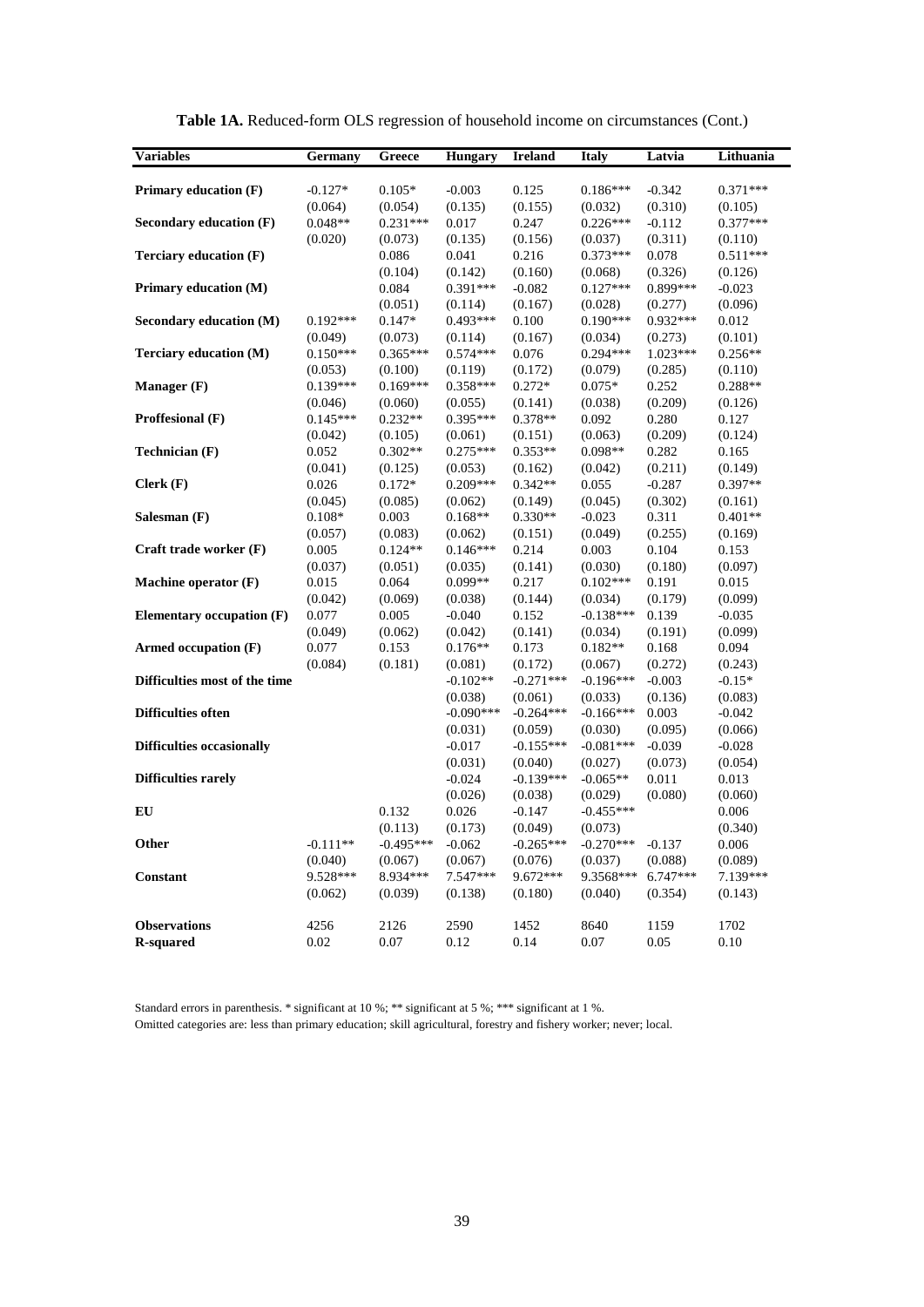| <b>Variables</b>                 | <b>ND</b><br><b>Norway</b> |             | Poland      | Portugal   | <b>Spain</b> | Slovakia  |  |  |  |  |  |
|----------------------------------|----------------------------|-------------|-------------|------------|--------------|-----------|--|--|--|--|--|
|                                  |                            |             |             |            |              |           |  |  |  |  |  |
| Primary education (F)            | $-0.161***$                |             | 0.067       | $0.219***$ | $0.178***$   |           |  |  |  |  |  |
|                                  | (0.041)                    |             | (0.055)     | (0.041)    | (0.039)      |           |  |  |  |  |  |
| Secondary education (F)          | $-0.094***$                |             | 0.087       | $0.365***$ | $0.234***$   | 0.006     |  |  |  |  |  |
|                                  | (0.033)                    |             | (0.058)     | (0.086)    | (0.053)      | (0.074)   |  |  |  |  |  |
| Terciary education (F)           |                            | $-0.016$    | 0.094       | $0.728***$ | $0.254***$   | 0.085     |  |  |  |  |  |
|                                  |                            | (0.041)     | (0.086)     | (0.149)    | (0.064)      | (0.086)   |  |  |  |  |  |
| Primary education (M)            |                            |             | 0.057       | $0.116***$ | $0.155***$   |           |  |  |  |  |  |
|                                  |                            |             | (0.052)     | (0.038)    | (0.037)      |           |  |  |  |  |  |
| Secondary education (M)          | 0.016                      | $-0.037$    | 0.209***    | $0.179*$   | $0.237***$   | 0.089     |  |  |  |  |  |
|                                  | (0.028)                    | (0.040)     | (0.054)     | (0.101)    | (0.053)      | (0.070)   |  |  |  |  |  |
| Terciary education (M)           | $-0.022$                   |             | $0.348***$  | $0.308***$ | $0.302***$   | $0.176**$ |  |  |  |  |  |
|                                  | (0.047)                    |             | (0.072)     | (0.111)    | (0.070)      | (0.086)   |  |  |  |  |  |
| Manager (F)                      | 0.110                      | 0.027       | $0.256***$  | $0.385***$ | $0.108*$     | $0.150**$ |  |  |  |  |  |
|                                  | (0.091)                    | (0.073)     | (0.064)     | (0.068)    | (0.055)      | (0.075)   |  |  |  |  |  |
| Proffesional (F)                 | 0.087                      | 0.011       | $0.445***$  | 0.256      | $0.256***$   | $0.200**$ |  |  |  |  |  |
|                                  | (0.096)                    | (0.080)     | (0.077)     | (0.159)    | (0.080)      | (0.079)   |  |  |  |  |  |
| Technician (F)                   | $0.173*$                   | $-0.003$    | $0.257***$  | $0.446***$ | $0.329***$   | $0.177**$ |  |  |  |  |  |
|                                  | (0.093)                    | (0.068)     | (0.050)     | (0.092)    | (0.063)      | (0.072)   |  |  |  |  |  |
| Clerk(F)                         | $0.187*$                   | 0.152       | $0.204***$  | $0.287***$ | $0.210***$   | $0.193**$ |  |  |  |  |  |
|                                  | (0.097)                    | (0.096)     | (0.063)     | (0.079)    | (0.058)      | (0.089)   |  |  |  |  |  |
| Salesman $(F)$                   | 0.004                      | $-0.018$    | 0.085       | $0.331***$ | $0.107**$    | 0.144     |  |  |  |  |  |
|                                  | (0.101)                    | (0.095)     | (0.072)     | (0.073)    | (0.051)      | (0.089)   |  |  |  |  |  |
| Craft trade worker (F)           | 0.106                      | $-0.038$    | $0.132***$  | $0.125***$ | 0.056        | 0.103     |  |  |  |  |  |
|                                  | (0.091)                    | (0.065)     | (0.031)     | (0.043)    | (0.038)      | (0.067)   |  |  |  |  |  |
| Machine operator (F)             | 0.102                      | 0.039       | $0.140***$  | $0.100*$   | $0.169***$   | 0.080     |  |  |  |  |  |
|                                  | (0.094)                    | (0.071)     | (0.034)     | (0.055)    | (0.045)      | (0.067)   |  |  |  |  |  |
| Elementary occupation (F)        | 0.076                      | 0.004       | 0.031       | $0.127**$  | 0.043        | 0.000     |  |  |  |  |  |
|                                  | (0.102)                    | (0.178)     | (0.041)     | (0.056)    | (0.040)      | (0.070)   |  |  |  |  |  |
| Armed occupation (F)             | 0.067                      | $-0.076$    | $0.350***$  | $0.534***$ | $0.228**$    |           |  |  |  |  |  |
|                                  | (0.127)                    | (0.185)     | (0.089)     | (0.139)    | (0.092)      |           |  |  |  |  |  |
| Difficulties most of the time    | $-0.148**$                 | $-0.041$    | $-0.240***$ |            | $-0.089*$    | $-0.007$  |  |  |  |  |  |
|                                  | (0.072)                    | (0.130)     | (0.044)     |            | (0.045)      | (0.070)   |  |  |  |  |  |
| <b>Difficulties often</b>        | $-0.057$                   | $-0.029$    | $-0.163***$ |            | $-0.098**$   | $-0.017$  |  |  |  |  |  |
|                                  | (0.045)                    | (0.092)     | (0.034)     |            | (0.042)      | (0.069)   |  |  |  |  |  |
| <b>Difficulties occasionally</b> | $-0.056*$                  | $-0.103*$   | $-0.057**$  |            | $-0.162***$  | $-0.051$  |  |  |  |  |  |
|                                  | (0.032)                    | (0.053)     | (0.027)     |            | (0.031)      | (0.069)   |  |  |  |  |  |
| <b>Difficulties rarely</b>       | $-0.022$                   | $-0.046$    | $-0.047$    |            | $-0.051$     | $-0.062$  |  |  |  |  |  |
|                                  | (0.028)                    | (0.040)     | (0.031)     |            | (0.030)      | (0.073)   |  |  |  |  |  |
| EU                               | 0.106                      | 0.101       | 0.252       | $-0.173$   | $-0.349***$  | 0.161     |  |  |  |  |  |
|                                  | (0.099)                    | (0.093)     | (0.459)     | (0.129)    | (0.046)      | (0.106)   |  |  |  |  |  |
| Other                            | $-0.213***$                | $-0.373***$ | $-0.372$    | $-0.147$   | $-0.673***$  | $-0.137$  |  |  |  |  |  |
|                                  | (0.055)                    | (0.084)     | (0.282)     | (0.101)    | (0.159)      | (0.159)   |  |  |  |  |  |
| Constant                         | 9.798***                   | 10.209***   | 7.544 ***   | 8.543***   | 8.960***     | 7.771***  |  |  |  |  |  |
|                                  | (0.096)                    | (0.067)     | (0.040)     | (0.036)    | (0.041)      | (0.102)   |  |  |  |  |  |
| <b>Observations</b>              | 1695                       |             |             |            |              |           |  |  |  |  |  |
|                                  |                            | 1424        | 6056        | 1654       | 5389         | 2293      |  |  |  |  |  |
| <b>R-squared</b>                 | 0.04                       | 0.03        | $0.08\,$    | 0.20       | 0.08         | 0.04      |  |  |  |  |  |

**Table 1A.** Reduced-form OLS regression of household income on circumstances (Cont.)

Standard errors in parenthesis. \* significant at 10 %; \*\* significant at 5 %; \*\*\* significant at 1 %. Omitted categories are: less than primary education; skill agricultural, forestry and fishery worker; never; local.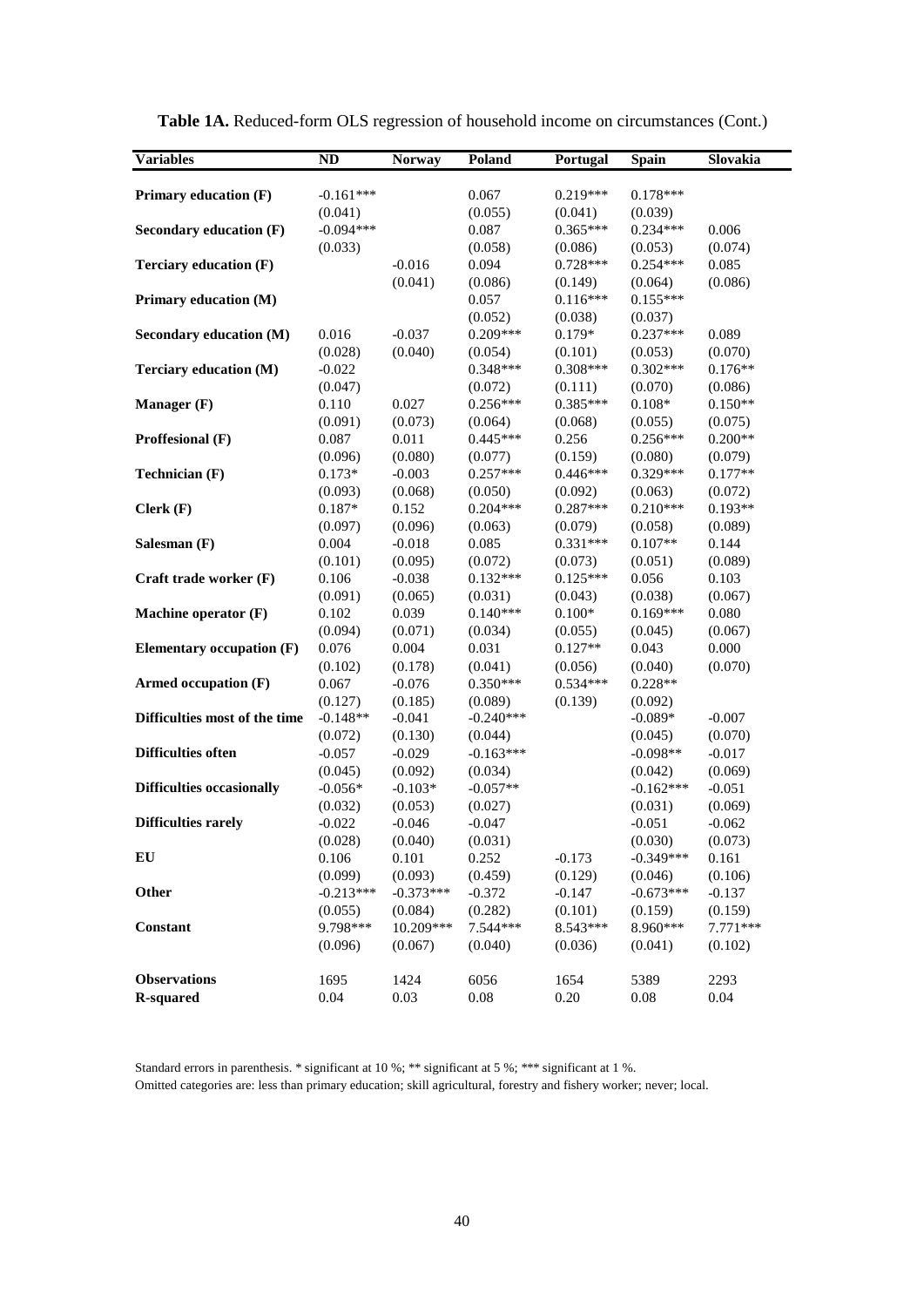| <b>Variables</b>                 | Slovenia         | <b>Sweden</b>       | UK                    |
|----------------------------------|------------------|---------------------|-----------------------|
|                                  |                  |                     |                       |
| Primary education (F)            | $-0.150$         | $0.176**$           |                       |
|                                  | (0.237)          | (0.087)             |                       |
| <b>Secondary education (F)</b>   | $-0.204$         | $0.246**$           | $0.153***$            |
|                                  | (0.239)          | (0.088)             | (0.051)<br>$0.194***$ |
| Terciary education (F)           | $-0.064$         | $0.210*$            |                       |
| Primary education (M)            | (0.241)          | (0.109)             | (0.046)               |
|                                  | $-0.011$         | $-0.126$<br>(0.074) |                       |
| <b>Secondary education (M)</b>   | (0.198)<br>0.072 | $-0.062$            | $0.161***$            |
|                                  | (0.200)          | (0.077)             | (0.044)               |
| Terciary education (M)           | 0.026            | $-0.064$            | $0.116**$             |
|                                  | (0.203)          | (0.096)             | (0.049)               |
| <b>Manager</b> (F)               |                  | $0.284***$          | $0.261**$             |
|                                  |                  | (0.077)             | (0.103)               |
| Proffesional (F)                 |                  | 0.127               | $0.188*$              |
|                                  |                  | (0.087)             | (0.105)               |
| Technician (F)                   |                  | $0.173***$          | 0.111                 |
|                                  |                  | (0.057)             | (0.109)               |
| Clerk(F)                         |                  | 0.088               | 0.007                 |
|                                  |                  | (0.065)             | (0.124)               |
| Salesman (F)                     |                  | $0.115*$            | 0.178                 |
|                                  |                  | (0.063)             | (0.123)               |
| Craft trade worker (F)           |                  | 0.008               | 0.082                 |
|                                  |                  | (0.044)             | (0.098)               |
| Machine operator (F)             |                  | 0.029               | 0.085                 |
|                                  |                  | (0.043)             | (0.100)               |
| Elementary occupation (F)        |                  | 0.009               | 0.043                 |
|                                  |                  | (0.058)             | (0.102)               |
| Armed occupation (F)             |                  | $0.243*$            |                       |
|                                  |                  | (0.134)             |                       |
| Difficulties most of the time    | 0.122            | 0.010               | $-0.104$              |
|                                  | (0.108)          | (0.049)             | (0.065)               |
| <b>Difficulties often</b>        | 0.041            | 0.026               | $-0.001$              |
|                                  | (0.088)          | (0.042)             | (0.058)               |
| <b>Difficulties occasionally</b> | 0.032            | 0.024               | 0.073                 |
|                                  | (0.061)          | (0.038)             | (0.043)               |
| <b>Difficulties rarely</b>       | 0.022            | 0.067               | $-0.035$              |
|                                  | (0.050)          | (0.040)             | (0.042)               |
| EU                               | $-0.157$         |                     | $-0.007$              |
|                                  | (0.096)          |                     | (0.230)               |
| Other                            | $-0.474***$      | $-0.179***$         | $-0.228***$           |
|                                  | (0.083)          | (0.043)             | (0.052)               |
| <b>Constant</b>                  | 9.889***         | 8.942***            | 9.750***              |
|                                  | (0.171)          | (0.082)             | (0.096)               |
|                                  |                  |                     |                       |
| <b>Observations</b>              | 1342             | 1393                | 1875                  |
| <b>R-squared</b>                 | 0.04             | 0.08                | 0.08                  |

**Table 1A.** Reduced-form OLS regression of household income on circumstances (Cont.)

Standard errors in parenthesis. \* significant at 10 %; \*\* significant at 5 %; \*\*\* significant at 1 %.

Omitted categories are: less than primary education; skill agricultural, forestry and fishery worker; never; local. United Kingdom: occupation variables are refered to mother's occupation.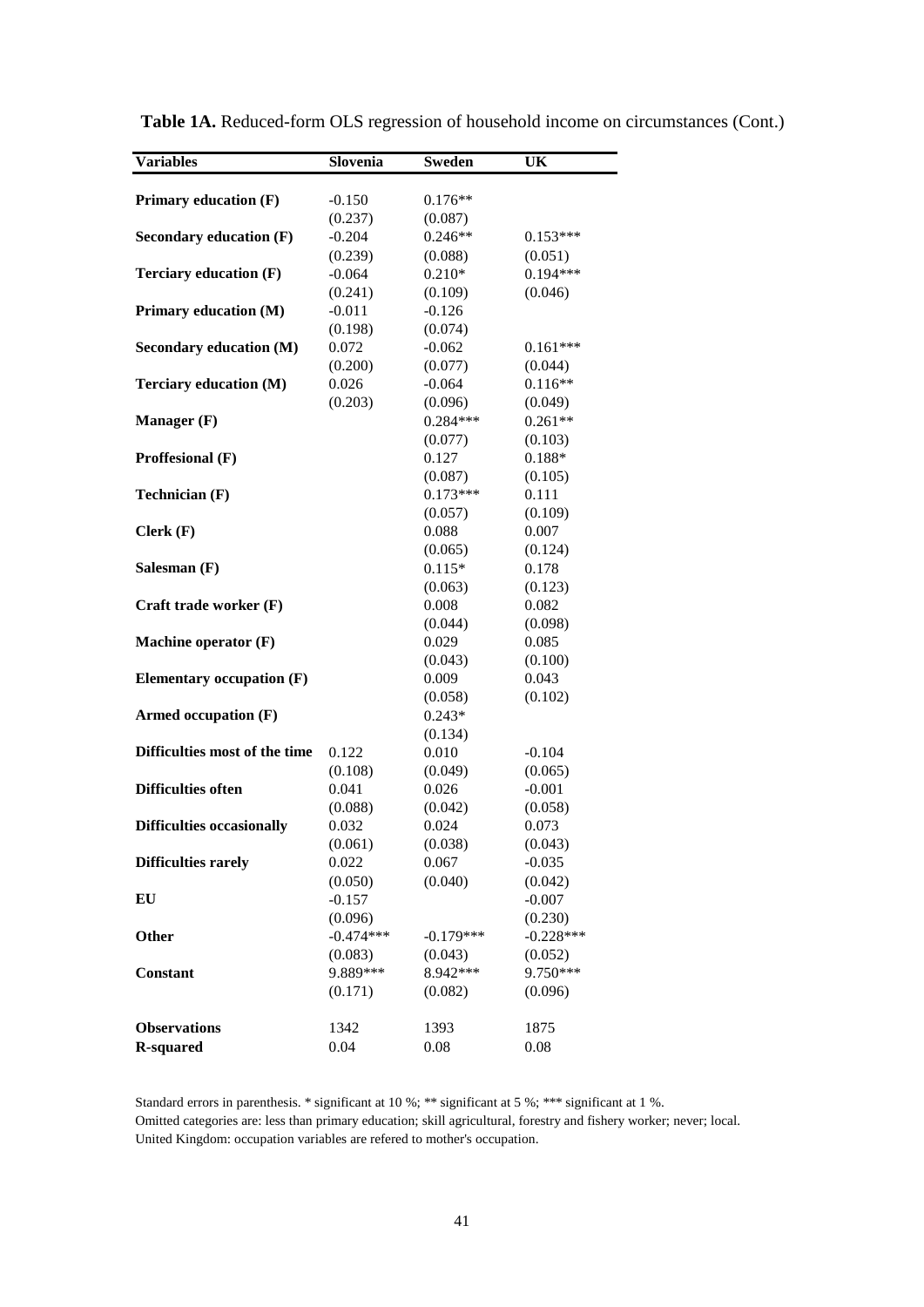# **APPENDIX B**

**Table 1B.** Descriptive statistics for the independent variables

|                         |                                                                   | Developmentindicators                                   |                                                        |                     |                                                                   |                                                                            |                                                                   | Labor Market indicator                                                    |                            |                                                                        |                                                                                |                                                                |                         |
|-------------------------|-------------------------------------------------------------------|---------------------------------------------------------|--------------------------------------------------------|---------------------|-------------------------------------------------------------------|----------------------------------------------------------------------------|-------------------------------------------------------------------|---------------------------------------------------------------------------|----------------------------|------------------------------------------------------------------------|--------------------------------------------------------------------------------|----------------------------------------------------------------|-------------------------|
| Year                    | capita (PPP<br>adjusted)<br>GDP per<br>1998                       | Employ.in<br>agriculture<br>1998                        | Employ.in<br>service<br>1998                           | Develop. PC<br>1998 | Employ.rate<br>1998                                               | employ.<br>Female<br>1998<br>rate                                          | 1998<br>Unempl.<br>rate                                           | unempl. (12<br>Long-term<br>months or<br>more)<br>1998                    | Market PC<br>Labor<br>1998 | difference<br>Unenploy.<br>by age<br>rate<br>2000                      | difference<br>education<br>Unenploy.<br>rate<br>2000<br>$\geq$                 | Unenploy.<br>difference<br>by sex<br>rate<br>2000              | Year                    |
| Source<br>Units         | PPS/habitant<br>Millions of<br>accounts)<br>(National<br>Eurostat | % over total<br>Eurostat<br>(Labour<br>Survey)<br>Force | % overtotal<br>Eurostat<br>(Labour<br>Survey)<br>Force |                     | population<br>(Labour Force<br>Eurostat<br>Survey)<br>15-64<br>৯ৎ | population<br>% female<br>Eurostat<br>(Labour<br>Survey)<br>Force<br>15-64 | population<br>% active<br>Eurostat<br>(Labour<br>Survey)<br>Force | unemploym<br>% of total<br>Eurostat<br>Survey)<br>(Labour<br>Force<br>ent | ÷                          | years old<br>Eurostat<br>(Labour<br>p.p < 40<br>Survey)<br>Force<br>∯< | educated-<br>p.p. lower<br>Eurostat<br>(Labour<br>Survey)<br>tertiary<br>Force | p.p. female<br>Survey)<br>Eurostat<br>(Labour<br>Force<br>male | Source<br>Units         |
| <b>Bei</b>              | 0.0208                                                            | 25                                                      | 74.2                                                   | 7.85                | 62.4                                                              | 47.6                                                                       | 9.3                                                               | 61.7                                                                      | $-18.89$                   | 4.4                                                                    | 7.6                                                                            | 3.0                                                            | ෂූ                      |
| Cze                     | 0.0120                                                            | <u>م</u><br>5.6                                         | 53.0                                                   | $-0.37$             | 74.6                                                              | 58.7                                                                       | 6.4                                                               | 31.5                                                                      | 14.33                      | 3.2                                                                    | 19.6                                                                           | 3.2                                                            | ය<br>ප                  |
| Den                     | 0.0224                                                            | 3.8                                                     | 72.6                                                   | 7.89                | 81.4                                                              | 70.2                                                                       | 4.9                                                               | 26.9                                                                      | 26.84                      | 12                                                                     | 3.6                                                                            | 1.0                                                            | Den                     |
| ළි                      | 0.0208                                                            | 2.5                                                     | 67.1                                                   | 7.79                | 71.5                                                              | 55.8                                                                       | 9.1                                                               | 52.6                                                                      | $-4.06$                    | $-2.0$                                                                 | 82                                                                             | $\overline{0}$                                                 | ළි                      |
| <b>Est</b>              | 0.0072                                                            | 8.8                                                     | 58.2                                                   | $-5.89$             | 68.9                                                              | 60.3                                                                       | 9.2                                                               | 46.3                                                                      | 1.68                       | 2.5                                                                    | 20.4                                                                           | $\ddot{3}$                                                     | <b>Est</b>              |
| $\mathbf{e}$            | 0.0205                                                            | 9.0                                                     | 62.4                                                   | 2.78                | 64.5                                                              | 49.0                                                                       | 7.5                                                               | 52.0                                                                      | $-9.99$                    | 1.2                                                                    | 62                                                                             | $-0.1$                                                         | 뽇                       |
| Gre                     | 0.0141                                                            | 17.0                                                    | 62.5                                                   | $-7.46$             | 60.2                                                              | 40.5                                                                       | 10.8                                                              | 55.0                                                                      | $-18.97$                   | 10.3                                                                   | $\Xi$                                                                          | 9.6                                                            | Gre                     |
| Spa                     | 0.0162                                                            | 7.1                                                     | 63.7                                                   | 1.31                | 58.1                                                              | 35.8                                                                       | 15.0                                                              | 49.9                                                                      | $-19.29$                   | 11.9                                                                   | 4 <sub>3</sub>                                                                 | 10.8                                                           | Spa                     |
| ۴a                      | 0.0195                                                            | 43                                                      | 73.2                                                   | 5.62                | 62.9                                                              | 53.1                                                                       | 11.0                                                              | 41.7                                                                      | $-1.68$                    | 6.6                                                                    | 9.8                                                                            | 3.7                                                            | ۴a                      |
| E4                      | 0.0203                                                            | 5.3                                                     | 64.5                                                   | 5.40                | 61.2                                                              | 37.3                                                                       | 11.4                                                              | 59.6                                                                      | $-23.60$                   | 12.0                                                                   | 6.0                                                                            | 9.9                                                            | 립                       |
| $\overline{a}$          | 0.0060                                                            | 18.7                                                    | 55.9                                                   | .14.10              | 64.4                                                              | 55.1                                                                       | 14.3                                                              | 56.5                                                                      | $-11.07$                   | 2.9                                                                    | 14.1                                                                           | $-1.6$                                                         | $\overline{a}$          |
| $\equiv$                | 0.0069                                                            | 19.1                                                    | 52.2                                                   | -13.85              | 66.2                                                              | 58.6                                                                       | 13.2                                                              | 62.6                                                                      | $-12.71$                   | 6.6                                                                    | 14.3                                                                           | $-4.6$                                                         | $\ddot{=}$              |
| $rac{5}{5}$             | 0.0093                                                            | 7.6                                                     | 58.0                                                   | $-3.65$             | 54.7                                                              | 47.2                                                                       | 8.4                                                               | 50.8                                                                      | $-14.50$                   | 3.9                                                                    | 10.1                                                                           | $-1.4$                                                         | $rac{5}{5}$             |
| Net                     | 0.0218                                                            | 3.6                                                     | 76.5                                                   | 7.67                | 75.9                                                              | 60.1                                                                       | 3.8                                                               | 47.9                                                                      | 4.26                       | 1.6                                                                    | 2.7                                                                            | 13                                                             | Net                     |
| Aus                     | 0.0223                                                            | 8.4                                                     | 65.0                                                   | 4.42                | 72.7                                                              | 58.8                                                                       | 4.5                                                               | 29.2                                                                      | 15.49                      | 0.0                                                                    | 5.9                                                                            | ĊĢ.                                                            | Aus                     |
| $\overline{P}$          | 0.0080                                                            | 26.8                                                    | 44.6                                                   | -18.85              | 60.6                                                              | 51.7                                                                       | 10.2                                                              | 47.6                                                                      | $-7.53$                    | 5.8                                                                    | 16.3                                                                           | 3.7                                                            | $\overline{2}$          |
| $\overline{P}$          | 0.0130                                                            | 13.2                                                    | 53.8                                                   | $-5.37$             | 74.4                                                              | 58.2                                                                       | 5.0                                                               | 45.8                                                                      | 3.92                       | 2.5                                                                    | 11                                                                             | 1.6                                                            | ă                       |
| $\frac{5}{5}$           | 0.0134                                                            | 13.0                                                    | 48.9                                                   | $-4.98$             | 65.9                                                              | 58.6                                                                       | 7.4                                                               | 45.4                                                                      | 0.36                       | 4.7                                                                    | 8.6                                                                            | $\overline{0}3$                                                | $\overline{\mathsf{S}}$ |
| š                       | 0.0088                                                            | 7.0                                                     | 56.3                                                   | $-3.48$             | 59.4                                                              | 53.5                                                                       | 12.6                                                              | 52.7                                                                      | $-11.12$                   | 63                                                                     | 35.1                                                                           | $-0.8$                                                         | $\frac{1}{5}$           |
| 둔                       | 0.0194                                                            | 63                                                      | 65.9                                                   | 4.04                | 67.0                                                              | 61.2                                                                       | 11.4                                                              | 28.1                                                                      | 14.07                      | 6.9                                                                    | 13.5                                                                           | $\overline{11}$                                                | 둔                       |
| Swe                     | 0.0208                                                            | 3.1                                                     | 71.8                                                   | 7.35                | 78.6                                                              | 67.9                                                                       | 8.2                                                               | 37.8                                                                      | 16.13                      | 4.6                                                                    | 51                                                                             | <b>9.0-</b>                                                    | Swe                     |
| 言                       | 0.0200                                                            | 1.9                                                     | 75.3                                                   | 7.71                | 75.2                                                              | 63.6                                                                       | 61                                                                | 32.7                                                                      | 16.35                      | 3.2                                                                    | ය                                                                              | $-1.2$                                                         | ぎ                       |
| $\overline{\mathsf{a}}$ | 0.0235                                                            | 4.4                                                     | 73.3                                                   | 8.17                | 85.3                                                              | 73.7                                                                       | 3.1                                                               | 13.9                                                                      | 39.99                      | 4.4                                                                    | $\frac{4}{1}$                                                                  | $-0.3$                                                         | $\overline{5}$          |
| Average                 | 0.0160                                                            | 87                                                      | 63.0                                                   | 0.00                | 68.1                                                              | 55.5                                                                       | 8.8                                                               | 47                                                                        | 0.00                       | 4.6                                                                    | 9.7                                                                            | 1.4                                                            | Average                 |
| Std                     | 0.0059                                                            | م.<br>ف                                                 | 9.2                                                    | 8.10                | 8.1                                                               | 9.6                                                                        | 3.4                                                               | 12.6                                                                      | 16.47                      | 3.5                                                                    | 7.8                                                                            | $\overline{3.7}$                                               | 55                      |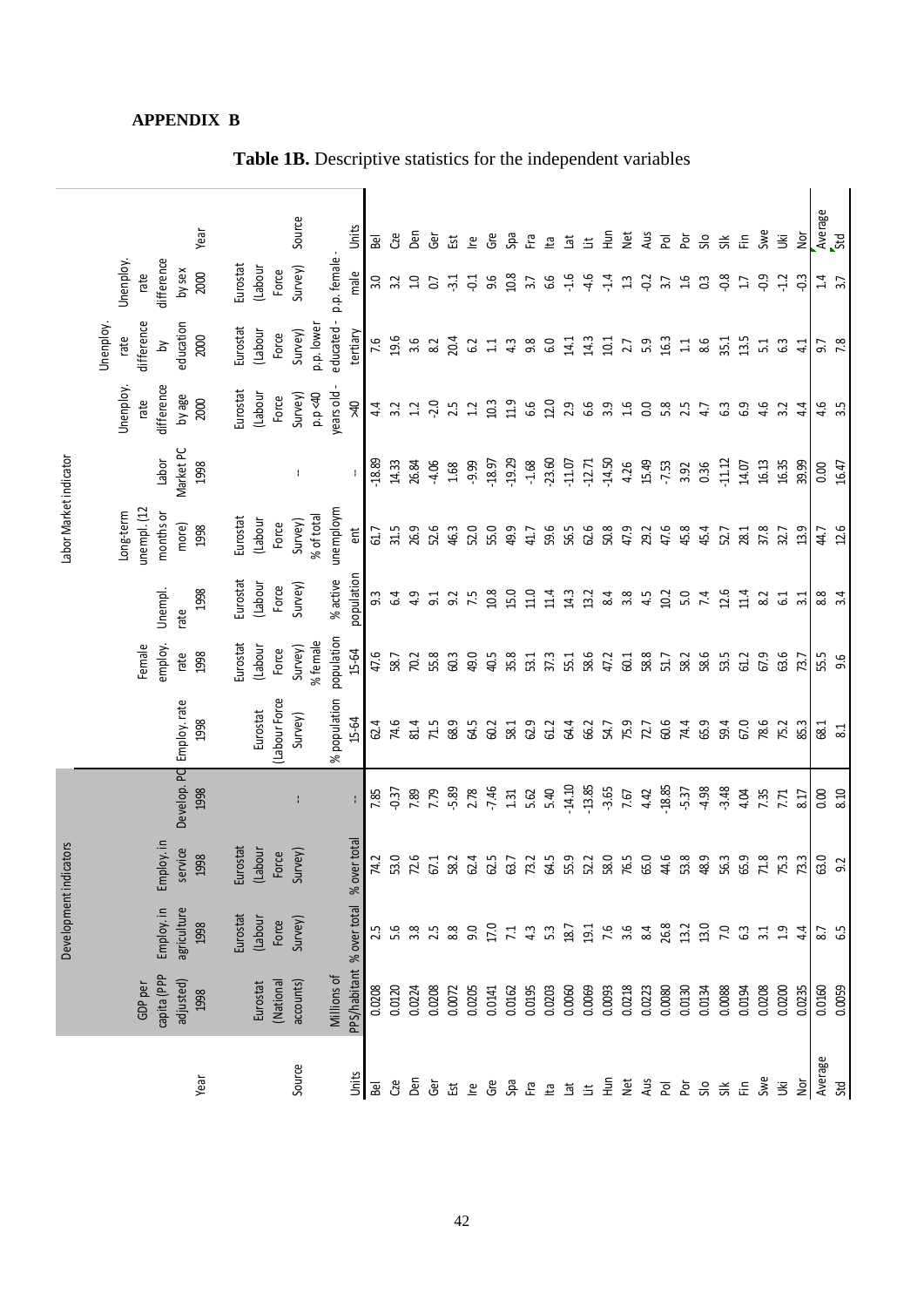|                                            |                                     |                    | Tax income                |      | Eurostat<br>(Living | conditions<br>and     | welfare)     | % GDP                                     | 19.7           | 9.0              | 31.8  | 13.5  | 11.0             | 14.8             | 9.2      | 11.7     | 16.1    | 18.5            | 10.2           | 9.6             | 9.4     | 13.1    | 17.0 | 12.2  | 9.6      | 8.7  | 9.8   | 19.2             | 25.5             | 18.2             | 16.5             | 14.5           | 5.8            |
|--------------------------------------------|-------------------------------------|--------------------|---------------------------|------|---------------------|-----------------------|--------------|-------------------------------------------|----------------|------------------|-------|-------|------------------|------------------|----------|----------|---------|-----------------|----------------|-----------------|---------|---------|------|-------|----------|------|-------|------------------|------------------|------------------|------------------|----------------|----------------|
|                                            |                                     |                    | Tax imports and welfare   |      | Eurostat<br>(Living | conditions<br>and     | welfare)     | % GDP                                     | d              | 1.8              | 0.2   | 0.8   | 3.6              | 1.7              | 0.2      | 0.2      | 0.1     | 0.1             | $\overline{0}$ | 11              | 1.6     | 1.7     | 0.2  | 1.4   | 0.4      | 1.6  | 2.5   | 0.1              | 0.2              | 0.2              | 0.2              | 0.9            | 0.9            |
|                                            |                                     |                    | Tax VAT                   |      | Eurostat<br>(Living | conditions<br>and     | welfare)     | % GDP                                     | ف              | 6.1              | 9.8   | 6.6   | 8.1              | 7.1              | 67       | 5.6      | 7.6     | $\overline{61}$ | 8.0            | 81              | 7.9     | 6.8     | 8.2  | 7.1   | 7.5      | 62   | 7.5   | $8.\overline{3}$ | 8.8              | 6.4              | 9.7              | 7.4            | $\overline{1}$ |
|                                            |                                     |                    | Old age                   |      | Eurostat            | conditions<br>(Living | and welfare) | % GDP                                     | ∞              | 7.0              | 11.2  | 9.6   | 6.0              | 2.8              | 10.6     | 8.3      | 10.8    | 12.6            | 9.0            | $6\overline{3}$ | 7.9     | 9.3     | 10.6 | 9.0   | 6.7      | 10.4 | 6.8   | 8.0              | 11.6             | 10.4             | 7.9              | 8.8            | 2.2            |
| Expenditure in Social protection and taxes |                                     |                    | Unemployme<br>nt benefits |      | Eurostat            | conditions<br>(Living | and welfare) | % GDP                                     |                | C.5              | 3.4   | 23    | $\overline{0}$   | 1.8              | 10       | 2.6      | 2.2     | 0.6             | 0.5            | 0.2             | 1.0     | 1.9     | 1.5  | 10    | 0.9      | 1.3  | 1.0   | 3.1              | 2.9              | 0.8              | $\frac{8}{2}$    | $1.5$<br>$1.0$ |                |
|                                            |                                     |                    | exclusion<br>Social       |      | Eurostat            | conditions<br>(Living | and welfare) | දි<br>$\aleph$                            | $\overline{0}$ | $0.\overline{3}$ | 1.1   | 0.2   | $0.\overline{3}$ | $0.\overline{3}$ | 0.2      | 0.1      | 0.4     | 0.0             | 0.1            | 0.5             | 0.2     | 1.5     | 0.4  | 0.1   | 0.2      | 0.4  | 0.9   | 0.6              | $0.\overline{8}$ | $0.\overline{3}$ | $\overline{0}$ . | 0.4            | 0.4            |
|                                            |                                     |                    | Child care                |      | Eurostat            | conditions<br>(Living | and welfare) | % GDP                                     |                | 1.6              | 3.8   | 3.0   | 1.5              | 1.9              | 1.7      | 0.5      | 2.8     | 0.9             | 1.6            | 13              | 2.8     | 1.2     | 2.7  | 10    | 10       | 2.0  | 2.1   | 3.4              | 2.9              | 2.2              | 3.5              | 2.1            | 0.9            |
|                                            |                                     |                    | Disability                |      | Eurostat            | conditions<br>(Living | and welfare) | % GDP                                     |                | 1.4              | 3.4   | 1.8   | $\overline{0}$ . | $\overline{0}$   | 1.0      | 1.6      | 1.7     | 1.5             | 13             | 11              | 2.0     | 3.1     | 2.7  | 2.8   | 2.3      | 2.0  | 1.3   | 3.8              | 3.7              | 2.6              | 4.3              | 2.1            | 1.0            |
|                                            |                                     |                    | care/Sickness<br>Health   |      | Eurostat            | conditions<br>(Living | and welfare) | % GDP                                     | 5              | 6.0              | 5.6   | 8.1   | 4.5              | 5.5              | 5.1      | 5.7      | 8.1     | 5.6             | 2.6            | 4.8             | 5.7     | 7.3     | 7.2  | 4.0   | 5.9      | 7.4  | 6.9   | 5.9              | 7.5              | 6.4              | 8.6              | 6.1            | 1.4            |
|                                            | expenditure<br>Total                | in Social          | protection<br>benefits    |      | Eurostat            | conditions<br>(Living | and welfare) |                                           | 25.            | 17.9             | 29.2  | 27.9  | 14.0             | 14.5             | 20.9     | 19.7     | 28.5    | 23.7            | 15.8           | 14.8            | 20.0    | 26.1    | 27.6 | 20.0  | 18.3     | 24.0 | 19.2  | 26.1             | 30.9             | 25.2             | 26.3             | 22.4           | 5.1            |
|                                            |                                     | Tertiary           | education-<br>levels 5-6  |      |                     | Eurostat              | (ISCED 1997) | %, population % GDP                       | 5.6            | 2.9              | 5.5   | 4.0   | 4.9              | 6.0              | 7.2      | 6.8      | 5.5     | 5.1             | 4.6            | 4.3             | 3.8     | 4.5     | 5.9  | 4.7   | 5.4      | 5.1  | 3.2   | 7.6              | 5.4              | 5.4              | $6.8\,$          | 5.2            | 1.2            |
|                                            |                                     |                    | Education PC              | 1998 |                     |                       | $\mathbf{I}$ |                                           | $-11.56$       | 26.93            | 17.74 | 16.98 | 26.82            | $-16.33$         | $-26.67$ | $-46.76$ | $-9.11$ | $-36.62$        | 22.31          | 23.47           | $-1.50$ | $-4.49$ | 8.41 | 17.40 | $-72.84$ | 8.53 | 18.80 | 10.13            | 18.03            | $-15.84$         | 26.20            | 0.0            | 26.4           |
| Education indicators                       |                                     |                    | Early school-<br>leavers  | 1998 |                     | Eurostat              | (ISCED 1997) |                                           | 14.5           | 5.5              | 9.8   | 13.5  | 12.6             | 17.0             | 20.7     | 29.6     | 14.9    | 28.4            | 22.0           | 17.0            | 15.9    | 15.5    | 10.5 | 9.0   | 46.6     | 9.0  | 7.0   | 7.9              | 6.8              | 20.0             | 8.0              | 15.7           | 9.4            |
|                                            | attained (at<br>Education<br>female | least              | upper, level<br>secondary | 1998 |                     | Eurostat              | (ISCED 1997) |                                           | 56.2           | 80.3             | 75.8  | 74.8  | 85.2             | 55.0             | 45.6     | 33.0     | 56.8    | 40.5            | 84.1           | 82.9            | 61.1    | 59.4    | 66.6 | 75.6  | 18.7     | 67.7 | 74.5  | 72.1             | 77.9             | 51.0             | 82.6             | 64.2           | 17.7           |
|                                            | attained (at<br>Education           | secondary<br>least | upper, level<br>4)        | 1998 |                     | Eurostat              | (ISCED 1997) | % population : % female pop % people 18-2 | 56.7           | 85.6             | 78.5  | 80.0  | 83.9             | 52.0             | 47.7     | 34.5     | 59.9    | 41.5            | 82.6           | 83.2            | 67.3    | 64.4    | 74.1 | 77.8  | 17.8     | 72.5 | 80.0  | 70.1             | 75.5             | 58.0             | 83.5             | 66.4           | 18.0           |

Table 1B. Descriptive statistics for the independent variables (Cont.)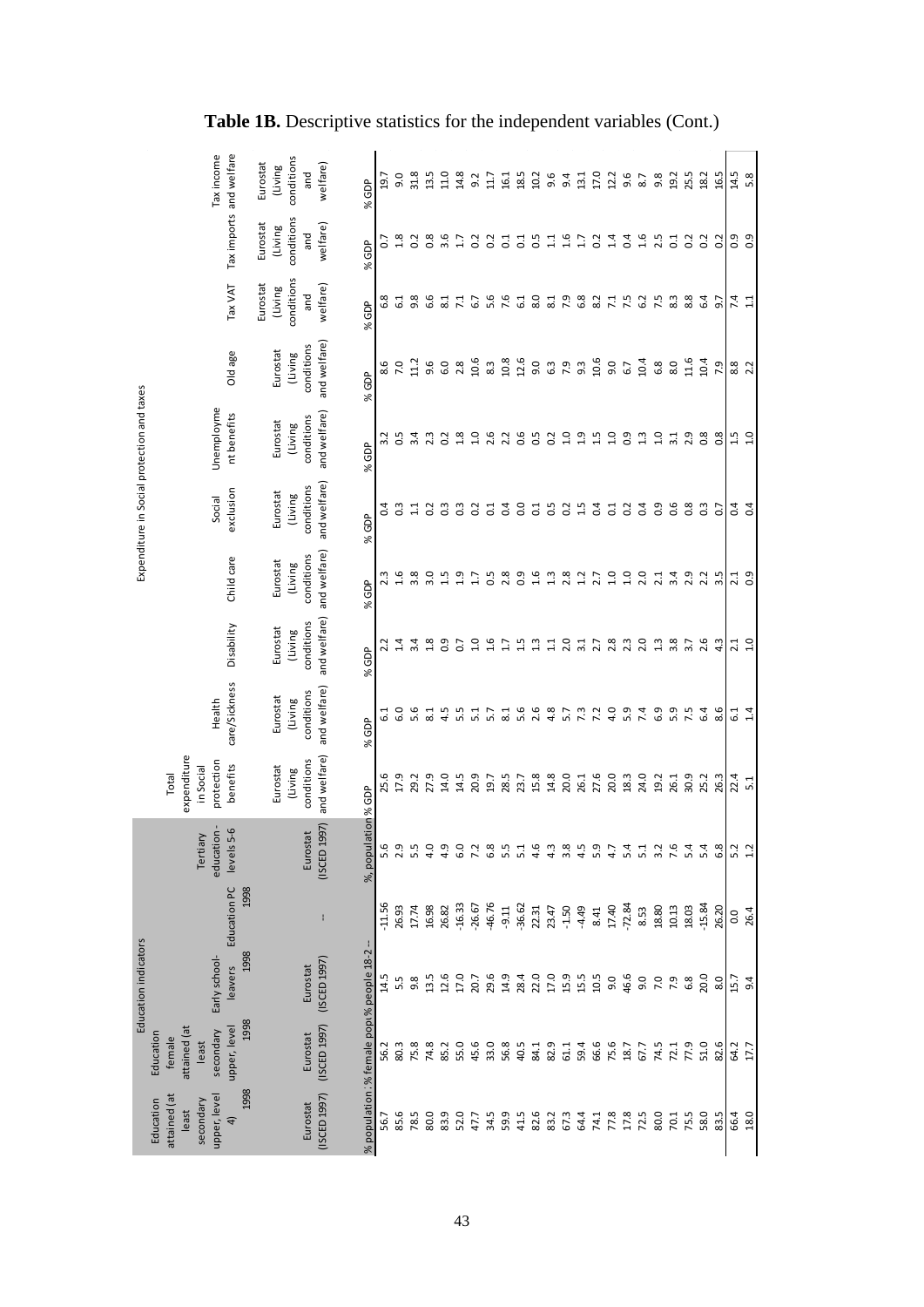# **APPENDIX C**



The residuals of model (9) Vs the residuals of model (10) for total inequality and IO.